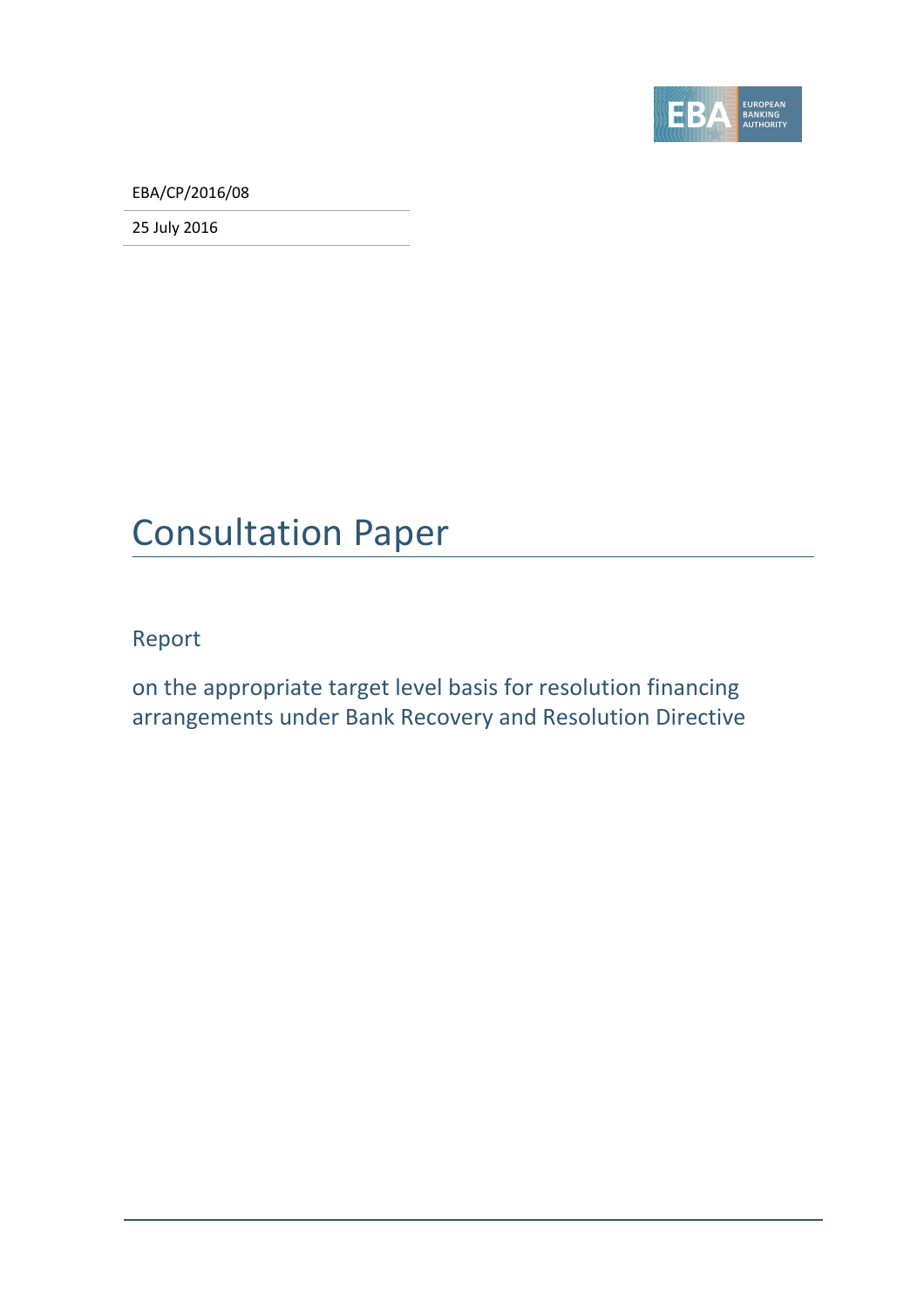

# **Contents**

| 1. Responding to this consultation | 3 |
|------------------------------------|---|
| 2. Executive Summary               |   |
| 3. Background and rationale        | 6 |
| 4. Report                          |   |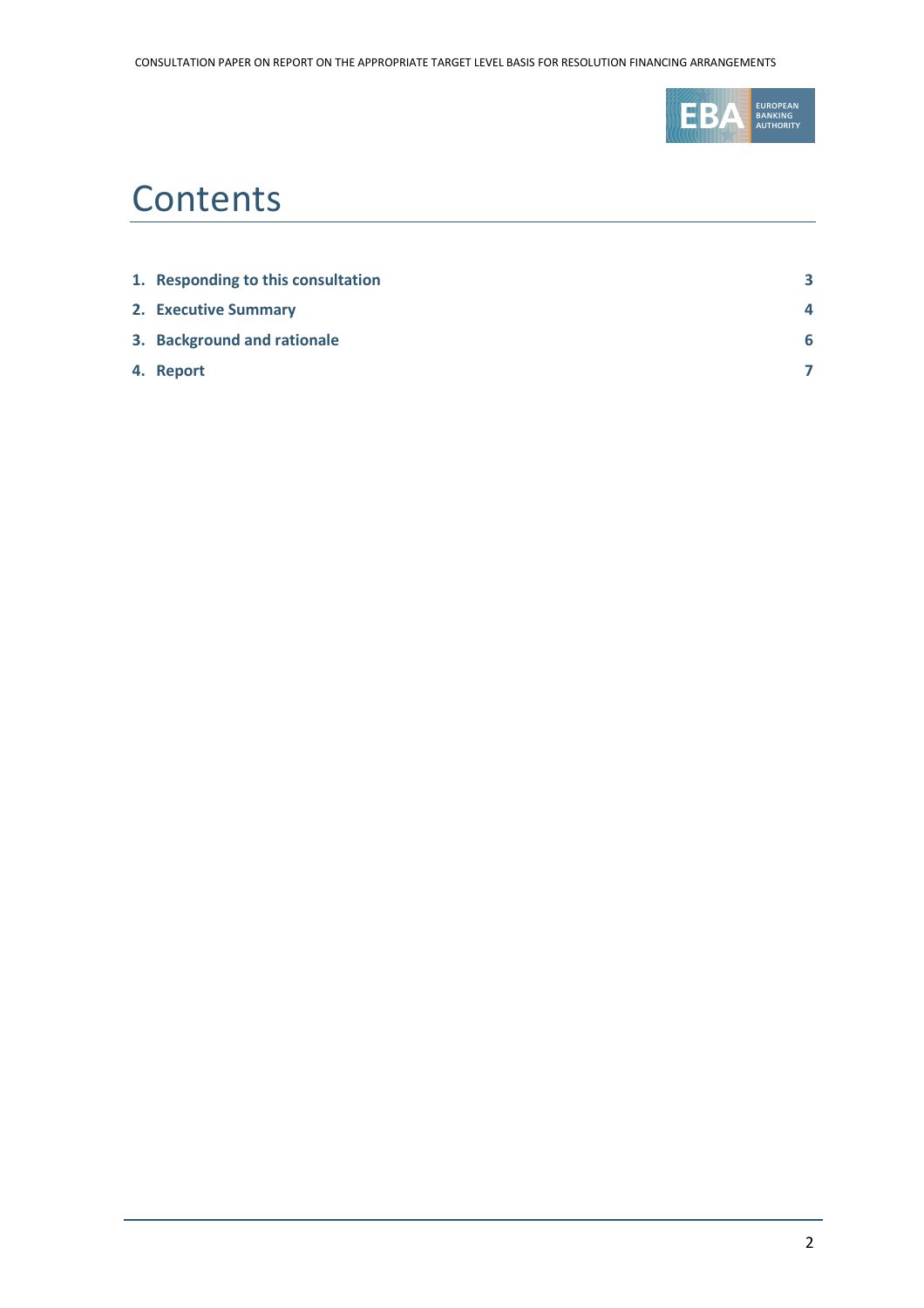

# <span id="page-2-0"></span>1. Responding to this consultation

The EBA invites comments on all proposals put forward in this report.

Comments are most helpful if they:

- **Falle 1** respond to the question stated;
- **Example 3** indicate the specific point to which a comment relates;
- **Example 3** contain a clear rationale;
- provide evidence to support the views expressed/ rationale proposed; and
- describe any alternative regulatory choices the EBA should consider.

#### **Submission of responses**

To submit your comments, click on the 'send your comments' button on the consultation page by 02.09.2016. Please note that comments submitted after this deadline, or submitted via other means may not be processed.

#### **Publication of responses**

Please clearly indicate in the consultation form if you wish your comments to be disclosed or to be treated as confidential. A confidential response may be requested from us in accordance with the EBA's rules on public access to documents. We may consult you if we receive such a request. Any decision we make not to disclose the response is reviewable by the EBA's Board of Appeal and the European Ombudsman.

#### **Data protection**

The protection of individuals with regard to the processing of personal data by the EBA is based on Regulation (EC) N° 45/2001 of the European Parliament and of the Council of 18 December 2000 as implemented by the EBA in its implementing rules adopted by its Management Board. Further information on data protection can be found under the [Legal notice section](http://eba.europa.eu/legal-notice) of the EBA website.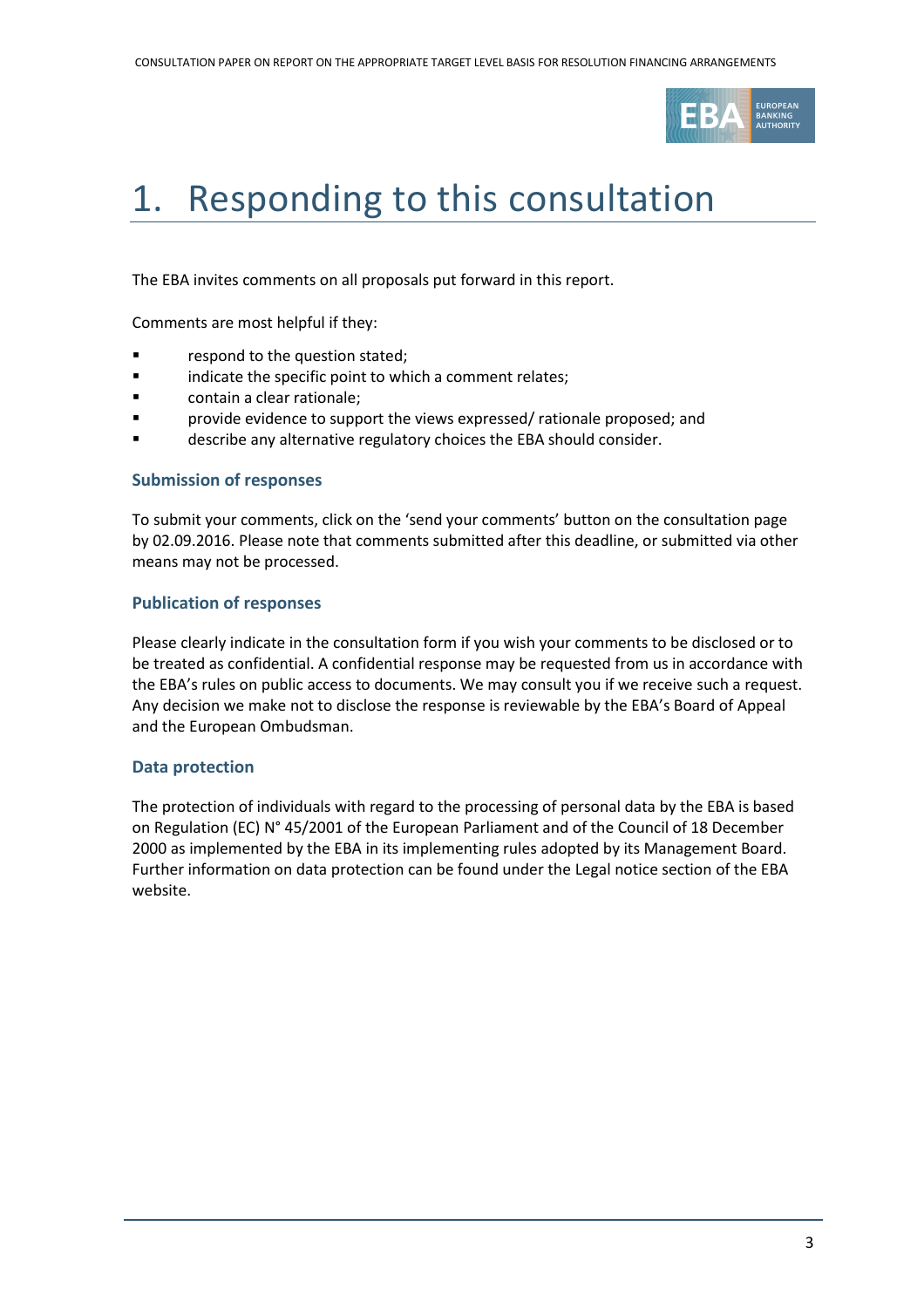

# <span id="page-3-0"></span>2. Executive Summary

- 1. Article 102(4) of the Bank Recovery and Resolution Directive (BRRD) requires the EBA to draft and submit to the European Commission a report with recommendations on the appropriate reference point for setting the target level for resolution financing arrangements, and in particular, whether total liabilities constitute a more appropriate basis than covered deposits.
- 2. The report assesses various options based on their:
	- Alignment between the basis for the target level and potential expected resolution financing needs in case of failure,
	- Consistency with the methodology for institutions' individual contributions,
	- Consistency with the BRRD and wider regulatory framework and legislative decisions,
	- The dynamic and smoothness of contributions,
	- Practicality and the impact of the process on the Resolution Authorities and institutions, and
	- Simplicity and transparency.
- 3. Options assessed against the above-mentioned criteria include, in line with the mandate under Article 104(2) of the BRRD, 'covered deposits', and 'total liabilities'. In addition the following options are considered: 'total liabilities (excluding own funds)', 'total liabilities (excluding own funds) less covered deposits', 'total liabilities excluding MREL-eligible instruments', 'total liabilities excluding the amount of MREL set by the Resolution Authorities', 'total risk exposure amount', and 'available own funds'.
- 4. Based on the assessment of advantages and disadvantages of each option this report recommends changing the base for the target level of the resolution financing arrangement to one of the following: 'total liabilities (excluding own funds) less covered deposits', 'total liabilities (excluding own funds)' or 'total liabilities'. The key arguments in favour of these options are their consistency with the regulatory framework and contributions methodology, and simplicity and transparency. The burden arising from changes of the target level basis has been factored in the evaluation to reflect the procedural difficulties accompanying any changes for institutions and resolution authorities.
- 5. The report further recommends that the European Commission considers and, where appropriate, changes the ratio of the target level in accordance with the chosen basis.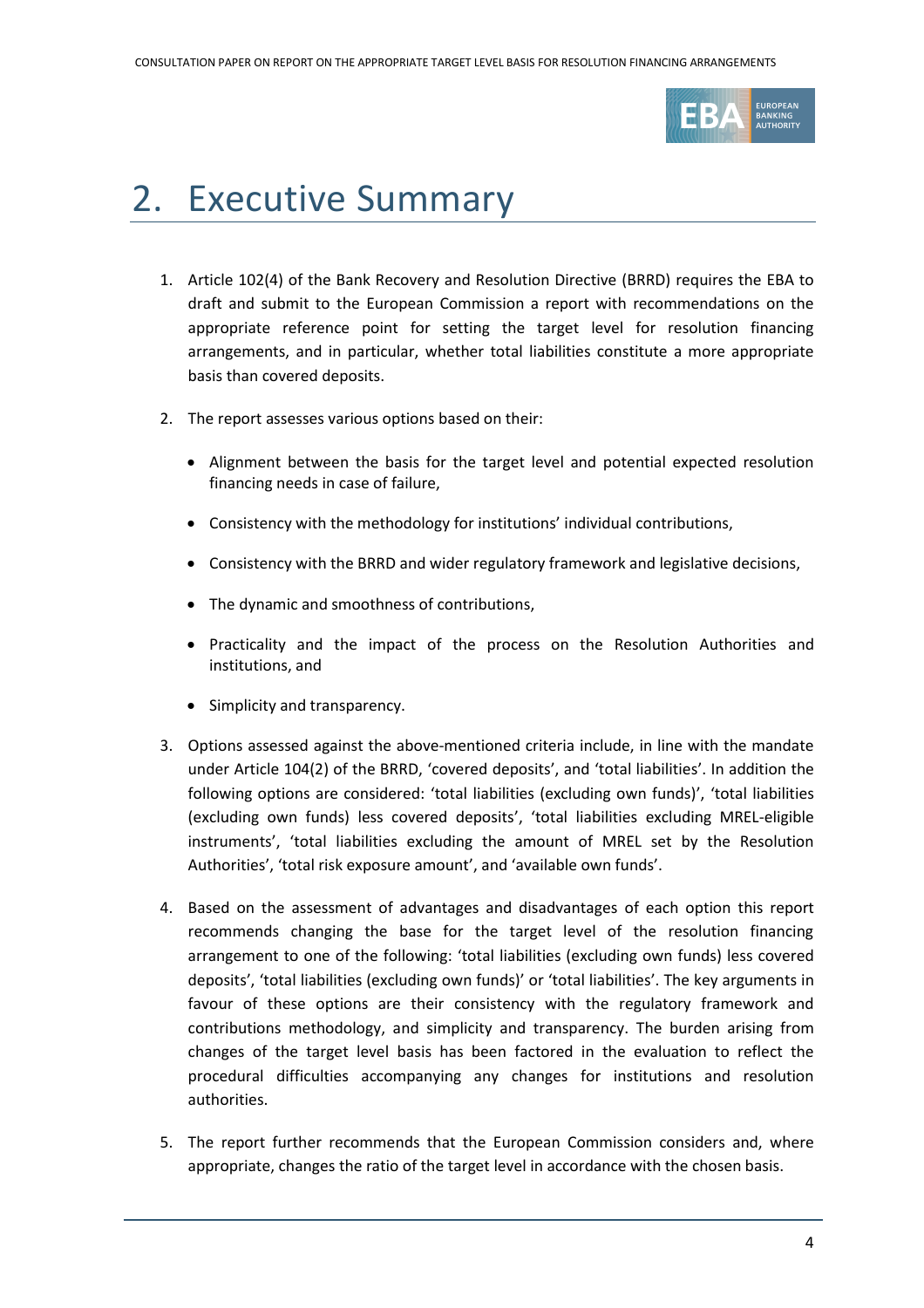

### Next steps

The report must be submitted by the EBA to the European Commission by 31 October 2016. Based on the results of this report, the European Commission shall, if appropriate, submit by 31 December 2016 a legislative proposal on the basis for the target level for resolution financing arrangements, as per Article 102(5) of the BRRD.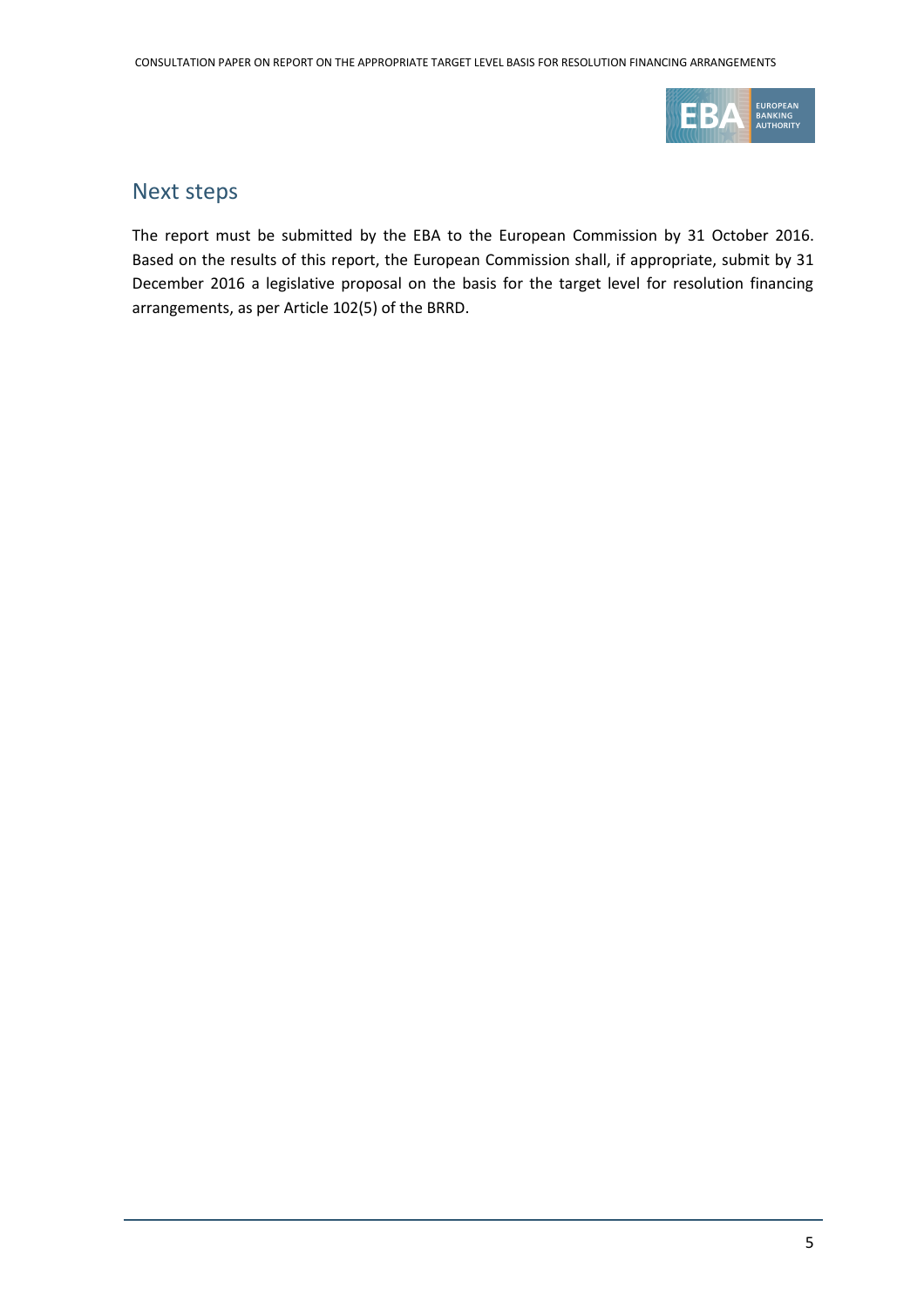

# <span id="page-5-0"></span>3. Background and rationale

- 1. Directive 2014/59/EU establishing a framework for the recovery and resolution of credit institutions, investment firms and related entities (BRRD) sets out a Union-wide framework for crisis prevention, crisis management and resolution of these entities.
- 2. This framework aims to ensure that, in case of an institution's failure, the losses are first borne by the shareholders and creditors of that institution. The framework also requires Member States to have ex-ante funded resolution financing arrangements, which may be used to ensure the effective application of the resolution tools subject to strict conditions<sup>1</sup>.
- 3. Article 102(1) of the BRRD requires the resolution financing arrangement to reach a level of ex-ante contributions of at least 1% of the amount of covered deposits of all the institutions authorised in a given Member State's territory, by 31 December 2024.
- 4. Article 102(4) of the BRRD requires the EBA to draft and submit to the European Commission a report with recommendations on the appropriate reference point for setting the target level for resolution financing arrangements, and in particular, whether total liabilities constitute a more appropriate basis than covered deposits. The report must be submitted by 31 October 2016.
- 5. Based on the results of this report, the European Commission shall, if appropriate, submit by 31 December 2016 a legislative proposal on the basis for the target level for resolution financing arrangements, as per Article 102(5) of the BRRD.
- 6. This report aims to deliver on the mandate given to the EBA in Article 102(4) of the BRRD by providing recommendations on the appropriate basis for the target level for resolution financing arrangements.

.

 $^1$  As per Article 44(4), (5) and (8) and Article 101(2) of Directive 2014/59/EU.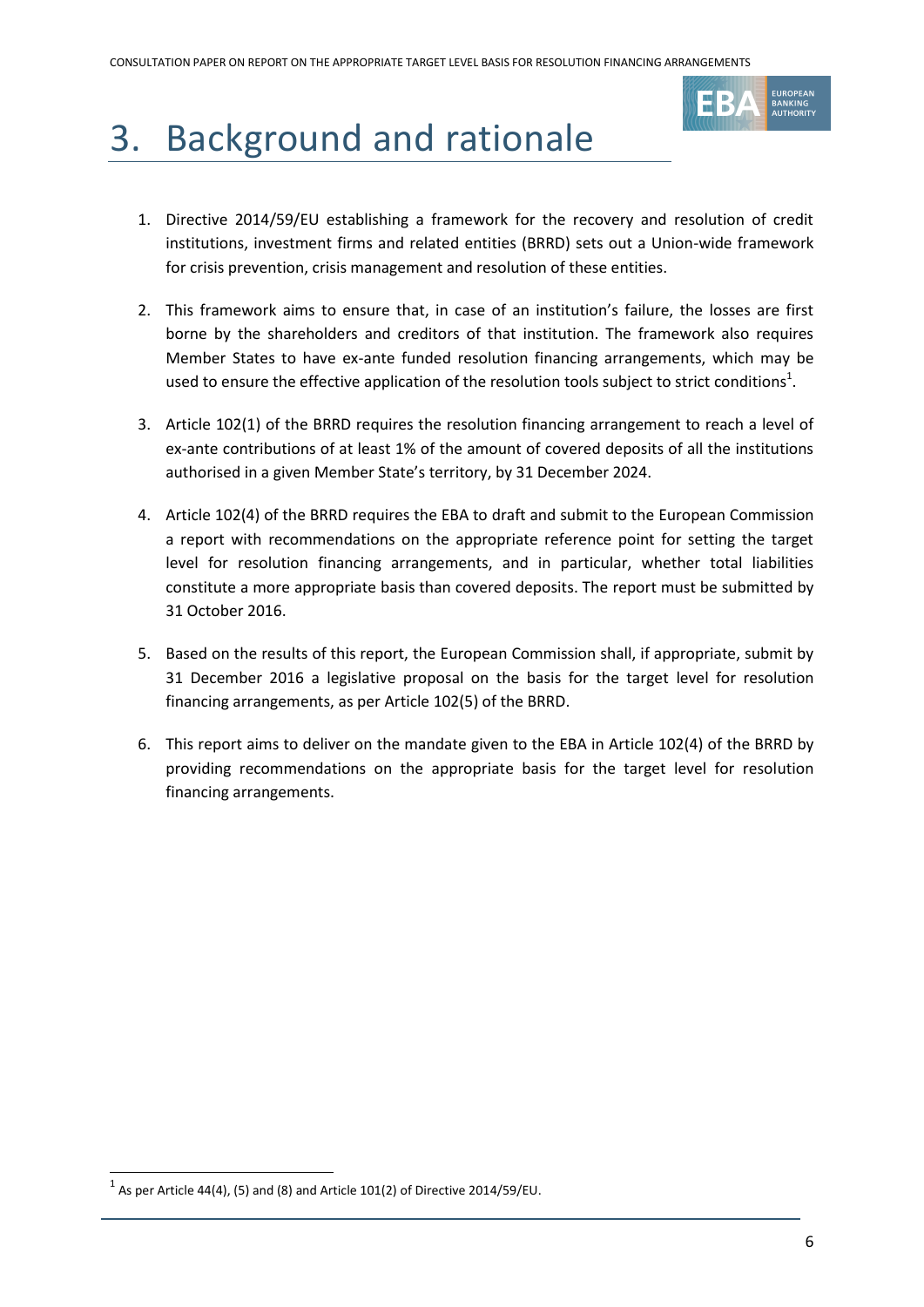# <span id="page-6-0"></span>4. Report



In between the text of the draft Report that follows, further explanations on specific aspects of the proposed text are occasionally provided, which either offer examples or provide the rationale behind a provision, or set out specific questions for the consultation process. Where this is the case, this explanatory text appears in a framed text box.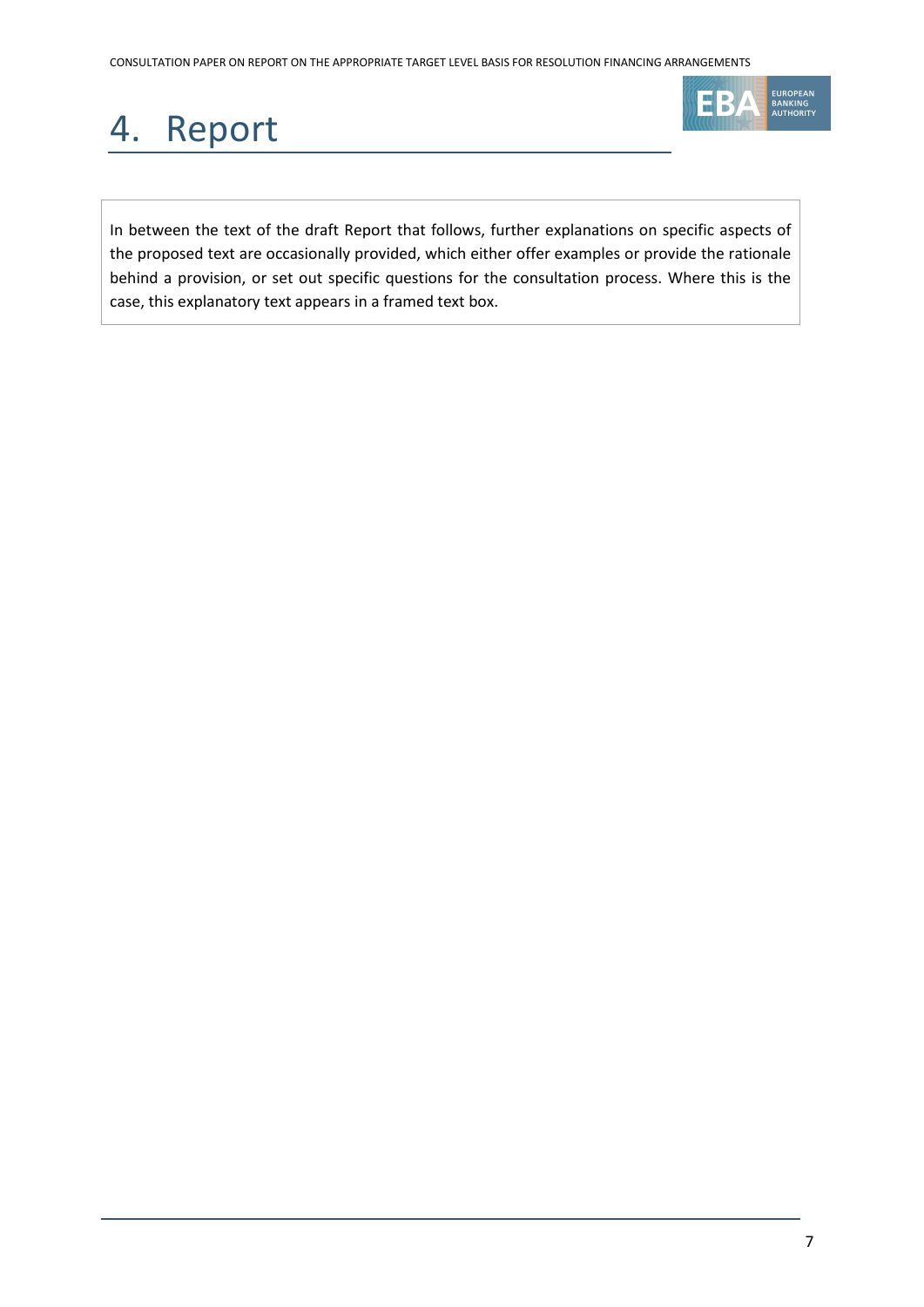

EBA/GL-REC/20XX/XX

DD Month YYYY

### Report

*'draft'*

# on the appropriate target level basis for resolution financing arrangements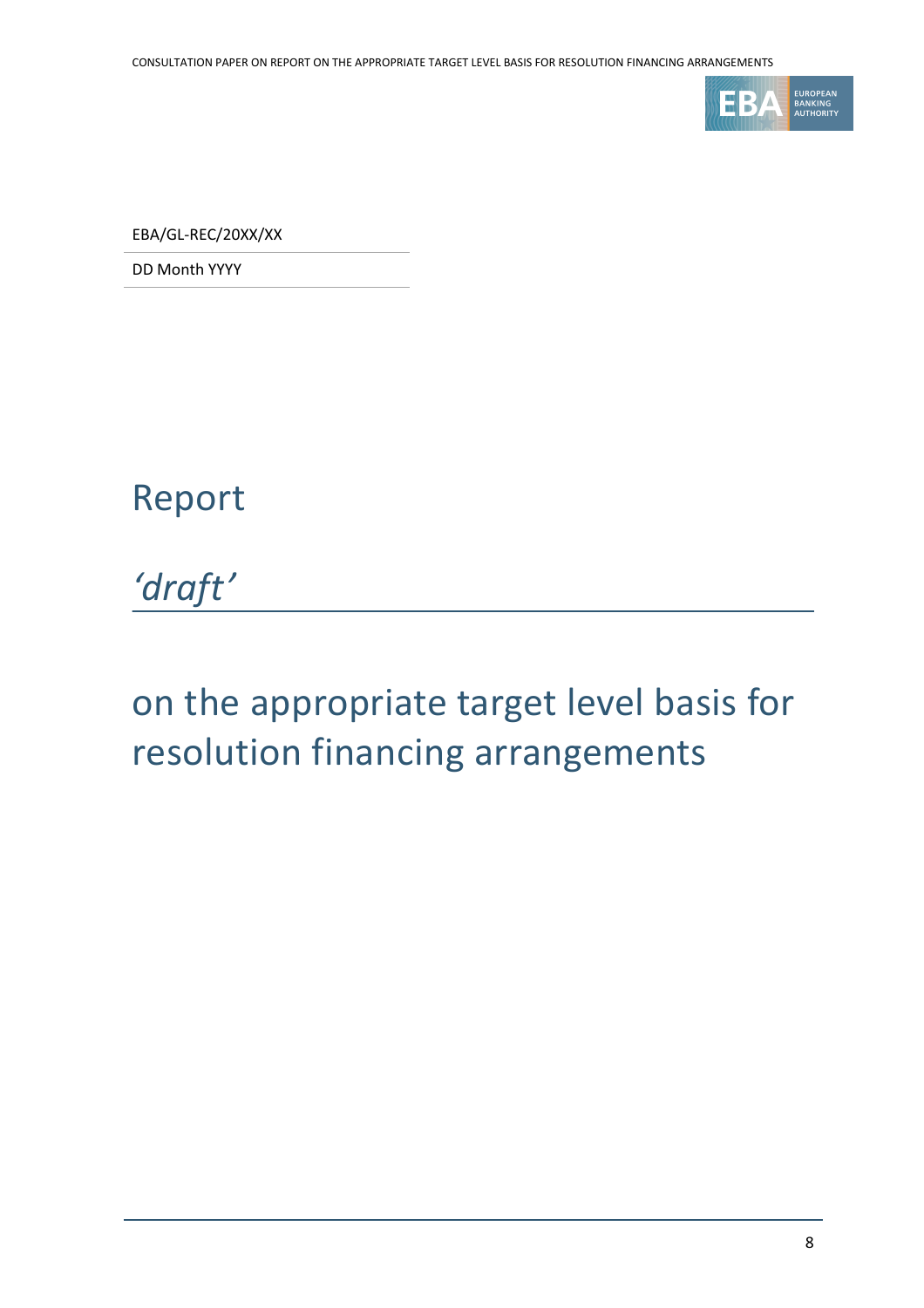

## 1. Introduction

### 1.1 Legal mandate

- 1. Directive 2014/59/EU establishing a framework for the recovery and resolution of credit institutions, investment firms and related entities (BRRD) sets out a Union-wide framework for crisis prevention, crisis management and resolution of these entities.
- 2. This framework aims to ensure that, in case of an institution's failure, the losses are first borne by the shareholders and creditors of that institution. The framework also requires Member States to have ex-ante funded resolution financing arrangements, which may be used to ensure the effective application of the resolution tools subject to strict conditions<sup>2</sup>.
- 3. Article 102(1) of the BRRD requires the resolution financing arrangement to reach a level of ex-ante contributions of at least 1% of the amount of covered deposits of all the institutions authorised in a given Member State's territory, by 31 December 2024.
- 4. Article 102(4) of the BRRD requires the EBA to draft and submit to the European Commission a report with recommendations on the appropriate reference point for setting the target level for resolution financing arrangements, and in particular, whether total liabilities constitute a more appropriate basis than covered deposits. The report must be submitted by 31 October 2016.
- 5. Based on the results of this report, the European Commission shall, if appropriate, submit by 31 December 2016 a legislative proposal on the basis for the target level for resolution financing arrangements, as per Article 102(5) of the BRRD.

### 1.2 Objectives of the report

1

- 6. This report aims to deliver on the mandate given to the EBA in Article 102(4) of the BRRD by providing recommendations on the appropriate basis for the target level for resolution financing arrangements.
- 7. Importantly, the mandate of this report does not include recommendations on changing the absolute minimum amount of contributions to resolution financing arrangements at the EU level. It is recommended that, if the European Commission proposes to change the target level basis, it should also consider an appropriate ratio depending on that target level basis. The overall level is, therefore, assumed to be constant irrespective of a change to the basis for calculating the target level. Given this assumption, any change to the basis

<sup>&</sup>lt;sup>2</sup> As per Article 44(4), (5) and (8) and Article 101(2) of Directive 2014/59/EU.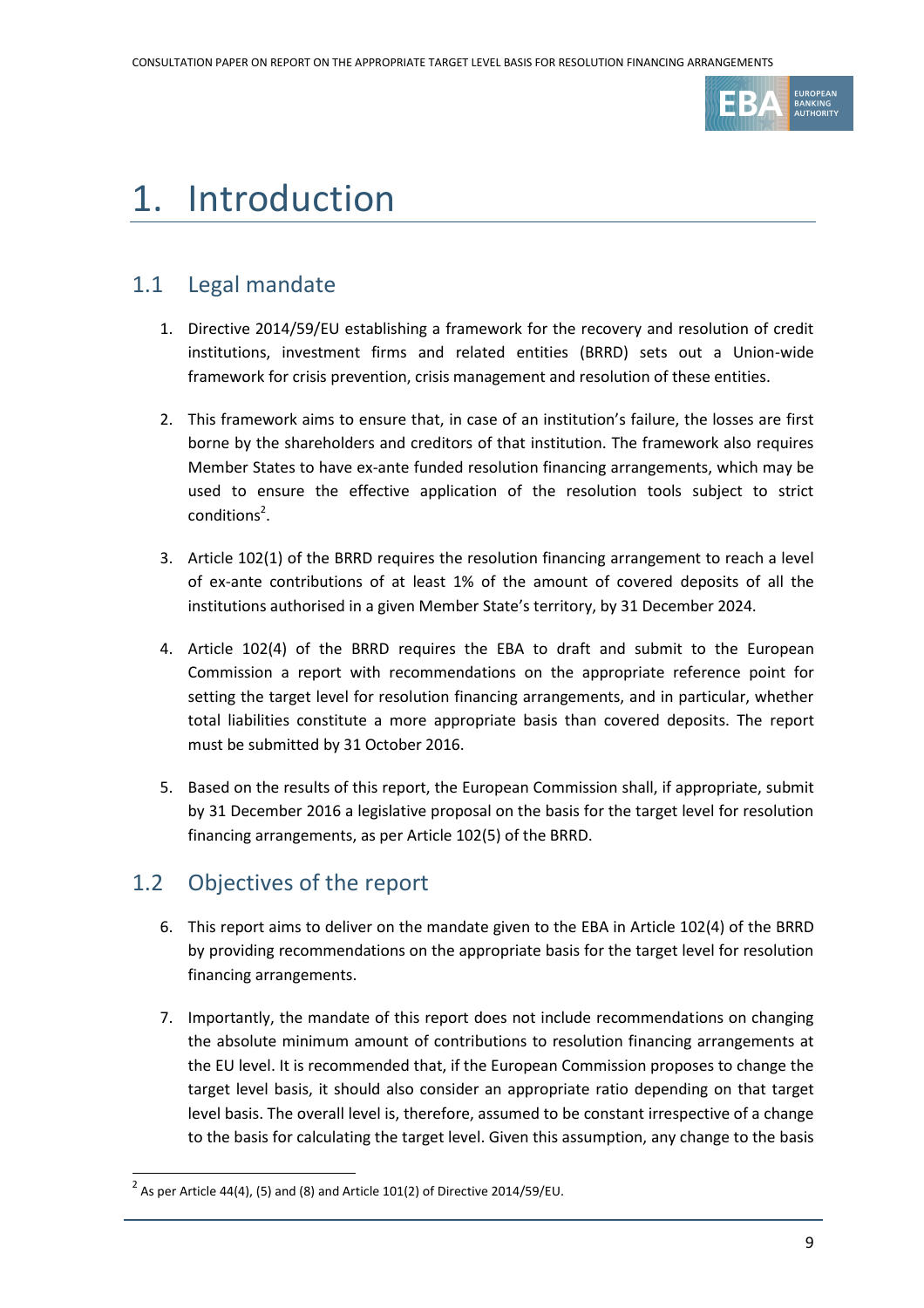

will inevitably require changes of the percentage related to that basis. This is the case, because if the target basis was to change from covered deposits to total liabilities, keeping the target level at 1% would significantly increase contributions to the resolution financing arrangement.

8. The report assesses the appropriateness of the basis for the target level as per the BRRD but does not directly refer to the basis for the target level for the Single Resolution Fund (SRF) – a separate review of that basis, done by the European Commission with the aim of avoiding volatility in the flow of financial means to the SRF and of ensuring the stability and adequacy of the financing of the SRF over time, is envisaged in Regulation (EU) No 806/2014 by 31 December 2018. It is beyond the mandate of this report to directly assess whether changes to the basis for the target level are necessary not only in the BRRD but also in Regulation (EU) No 806/2014. It is the European Commission's decision whether to issue a proposal on adjusting the basis for calculating the target level of the resolution financing arrangements, and whether it should be adjusted for the national resolution financing arrangements and the SRF at the same time.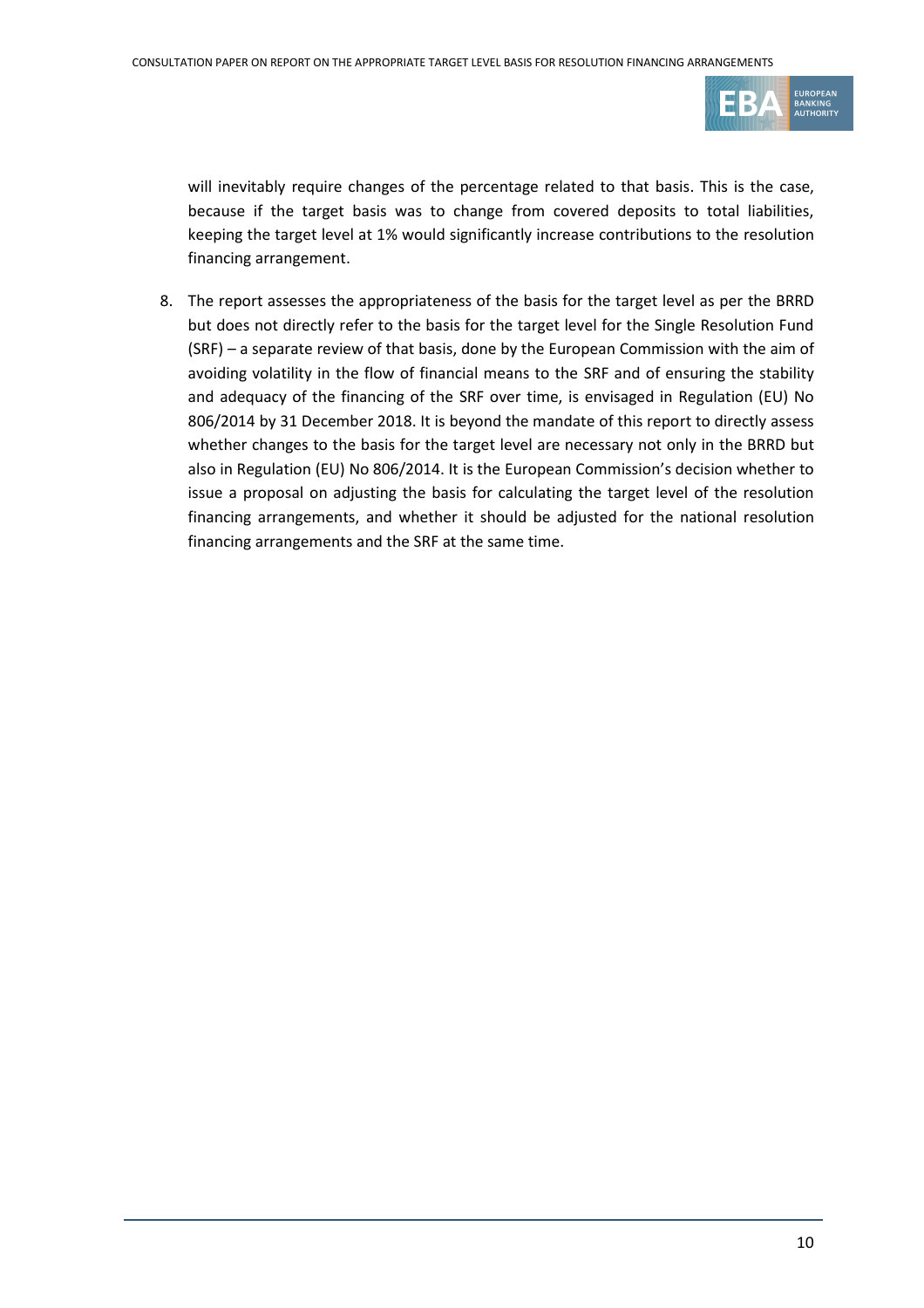

# 2. The rationale and the role of resolution financing in the resolution regime

- 9. The Impact Assessment accompanying the European Commission's proposal for Directive 2014/59/EU ('Impact Assessment') called for an establishment of appropriate resolution financing arrangements, as without them there would be 'no private resources raised today to finance the resolution of tomorrow's failures'<sup>3</sup>. The Impact Assessment stated that, in order to determine an appropriate target amount, the ex-ante financing arrangements were assumed to absorb the losses that banks' capital could not absorb, and to provide new capital<sup>4</sup>. It then established a link between the amount of bail-inable debt (i.e. debt which in resolution can be converted into equity), the level of funding needs in the deposit guarantee scheme (DGS) and resolution financing arrangement, and the distribution of losses of failed banks $^5$ .
- 10. The resolution financing arrangements agreed in the BRRD serve the purpose of ensuring the effective application of the resolution tools and powers to facilitate the resolution of the failing firm.
- 11. In line with Article 101(1) of the BRRD, these financing arrangements may be used to guarantee assets or liabilities of, or grant loans to the institution in resolution; purchase assets of the institution under resolution; make contributions to a bridge institution or an asset management vehicle; make a contribution to the assets of the institution under resolution in lieu of the write down or conversion of liabilities of certain creditors, which are excluded from the scope of bail-in; or pay compensation to shareholders, creditors or the deposit guarantee scheme if any of them incurred greater losses during resolution than it would have incurred in a winding up under normal insolvency proceedings. Finally, the resolution financing arrangement may be used to lend to other financing arrangement on a voluntary basis.
- 12. Articles 44(4), (5) and (8) of the BRRD describe the conditions applicable when a resolution action results in part of the losses of an institution being passed on to the resolution financing arrangement. The contribution of the resolution financing arrangement is capped at 5% of the total liabilities including own funds of a given institution, unless the conditions in Article 44(7) are met. This limits the exposure of the resolution financing arrangement (more can be used only if all unsecured, non-preferred

1

<sup>&</sup>lt;sup>3</sup>[http://ec.europa.eu/internal\\_market/bank/docs/crisis-](http://ec.europa.eu/internal_market/bank/docs/crisis-management/2012_eu_framework/impact_assessment_final_en.pdf)

[management/2012\\_eu\\_framework/impact\\_assessment\\_final\\_en.pdf](http://ec.europa.eu/internal_market/bank/docs/crisis-management/2012_eu_framework/impact_assessment_final_en.pdf) p.15

 $^{4}$  p.58

<sup>5</sup> p.126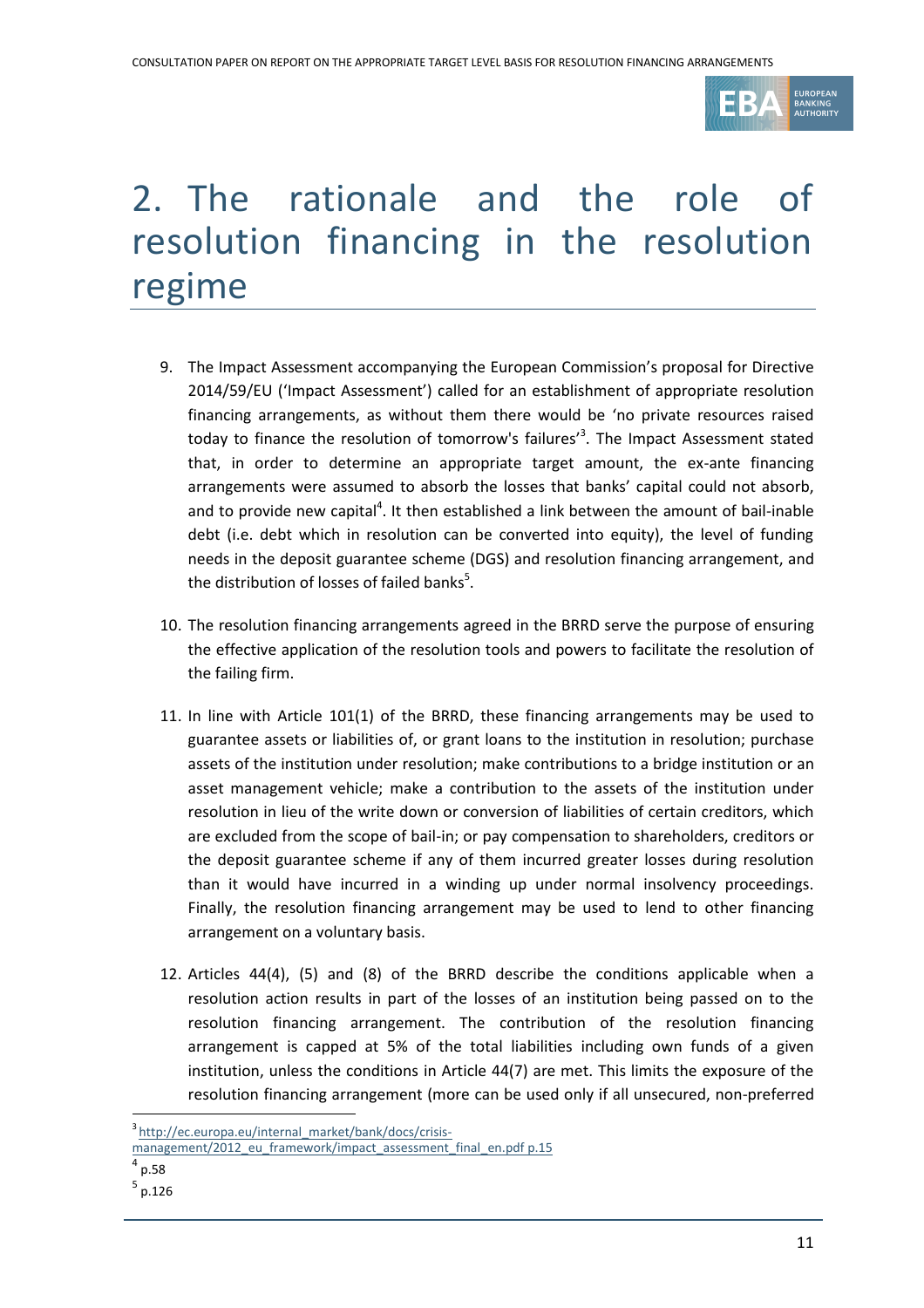

liabilities, other than eligible deposits, have been fully written down or converted in full). Furthermore, the resolution financing arrangement can only be used for this purpose after a contribution to loss absorption and recapitalisation equal to a certain ratio of the institution's total liabilities including own funds has been made by shareholders and creditors (generally at least 8% of total liabilities and own funds, but in certain conditions 20% of risk weighted assets as per Article 44(8) of the BRRD).

- 13. Therefore, resolution financing arrangements, and so implicitly the ex-ante funds contributed by the banking sector, play a secondary role in loss-absorption, after shareholders and at least some creditors have absorbed a certain part of the losses.
- 14. Information available on the financing arrangements of countries outside the EU shows that up to recently ex-ante resolution financing arrangements without DGS functions are rare - the hybrid concept of a resolution fund combined with a DGS is more common (e.g. in Korea and Canada). Other countries have arrangements in place where the expenses of financing resolutions are recovered via ex-post levies (e.g. in the USA and Japan). Among these arrangements, there is no one common method of calculation, the rate of the levy/tax and the definition of target levels or target contributions $6$ .

1

 $^6$  It is worth noting that outside Europe there are some cases where the base for the target level and the base for the calculation of individual contributions are different. 1. Previous overviews on resolution financing arrangements include: OECD, 2010 – "How to fund Resolution" (tables on page 31-34); European Commission, 2012 – Impact assessment for the BRRD (table on pages 115-117); FSB, 2013 – "Thematic Review on Resolution Regimes" (table on page 79).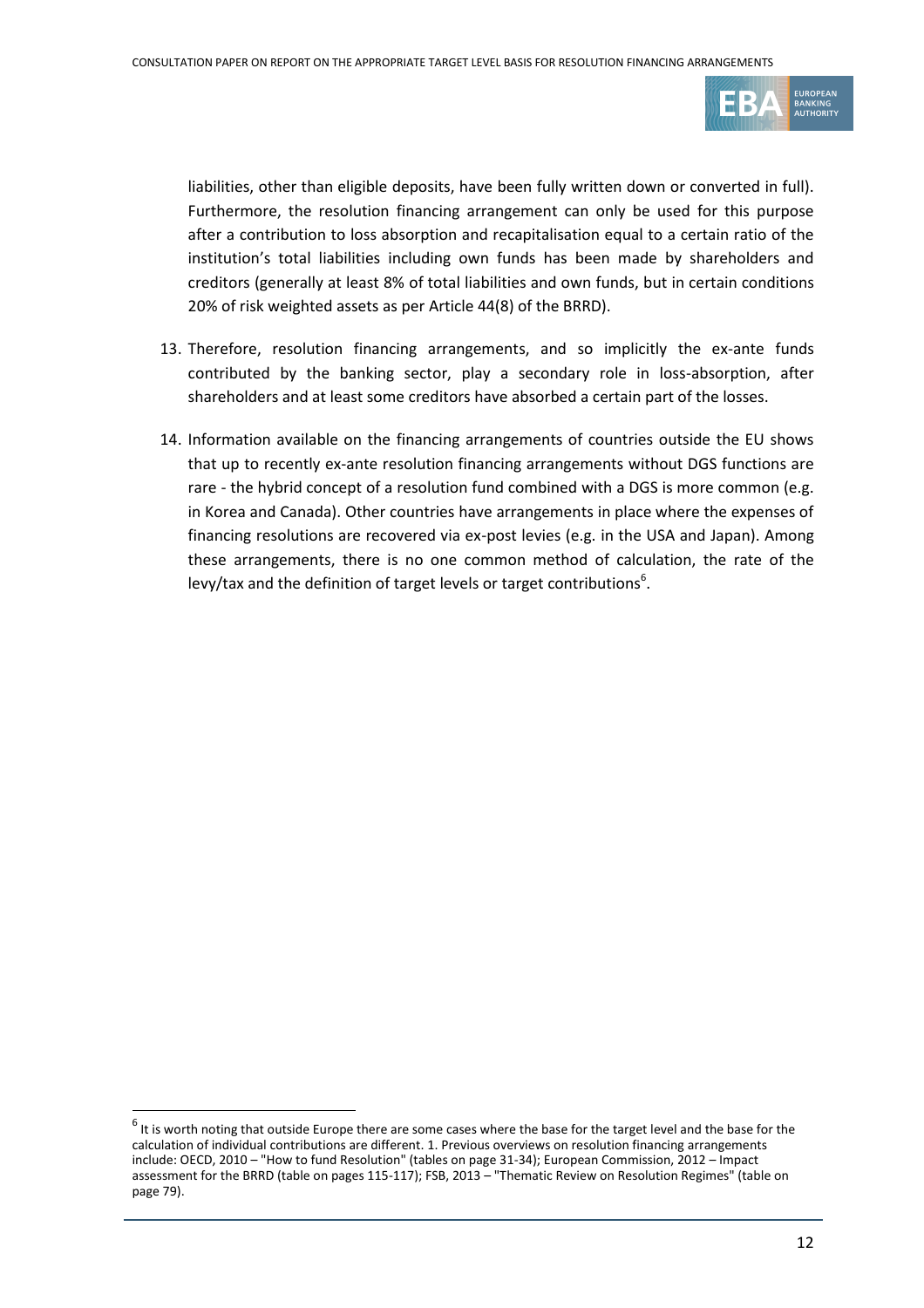

# 3. Criteria for evaluating different options for the target level basis

- 15. The need for funding from the resolution financing arrangements is closely related to the level of losses suffered by the failing institution, the need for liquidity support or the need to provide capital to a bridge bank or an asset management vehicle, or any contribution to the institution under resolution under Art. 44(4). Therefore, the central criterion for determining the most appropriate reference point for the target level should be:
	- the alignment between the basis for the target level and potential expected resolution financing needs in case of failure of one or more institutions which would undergo resolution.
- 16. Further criteria, of a qualitative nature, which have been considered are:
	- Consistency with the methodology for institutions' individual contributions. This criterion does not seek full alignment of the target level basis with the calculation method, but aims at a general level of consistency. Obvious contradictions between the basis for the target level point and calculation method for contributions to resolution financing arrangements, as laid down in the BRRD and Delegated Regulation (EU) 2015/63, should be avoided.
	- Consistency with the BRRD and the wider regulatory framework and legislative decisions. This criterion aims to ensure that the proposed option for the basis of the target level does not contradict other provisions of the regulatory and supervisory framework. The basis should strengthen, rather than undermine, other regulatory and supervisory provisions, which aim at reinforcing the resilience of institutions against failure or their resolvability upon failure. Furthermore, Art. 44(5) of the BRRD states that the resolution financing arrangement may only make a contribution to resolution to cover losses or recapitalise the institution when a minimum contribution to loss absorption and recapitalisation of not less than 8% of the total liabilities including own funds of the institution under resolution has been made by the shareholders and creditors of the institution in resolution. The principles set out in Art. 44 also apply in the event that losses of an institution in resolution are passed on to the resolution financing arrangement in some other manner. Therefore, the assessment of the appropriate basis for the target level could also consider what amount of losses can be covered by bailing-in eligible liabilities (for example, using the amount of the minimum requirement for own funds and eligible liabilities (MREL) as a benchmark).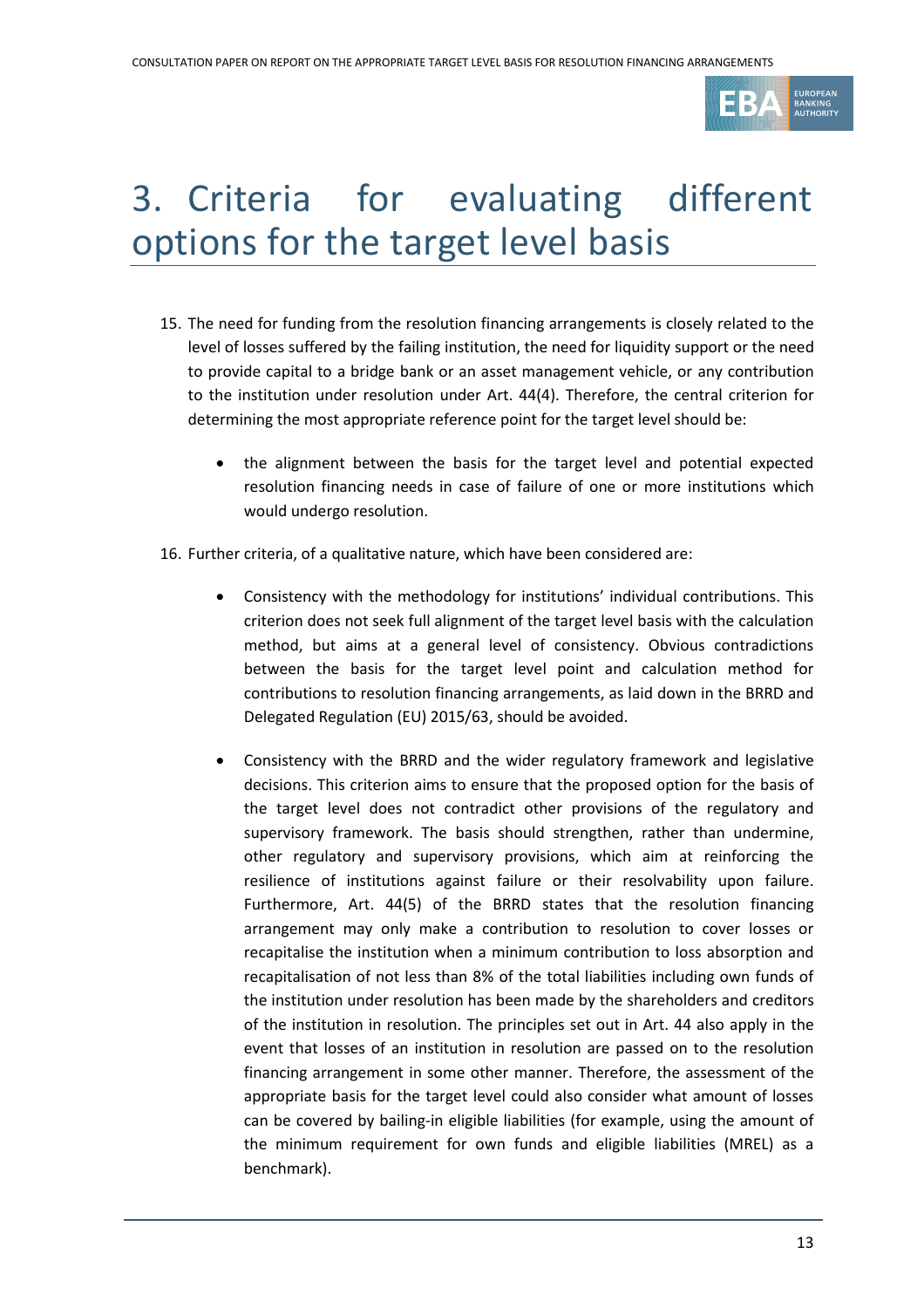

- The dynamic and smoothness of contributions. The reference point is intended to reflect changes in the risk profile of the contributing institution and potential funding needs in resolution. Therefore, the reference point should include a dynamic element. At the same time, in Article 102(2), the BRRD states that contributions should be spread out in time as evenly as possible until the target level is reached, with due account for the phase of the business cycle and the potential procyclicality of contributions<sup>7</sup>. For this reason, it is important to assess whether potential options for the target basis are not excessively volatile (i.e. that fluctuations reflect a changing long-term risk rather than being randomly unstable) and do not result in considerable differences between target levels from one year to the next or unnecessarily put Resolution Authorities' decisions into question. An appropriate measure should ensure that the Resolution Authorities and institutions have an adequate level of certainty of the contributions during the build-up phase and at the end of the initial contributions' period. Furthermore, changes should be the result of developments in the objective environment relevant for the aims of the BRRD and the resolution financing arrangement, rather than accidental or administrative factors such as regulatory and accounting changes or exchange rates resulting in further volatility.
- Practicality and the impact of the process on the Resolution Authorities and institutions. This criterion assesses:
	- i. accessibility: whether the data can be gathered from existing sources (especially from Competent and Resolution Authorities) without additional requests to financial institutions,
	- ii. availability, reliability and consistency of the historical series: historical data is useful to facilitate the determination of the target level in its dynamic, forward-looking aspects and, thereby, ensure the steady and successful achievement of the target level by the end of the relevant period;
	- iii. comparability across MSs.

1

The qualitative assessment also takes into account that introducing changes to the target level basis may be a burden for the Resolution Authorities and the institutions. The report does not, however, attempt to measure these costs and their impact on each Member State. This point may need to be addressed in more

 $^7$  In this context, see also EBA's technical advice on the initial period of the Single Resolution Fund, available under [http://www.eba.europa.eu/documents/10180/983359/EBA-Op-2015-11+Technical+Advice+on+Art+69.pdf,](http://www.eba.europa.eu/documents/10180/983359/EBA-Op-2015-11+Technical+Advice+on+Art+69.pdf) and Commission Delegated Regulation supplementing Regulation (EU) 806/2014 of the European Parliament and the Council on the criteria relating to the calculation of ex-ante contributions, and on the circumstances and conditions under which the payment of extraordinary ex-post contributions may be partially or entirely deferred, available at [http://ec.europa.eu/finance/general-policy/banking-union/single-resolution-mechanism/index\\_en.htm.](http://ec.europa.eu/finance/general-policy/banking-union/single-resolution-mechanism/index_en.htm)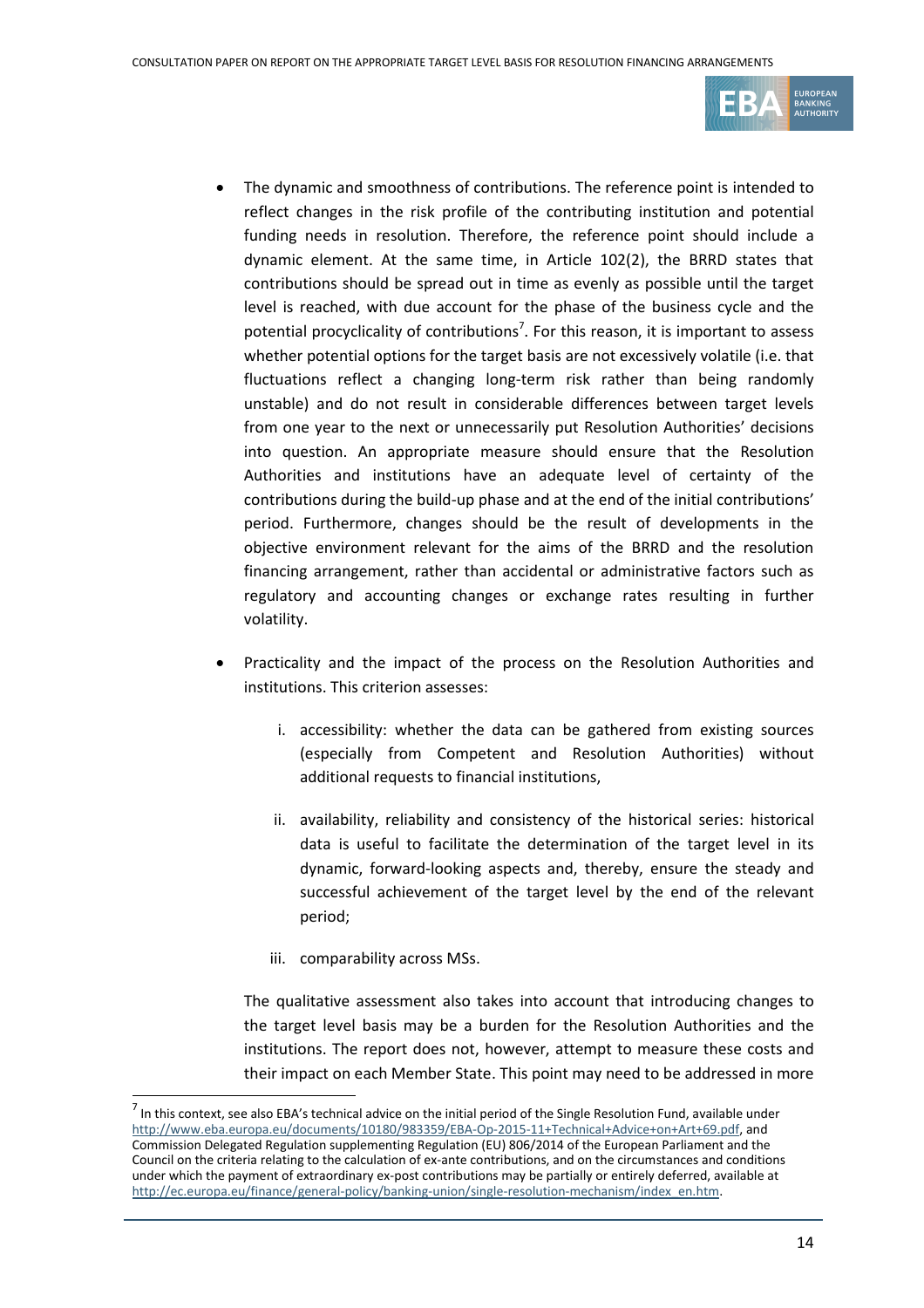

detail should there be a legislative proposal on changing the target level basis for the resolution financing arrangements.

- Simplicity and transparency. Straightforward indicators tend to be easier to implement and operationalise, reducing the risk of calculation errors, and are easier to amend, if necessary. Moreover, simplicity goes hand-in-hand with transparency, which is crucial in raising public confidence in the framework. In practice, simplicity of the measure should also make it easier to collect the necessary data, which would lower the regulatory burden on institutions and Resolution Authorities. Where possible, the need of additional reporting requirements for institutions should be avoided. Finally, simplicity of the measure should allow the Resolution Authorities to immediately compare target levels and to gauge the overall system capacity across different types of financing arrangements (resolution and deposit guarantee).
- 17. In addition, it should be borne in mind that the BRRD prescribes a minimum target level, which means that Member States will always be able to assess whether a higher funding level is appropriate to ensure financial stability and public confidence in their jurisdiction.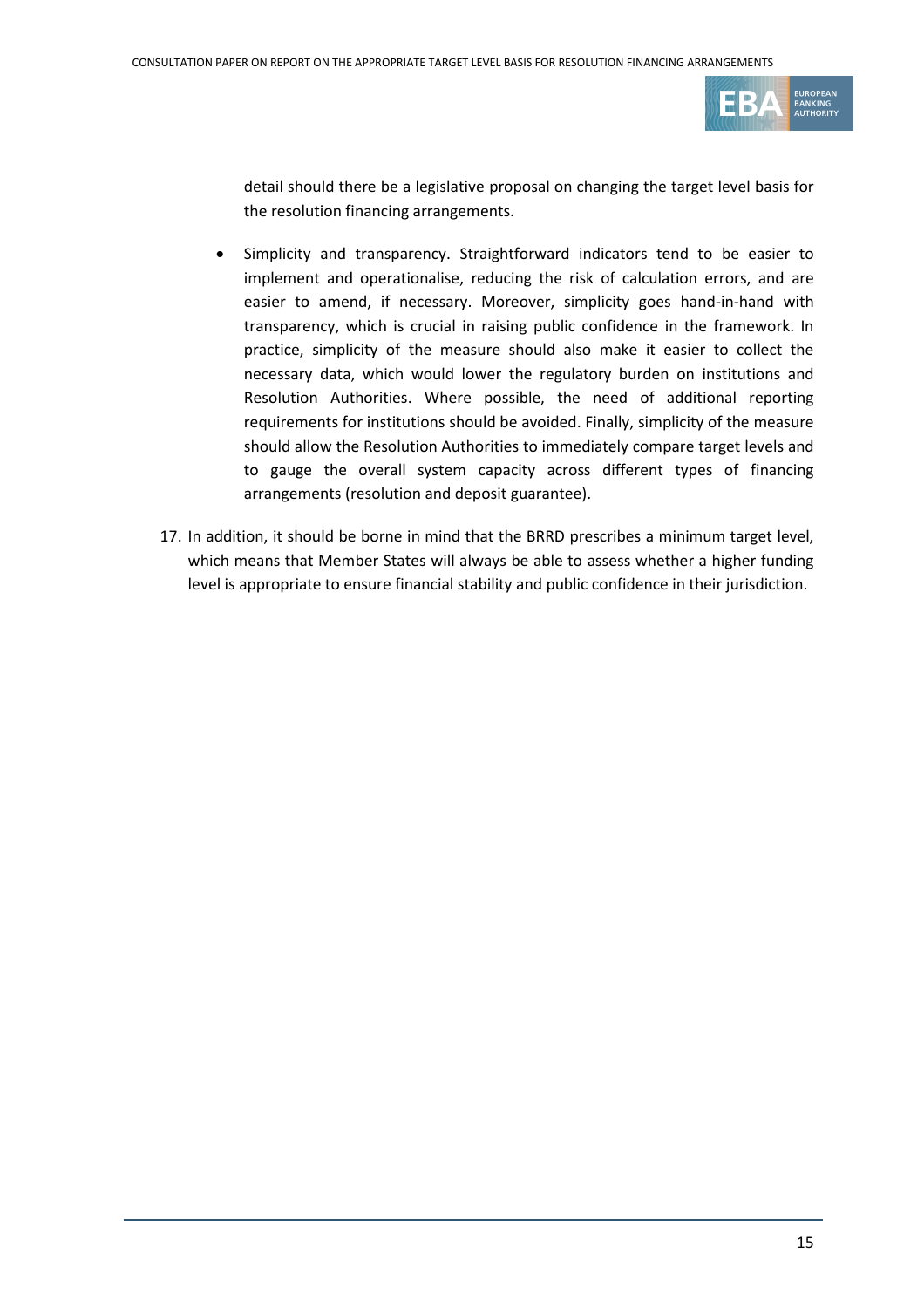

# 4. Options for the target level basis

- 18. The BRRD sets covered deposits as the basis for determining the target level of the resolution financing arrangement. The European Commission's proposal for the BRRD envisaged a common basis for the target levels of the resolution financing arrangement and the DGS funds in order to take advantage of the synergies between the two funds. This common basis would make it easier to raise the optimal level of funds – the more the DGS can contribute towards resolution, the smaller the need for contributions from the resolution financing arrangement, and vice versa. In addition, the assessment of the impact on the Member States and negotiations between the co-legislators on the BRRD and Deposit Guarantee Schemes Directive (DGSD) were facilitated by referring to the same basis in both proposals. However, the contribution of the DGS to absorbing losses is limited under the BRRD, and the DGS must not contribute to recapitalisation.
- 19. The BRRD resolution framework envisages the possibility of contributions to resolution from both the resolution and the DGS funds, which may call for an optimisation of calibration between the target levels of the two funds. Using the same basis for both target levels also allows Resolution Authorities to easily monitor and adjust the overall financing capacity available to deal with crisis situations. On the other hand, the European Commission's Impact Assessment states that the 'funding of resolution is to be expected very dependent on the size of banks' liabilities'<sup>8</sup>. These could have been the reasons why the legislator, in Article 102(4), mandated the EBA to prepare a report on the appropriate basis for the target level for resolution financing arrangements, and specifically mentions 'total liabilities' as a potentially more appropriate basis for the target level.
- 20. The importance of 'total liabilities' in resolution financing is further strengthened by the fact that this metric (with some adjustments) is the basis for contributions from individual institutions to resolution financing arrangements, as per Article 103(2) of the BRRD. However, the basis for individual contributions need not necessarily be the same as for the target. For example, the Swedish<sup>9</sup> and German<sup>10</sup> bank levies were designed with a liabilities-based individual calculation, but with a target level defined as a percentage of GDP and as an absolute amount, respectively.

f

<sup>&</sup>lt;sup>8</sup> The Impact Assessment accompanying the proposal for a Directive of the European Parliament and of the Council establishing a framework for the recovery and resolution of credit institutions and investment firms and amending Council Directives 77/91/EEC and 82/891/EC, Directives 2001/24/EC, 2002/47/EC, 2004/25/EC, 2005/56/EC, 2007/36/EC and 2011/35/EC and Regulation (EU) No 1093/2010 – page 58.

<sup>&</sup>lt;sup>9</sup> Introduced in 2009 (source[: http://www.sbs.ox.ac.uk/faculty-research/tax/publications/working-papers/can-taxes](http://www.sbs.ox.ac.uk/faculty-research/tax/publications/working-papers/can-taxes-tame-banks-evidence-european-bank-levies)[tame-banks-evidence-european-bank-levies\)](http://www.sbs.ox.ac.uk/faculty-research/tax/publications/working-papers/can-taxes-tame-banks-evidence-european-bank-levies).

**<sup>10</sup>** Introduced through the Restructuring Act of December 2010 and the Restructuring Fund Ordinance of July 2011 (source[: ibid\)](http://www.sbs.ox.ac.uk/faculty-research/tax/publications/working-papers/can-taxes-tame-banks-evidence-european-bank-levies).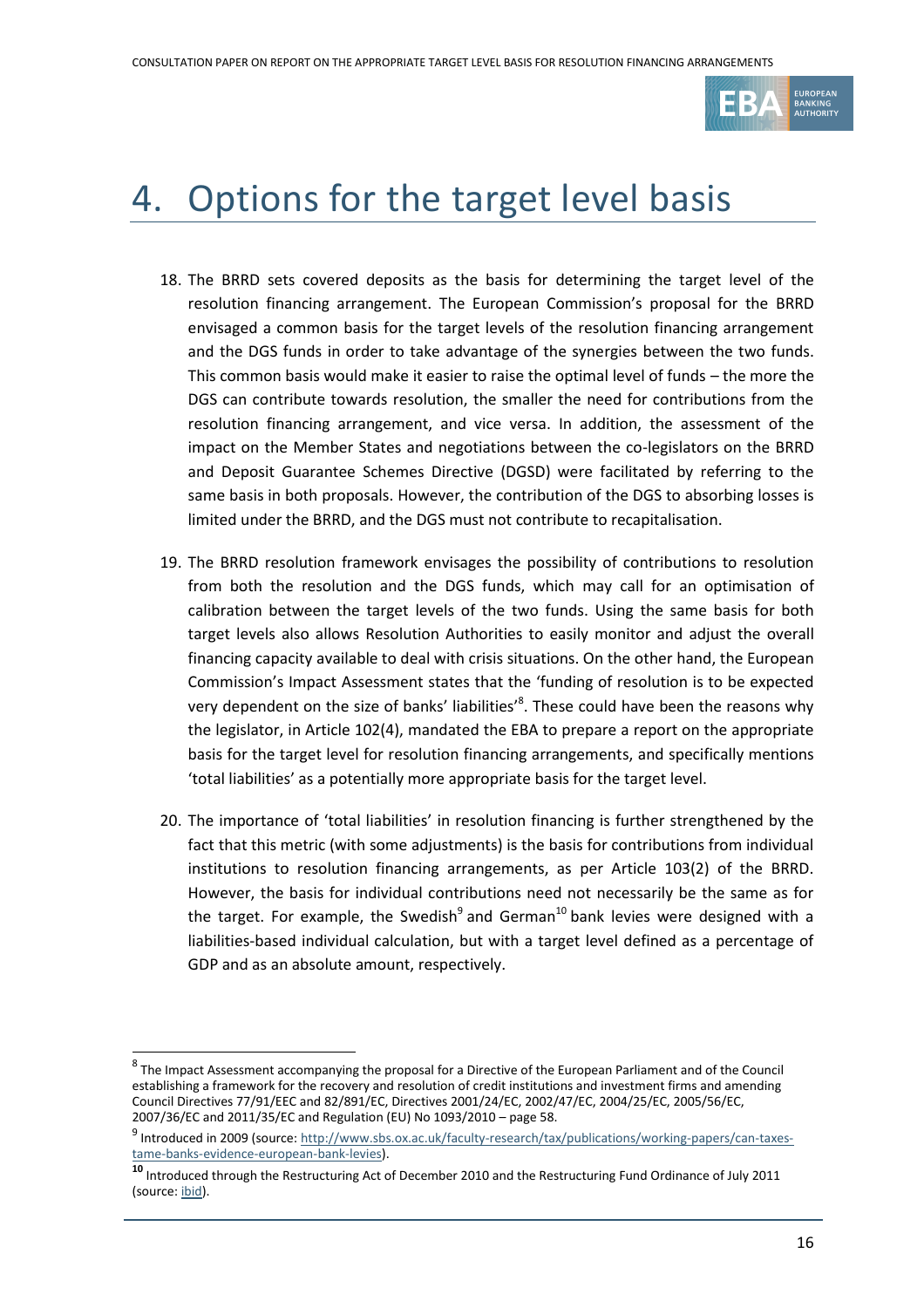

- 21. Therefore, in line with the mandate under Article 104(2) of the BRRD,
	- **a. covered deposits**, and
	- **b. total liabilities**

are the first two options evaluated in this report. The definition of the terms should be aligned with Delegated Regulation 2015/63 on the ex-ante contributions to resolution financing arrangements. The regulation uses the term 'total liabilities' as defined in Section 3 of Council Directive 86/635/EEC (1), or as defined in accordance with the International Financial Reporting Standards referred to in Regulation (EC) No 1606/2002 of the European Parliament and of the Council. Under Directive 86/635/EEC total liabilities seem to include equity, whereas IFRS uses 'total liabilities and equity'. For clarity, this report indicates whether the term excludes or includes own funds and assesses both options. A more consistent definition and use of the term 'total liabilities' would also be desirable in other contexts of the BRRD. In accordance with Delegated Regulation 2015/63, 'own funds' means own funds as defined in point (118) of Article 4(1) of Regulation (EU) No 575/2013.

- 22. The European Commission's Impact Assessment also drew links between the funding needs in resolution and the level of liabilities which can be bailed-in $^{11}$ ; the more liabilities available to be bailed-in, the lesser the need to provide further loss-absorption and funding from the resolution financing arrangement. Hence, in addition to covered deposits and total liabilities (including or excluding own funds), the following options are considered in this report:
	- c. **Total liabilities (excluding own funds)**. This measure excludes own funds as in a resolution these will absorb the losses in the first instance, ahead of the resolution financing arrangement.
	- d. **Total liabilities (excluding own funds) less covered deposits**. This measure is the basis for establishing individual contributions to resolution financing arrangements (before risk adjustment), and, by excluding own funds and deducting covered deposits that are protected by the DGS, it targets the remaining balance sheet;
	- e. **Total liabilities excluding MREL-eligible instruments.** This measure excludes MREL-eligible instruments (including own funds) as they represent the easily bailinable amount of loss-absorbing liabilities in resolution which are highly likely to be available to be bailed-in at the point of crisis, before the resolution financing arrangement is employed;

1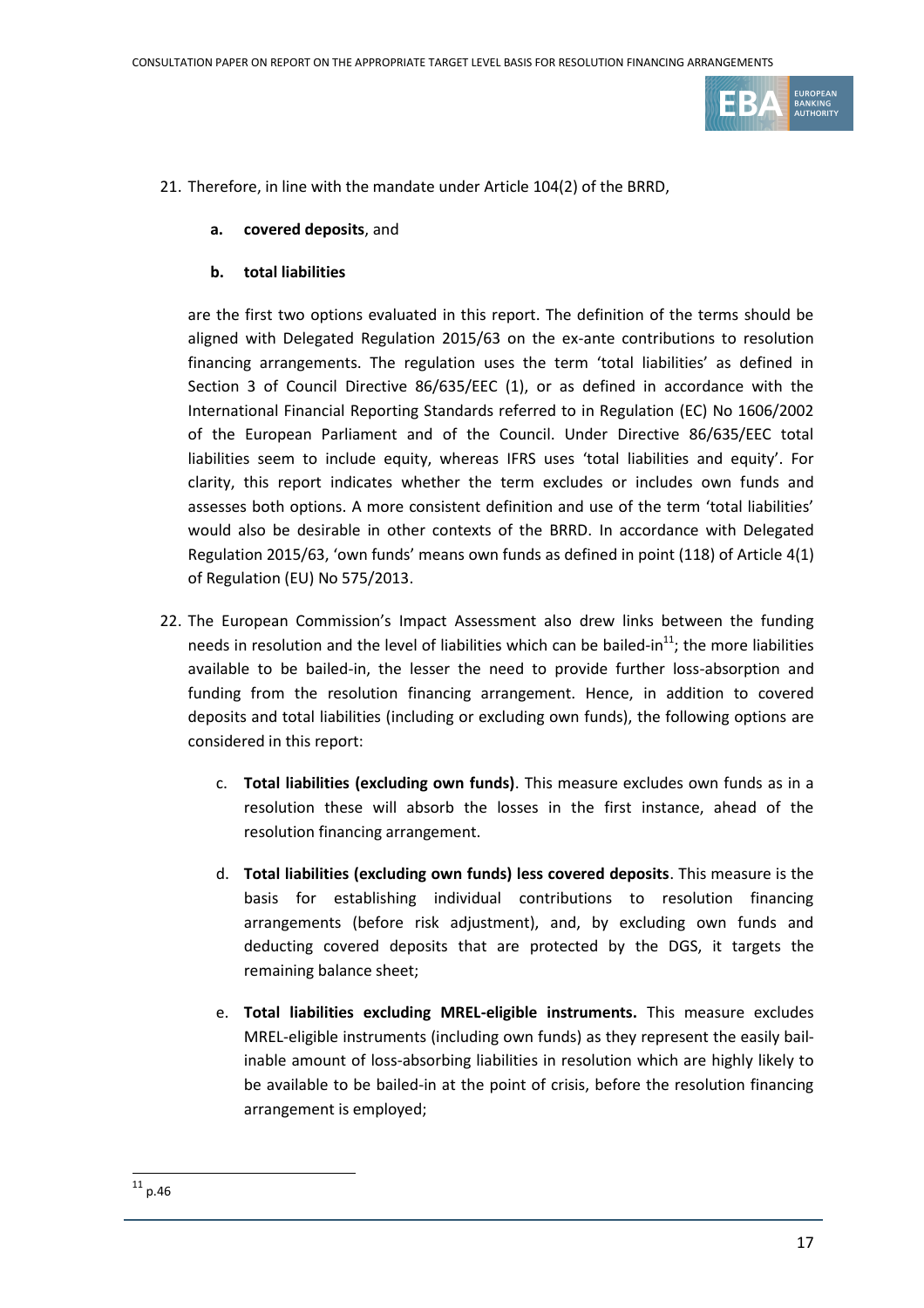

- f. **Total liabilities excluding the amount of MREL set by the Resolution Authorities**. This measure also excludes MREL-eligible, loss absorbing instruments, but only the amount set by Resolution Authorities (on a case-by-case basis) in accordance with Article 45 of the BRRD. For this measure, it is assumed that only for this amount it is ascertained that it will be available for loss absorption in a long-term perspective – although these instruments must have a minimum maturity of at least one year, there is no guarantee that the full amount exceeding the regulatory minimum requirement is available for loss absorption over a longer period.
- g. **Total risk exposure amount**, in accordance with the definition provided by art. 92(3) of Regulation (EU) No 575/2013. This measure captures the riskiness of an institution. The higher the riskiness of the balance sheet of an institution, the higher the probability of failure, and in turn, the higher the potential draw on the resolution financing arrangement if used in the context of its failure. Furthermore, it is in line with the denominator of the own funds requirements.
- h. **Available own funds**. The idea for this measure is to build the equivalent of an extra capital buffer in the hands of the Resolution Authorities. Contributions by an entity would be based on total liabilities less own funds and covered deposits (with risk adjustment), creating an individual incentive for entities to pay less by increasing their own funds. At the same time, the base of the target level is directly linked to the aim of the resolution arrangements (protection for the banking system through orderly resolution, the funding of which would be supported by an extra capital buffer).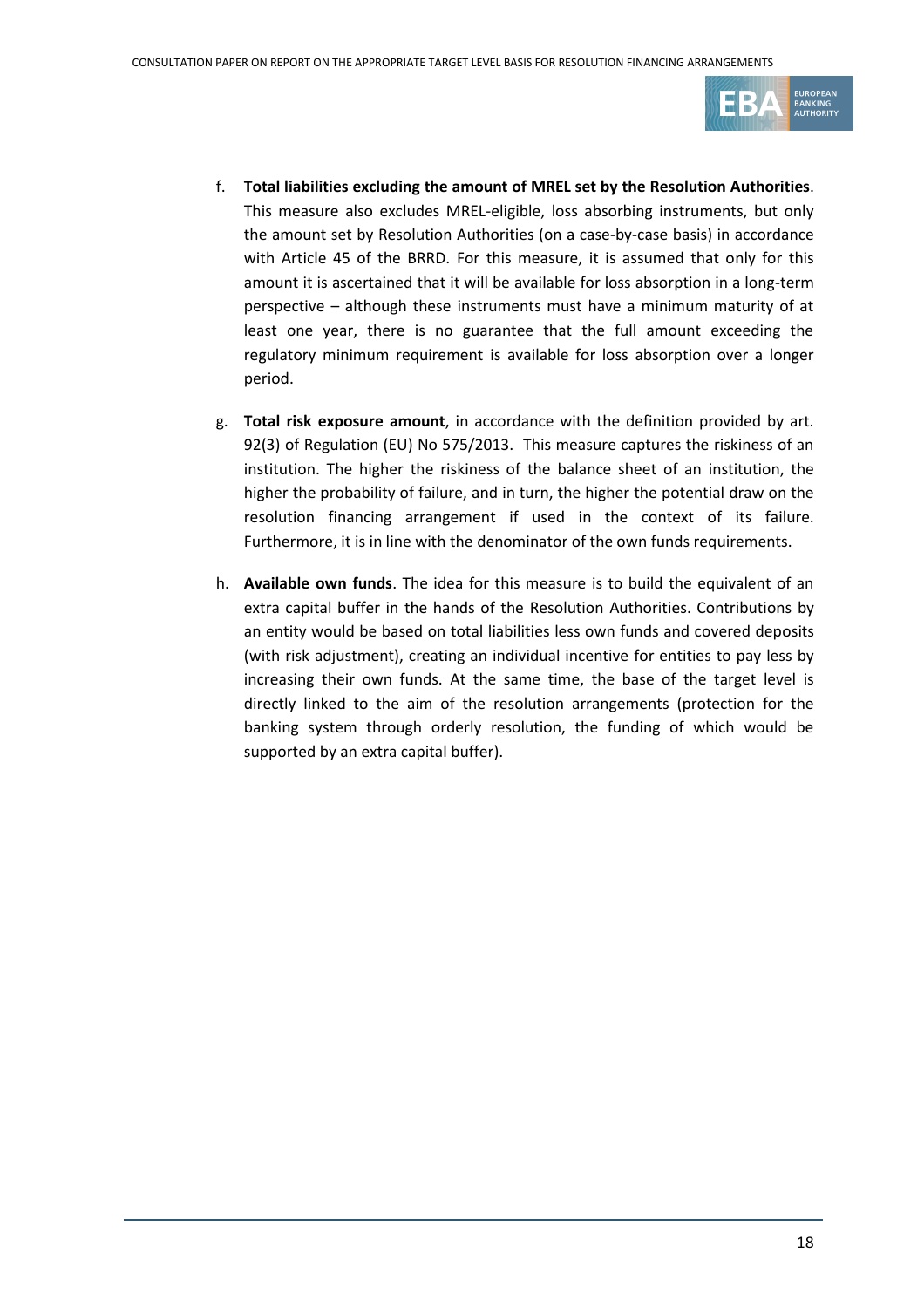

## 5. Qualitative and quantitative assessment of the options for the target level basis

23. In this section, the report presents the main results of the analysis of the options outlined in Section 4 against the criteria identified in Section 3 - these include qualitative and quantitative aspects of the assessment.

#### *Quantitative assessment*

#### *Analysis of the correlation of options for the target level basis and State aid approved*

- 24. The main criterion the potential funding needs of the resolution financing arrangements - requires a quantitative analysis. However, with a view to the fundamentally new paradigm of resolution and the far reaching changes institutions and their balance sheet are undergoing as a result of this and other regulatory developments, as well as the changed market environment, there is no obvious approach to do this forward-looking analysis in a fully convincing and sound manner. As there seems to be no reliable basis for a prognosis of potential future funding needs, the analysis of such potential funding needs uses historical data from the last crisis; given the lack of experience with bank failure under the fully implemented BRRD framework, the analysis can be informed by past experience with the recapitalisation and liquidity support for failing banks. However, the analysis acknowledges the possible shortcomings of drawing lessons from the past, as the conceptual approach towards and the conditions for dealing with failing banks have been significantly changed by the introduction of the BRRD. Annex 1 contains an overview of shortcomings and caveats along with further arguments in favour of this approach.
- 25. From an assessment of these shortcomings and caveats, the following conclusions have been reached regarding the available quantifiable analysis:
- The results of the quantitative analysis must be interpreted cautiously.
- The results will be used to support the analysis based on the qualitative criteria rather than to make definitive conclusions regarding the criterion of the potential funding needs for resolution financing arrangements. Had data with a closer link to the potential funding needs of the resolution financing arrangements been available, this criterion would have been given a higher weight relative to other criteria.
- 26. Potential funding needs are estimated by reference to losses which occurred during the last financial crisis. Reliable and comprehensive data are available for this crisis in the form of the European Commission's data on State aid cases in the period from 2008 to Q3 2014. From a historical perspective, this financial crisis represents a major systemic crisis,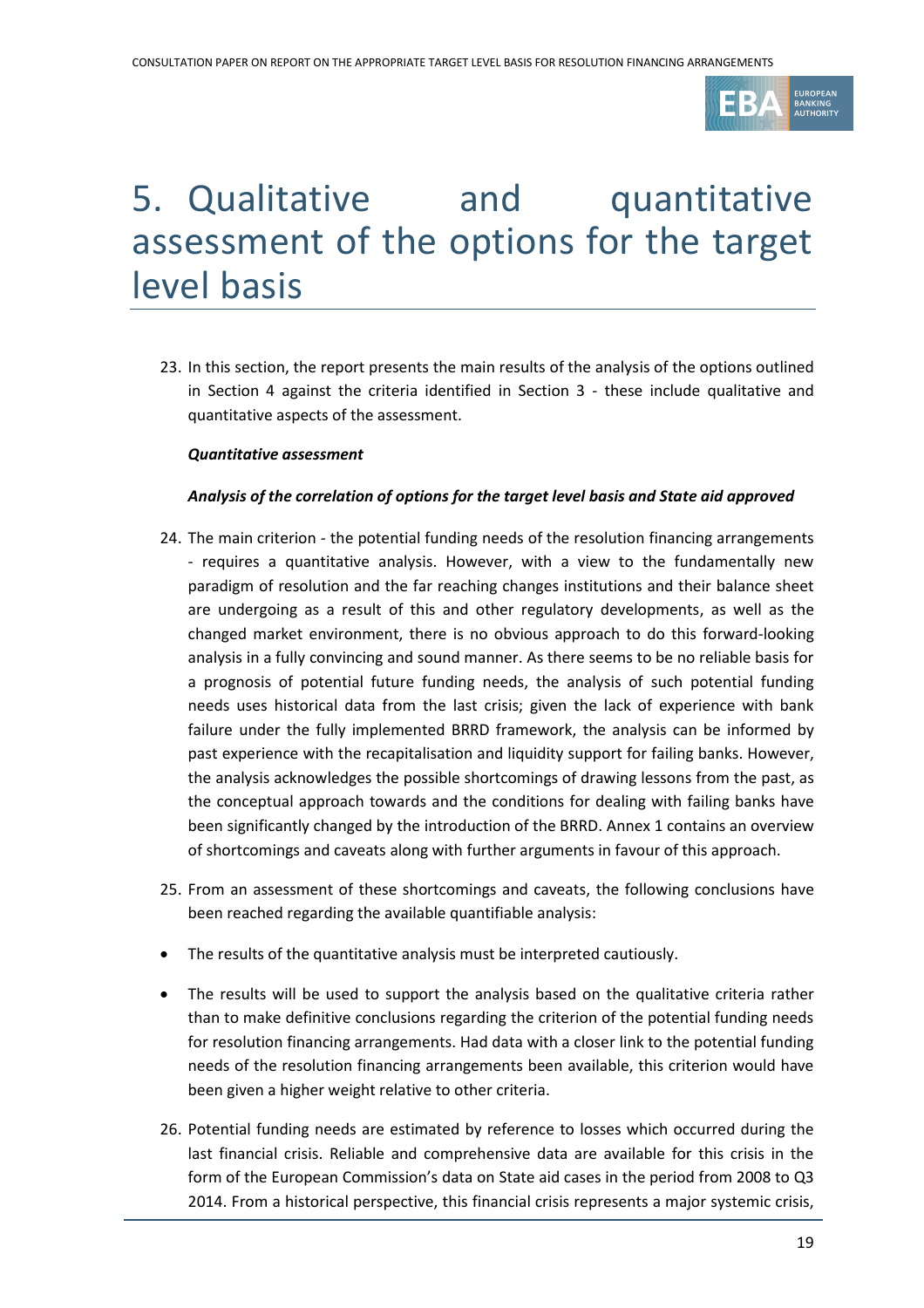

which resulted in significant impact on the real economy on the one hand, and in considerable public (and private) intervention to contain its effects.

- 27. The analysis tests the statistical correlation between the aggregate capital and liquidity support measures per Member State for the period from 2008 to Q3 2014 on the one hand, and the options for the target level basis, including 'covered deposits' and 'total liabilities' on the other hand for the year 2008, and, respectively the years 2008 to 2010 (to address problems with discontinuous data and test the robustness of the results). A higher statistical correlation could be interpreted as capturing a higher alignment of a certain reference point with the potential funding needs. However, the report acknowledges that the amount of public support granted during the analysed period is a proxy and cannot be seen as a perfect measure of funding needs in the new resolution framework.
- 28. The test brought the following main results (see Table 1):
	- A high, positive correlation between State aid approved during the financial crisis and all of the indicators considered (between 0.5 and 0.8 in each specification) could be observed,
	- Total liabilities (and its sub-categories, e.g. excl. deposits) and total risk-weighted exposures were consistently more positively correlated with State aid measures approved (total, capital, liquidity) than deposits but the difference is relatively small,
	- For 2008-2010 averages, the correlation between total liabilities (and its modifications, e.g. plus equity, excl. deposits), risk-weighted exposures and total and capital State aid consistently reaches coefficients between 0.7 to 0.8,
	- The correlation between State aid and banking sector liabilities tends to increase when deposits are excluded (e.g. sub-categories liabilities less deposits are by trend more positively correlated with State aid than total deposits).

| State aid<br>approved | <b>Deposits</b> | <b>Liabilities</b><br>and equity | <b>Liabilities</b> | <b>Liabilities and equity</b><br>excl. deposits | <b>Liabilities</b><br>excl. deposits | <b>Equity</b> | <b>Exposures</b> |
|-----------------------|-----------------|----------------------------------|--------------------|-------------------------------------------------|--------------------------------------|---------------|------------------|
|                       | 2008-2010       | 2008-2010                        | 2008-2010          | 2008-2010                                       | 2008-2010                            | 2008-2010     | 2008-2010        |
| total                 | 0.65            | 0.72                             | 0.72               | 0.72                                            | 0.73                                 | 0.71          | 0.73             |
| capital               | 0.66            | 0.73                             | 0.73               | 0.73                                            | 0.73                                 | 0.74          | 0.77             |
| liquidity             | 0.57            | 0.64                             | 0.64               | 0.64                                            | 0.65                                 | 0.62          | 0.64             |

*Table 1. Correlation coefficients between banking sector indicators and State aid approved.*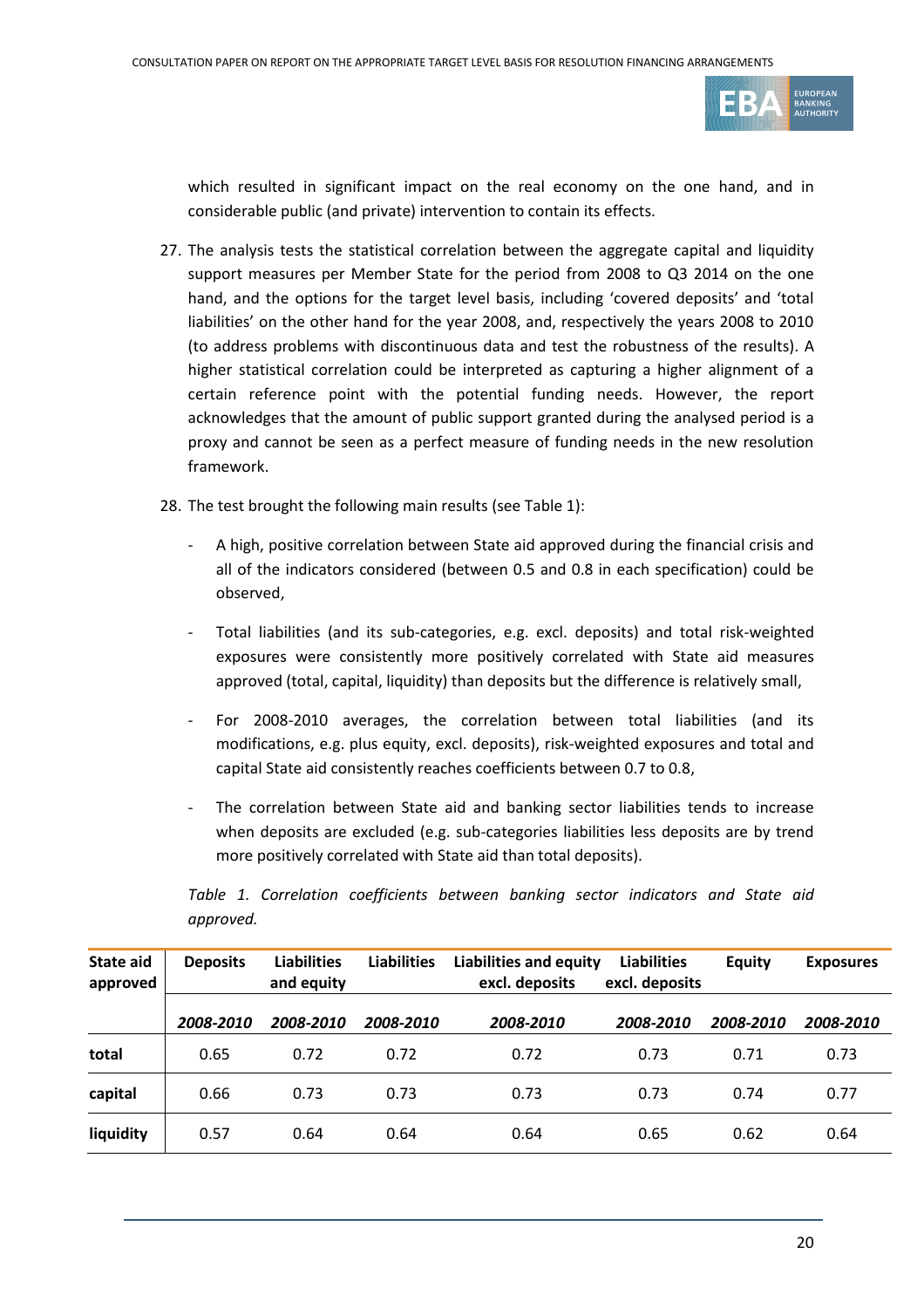

29. These initial results are not conclusive, but show that a reference point based on total liabilities or total risk exposures might be a more comprehensive and appropriate measure than a ratio based on covered deposits. However, the quantitative differences are small and therefore, qualitative criteria should be considered alongside these preliminary quantitative results.

#### *Analysis of the stability of the reference points discussed over time*

30. In addition to the correlation between historical losses and the options discussed, the report also analyses the stability of the measures over time. The analysis utilised the same data as for the correlation analysis and considered the period from the end of 2008 to the end of 2014 for the EU banking sector. Although it would be desirable to consider a longer period, no comparable, equally comprehensive data source covering the whole EU is available for earlier years.

*Chart 1. Development of different measures over time*

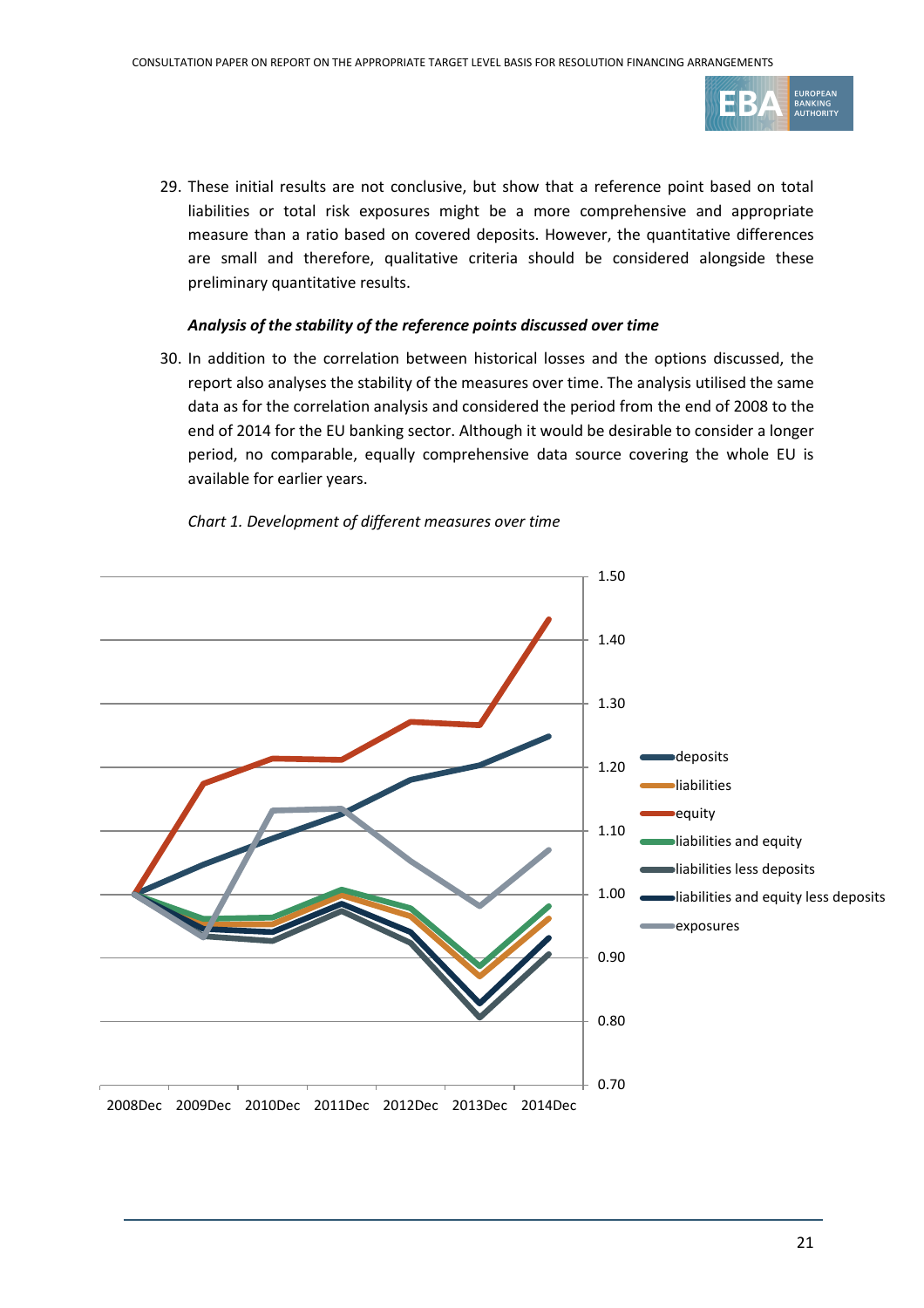

- 31. The analysis showed a very steady increase of customer deposits, even during the years of the financial crisis. This means that, while the level of covered deposits is not constant, their increase is expected to be steady and predictable.
- 32. However, the statistical deviation of these measures over the considered period with fluctuations around the level of 100% proved to be lower than that of covered deposits with their steady increase to a level of 125% at the end of 2014. Measured in terms of standard deviation, total liabilities (and its modifications) are the least volatile indicators.
- 33. This means that covered deposits as a basis for the target level result in a steady increase of that target level, whereas the other measures (in particular, liabilities) are less volatile and reflect better the changing economic conditions in the banking industry.

#### **Methodology of assessing each option against the chosen criteria**

34. The qualitative criteria, as outlined in Section 3 of this report, are not weighted and the analysis below addresses the criteria in alphabetical order. The analysis below describes advantages and disadvantages for each option-criterion combination and assesses them as 'highly positive' (++), 'positive' (+), 'neutral' (0), 'negative' (-) or 'highly negative' (--) based on expert judgement and empirical evidence, where available.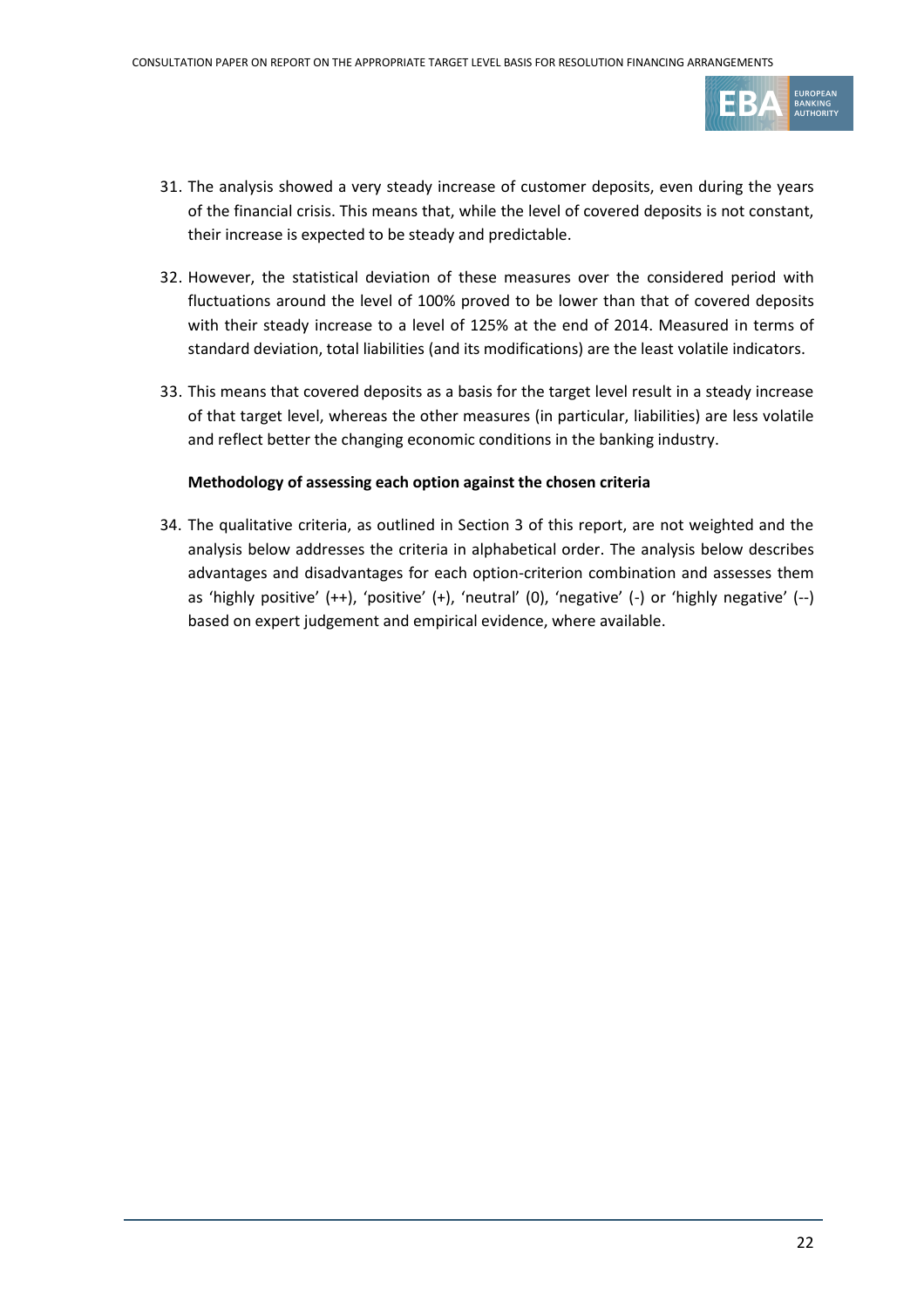

### *Option 1. Covered deposits*

| <b>Criteria</b>                                            | <b>Advantages and disadvantages</b>                                                                                                                                                                                                                                                                                                                                                                                                                                                                                                                                                                                                                                                                                               |
|------------------------------------------------------------|-----------------------------------------------------------------------------------------------------------------------------------------------------------------------------------------------------------------------------------------------------------------------------------------------------------------------------------------------------------------------------------------------------------------------------------------------------------------------------------------------------------------------------------------------------------------------------------------------------------------------------------------------------------------------------------------------------------------------------------|
| Consistency<br>with<br>contributions<br>the<br>methodology | - (--) Calculation of contributions may appear logically inconsistent as<br>covered deposits are used as a basis for the target level, but deducted<br>from contributions to national resolution financing arrangement. This<br>could mean that institutions with lower deposits would have to pay a<br>disproportionately high share of the contributions when comparing across<br>Member States.                                                                                                                                                                                                                                                                                                                                |
| with<br>Consistency<br>the<br>regulatory<br>framework      | - (+) There is a link between the resolution financing arrangement and the<br>DGS - both are elements of the safety net in case of a bank failure. The<br>same target level basis allows synergy between both.                                                                                                                                                                                                                                                                                                                                                                                                                                                                                                                    |
|                                                            | - (+) Covered deposits are statutorily excluded from bail-in. Instead, the<br>DGS makes a contribution to loss-absorption. Due to the limitations on<br>the contribution from a DGS under Article 109 of the BRRD, it is<br>questionable whether this contribution would be sufficient to replace<br>funding from the resolution financing arrangement. In particular, the DGS<br>may not contribute to a recapitalisation in the meaning of Art. 46(1)(b) of<br>the BRRD, which then might need to be funded by the resolution<br>financing arrangement. Therefore, a large share of funding through<br>covered deposits increases the probability of the need for a contribution<br>from the resolution financing arrangements. |
|                                                            | - (--) Does not adequately cater for potential losses stemming from<br>investment firms, and bank activities other than deposit-taking.                                                                                                                                                                                                                                                                                                                                                                                                                                                                                                                                                                                           |
|                                                            | - (-) Measure not sensitive to the riskiness of the assets of the institutions.                                                                                                                                                                                                                                                                                                                                                                                                                                                                                                                                                                                                                                                   |
|                                                            | - (-) Potential conflict with the use of the resolution financing arrangements<br>as the objective is not to deal with depositors' contributions but support<br>resolution activity, i.e. covered deposits can be assumed to be unchanged<br>within the resolution process.                                                                                                                                                                                                                                                                                                                                                                                                                                                       |
|                                                            | - (--) No obvious causality between changes to covered deposits and the<br>need for resolution financing arrangements. It could be misleading in<br>cases where covered deposits are removed and held in cash (e.g. negative<br>interest rates, expectation of capital controls). Perceived weakness of<br>Member States' banking sector can result in deposit outflows to other<br>countries. This would weaken the banking system and, thus, add to<br>potential funding needs in resolution while reducing the target level.                                                                                                                                                                                                   |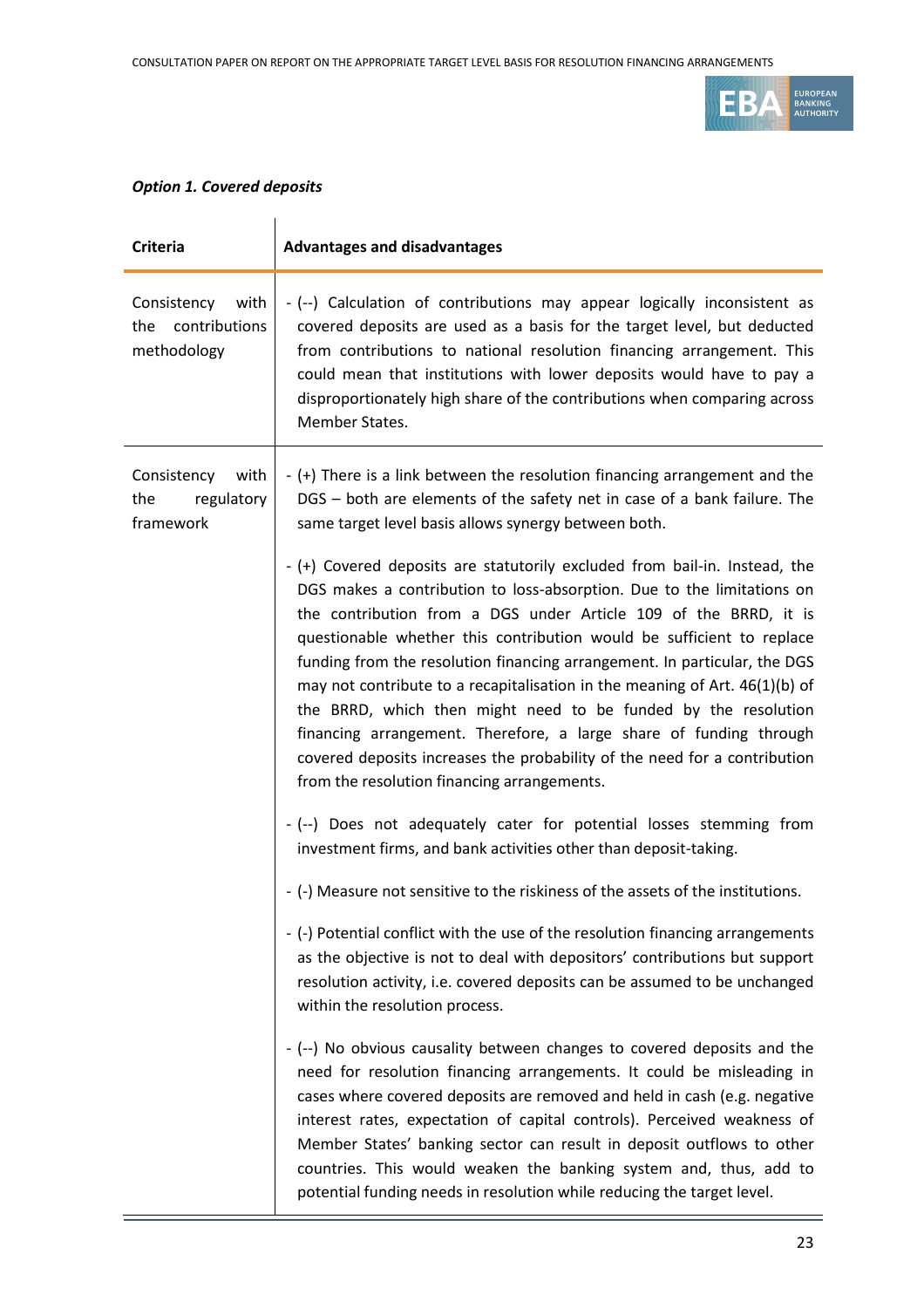

|                                                     | - (--) No link to bail-inable amount, which excludes covered deposits.                                                                                                                                                                                                                    |
|-----------------------------------------------------|-------------------------------------------------------------------------------------------------------------------------------------------------------------------------------------------------------------------------------------------------------------------------------------------|
| Correlation<br>with<br>historical losses            | - (0) The statistical correlation with the historical need for State aid is the<br>lowest among all options, although the differences are not significant, due<br>to the positive correlation of all options to size, and the correlation of size<br>to the amount of State aid received. |
| Dynamic<br>and<br>smoothness<br>of<br>contributions | - (++) It provides certainty to Resolution Authorities and institutions during<br>the build-up phase as compared to changing the definition of the target<br>level already a few years into it.                                                                                           |
|                                                     | - (+) The increase of covered deposits is relatively stable, in normal times,<br>and can be forecast easily. In a crisis there may be migrations of deposits<br>from the banking system of a Member State as a whole, though, once the<br>retail depositors perceive it as unstable.      |
| Practical<br>considerations                         | $-$ (++) Maintaining covered deposits as the basis does not introduce any<br>new practical challenges in implementation.                                                                                                                                                                  |
|                                                     | - (-) Some flexibility in the definition of covered deposits in DGSD means<br>the measure is not entirely consistent across Member States.                                                                                                                                                |
|                                                     | - (-) Built-in volatility due to currency exchange, in particular in non-<br>Eurozone Member States, which could impact the target level of the<br>resolution financing arrangements.                                                                                                     |
| Simplicity<br>and<br>transparency                   | - (++) No change from the current procedure. Method well understood by<br>banks.                                                                                                                                                                                                          |
|                                                     | - (++) Simple and understandable calculation.                                                                                                                                                                                                                                             |
|                                                     | - (++) Data already available for other purposes.                                                                                                                                                                                                                                         |
|                                                     | - (-) Currently data is not publicly available in every Member State.                                                                                                                                                                                                                     |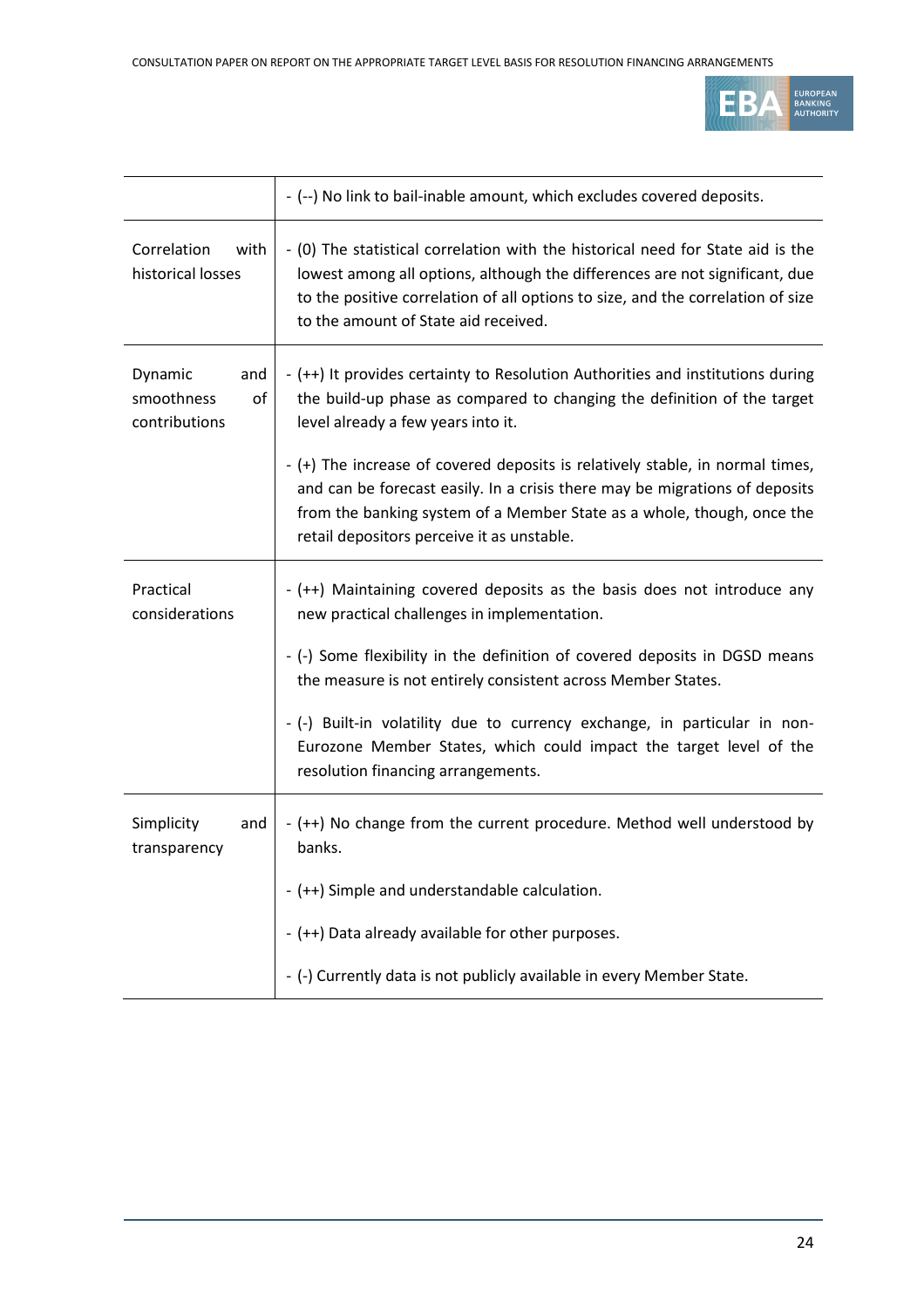

### *Option 2. Total liabilities and own funds (2a), Total liabilities (excluding own funds) (2b), Total liabilities (excluding own funds) less covered deposits (2c)*

| <b>Criteria</b>                                            | <b>Advantages and disadvantages</b>                                                                                                                                                                                                                                                                                                                                                                                                                                                                                                                                                                                                                                                |
|------------------------------------------------------------|------------------------------------------------------------------------------------------------------------------------------------------------------------------------------------------------------------------------------------------------------------------------------------------------------------------------------------------------------------------------------------------------------------------------------------------------------------------------------------------------------------------------------------------------------------------------------------------------------------------------------------------------------------------------------------|
| Consistency<br>with<br>contributions<br>the<br>methodology | - (+) Largely consistent with the basis of the contributions methodology (2a<br>& 2b).<br>- (++) Fully consistent with the basis of the contributions methodology,                                                                                                                                                                                                                                                                                                                                                                                                                                                                                                                 |
|                                                            | where own funds and covered deposits are deducted (2c).                                                                                                                                                                                                                                                                                                                                                                                                                                                                                                                                                                                                                            |
| Consistency<br>with<br>the<br>regulatory                   | - (++) Captures the size of the whole sector, by including investment firms<br>within the scope of the BRRD (2a & 2b & 2c.).                                                                                                                                                                                                                                                                                                                                                                                                                                                                                                                                                       |
| framework                                                  | - (++) Covers interbank instruments and wholesale funding, which are<br>related to contagion risk and, therefore, are used as a measure of the<br>systemic relevance of individual banks (e.g. in the G-SII indicators) (2a &<br>2b & 2c). This is directly linked to decision-makers' motivation to provide<br>funding from the resolution financing arrangement.                                                                                                                                                                                                                                                                                                                 |
|                                                            | - (+) The simplest measure of potential call on the resolution financing<br>arrangement (2a & 2b & 2c).                                                                                                                                                                                                                                                                                                                                                                                                                                                                                                                                                                            |
|                                                            | - (++) The measure changes in line with potential build-up of risk in the<br>system, often preceded (or reflected) by an increase in balance sheet (2a<br>& 2b & 2c).                                                                                                                                                                                                                                                                                                                                                                                                                                                                                                              |
|                                                            | - (+) Complementarity with the existing target for the DGS fund, which is<br>based on covered deposits (2c).                                                                                                                                                                                                                                                                                                                                                                                                                                                                                                                                                                       |
|                                                            | (-) The measure is not sensitive to the riskiness of the assets of the<br>institutions (2a & 2b & 2c).                                                                                                                                                                                                                                                                                                                                                                                                                                                                                                                                                                             |
|                                                            | (-) There may be arguments that total liabilities overestimate funding<br>needs, as total liabilities include both bail-inable liabilities and liabilities<br>which are excluded or unlikely to be bailed-in. Capital instruments and<br>other bail-inable liabilities and the potential DGS contribution in case of a<br>bail-in are not reflected, which would reduce financing needs provided by<br>the resolution financing arrangement (2a). This argument is weaker in the<br>case of total liabilities excluding own funds, as own funds are fully loss-<br>absorbing, and is least applicable where total liabilities exclude won funds<br>and covered deposits (2b & 2c). |
|                                                            | On the other hand it could be argued that:                                                                                                                                                                                                                                                                                                                                                                                                                                                                                                                                                                                                                                         |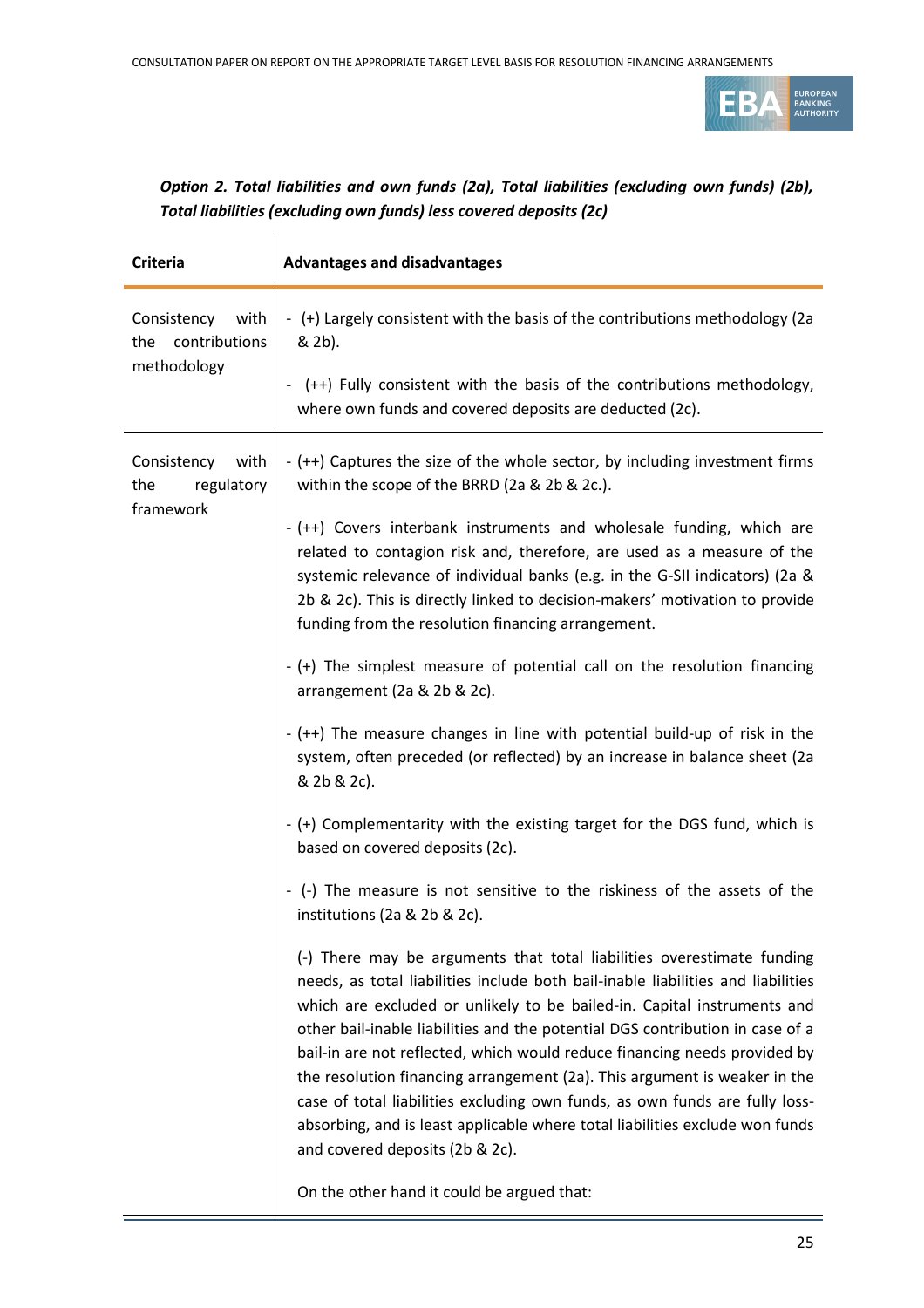

|                                                     | (-) Own funds – in particular CET1 – absorb losses on an ongoing basis and<br>may be depleted before resolution. Therefore, even if the level of own<br>funds exceeds minimum requirements established by the competent<br>authority, it does not mean that these funds will be available in a<br>resolution (2b, 2c).                                                                                                                                                                                                                                                                                                                                                                                                                                |
|-----------------------------------------------------|-------------------------------------------------------------------------------------------------------------------------------------------------------------------------------------------------------------------------------------------------------------------------------------------------------------------------------------------------------------------------------------------------------------------------------------------------------------------------------------------------------------------------------------------------------------------------------------------------------------------------------------------------------------------------------------------------------------------------------------------------------|
|                                                     | (-) Covered deposits are statutorily excluded from bail-in. Instead, the DGS<br>makes a contribution to loss-absorption. Due to the limitations on the<br>contribution from a DGS under Article 109 of the BRRD, it is questionable<br>whether this contribution would be sufficient to replace funding from the<br>resolution financing arrangement. In particular, the DGS may not<br>contribute to a recapitalisation in the meaning of Art. $46(1)(b)$ of the<br>BRRD, which then might need to be funded by the resolution financing<br>arrangement. Therefore, a large share of funding through covered<br>deposits may in some instances increase the probability of a need for a<br>contribution from resolution financing arrangements (2c). |
| Correlation<br>with<br>historical losses            | - (+) The statistical correlation with historical need for State aid is positive.                                                                                                                                                                                                                                                                                                                                                                                                                                                                                                                                                                                                                                                                     |
| Dynamic<br>and<br>of<br>smoothness<br>contributions | - (+) Dynamic measure where changes are related to potential call on the<br>resolution financing arrangement (2a). Even more dynamic with<br>deductions of own funds and covered deposits which usually are more<br>stable (2b & 2c).                                                                                                                                                                                                                                                                                                                                                                                                                                                                                                                 |
|                                                     | - (--) Changing the definition of the target level already a few years into the<br>build-up phase introduces uncertainty for Resolution Authorities and<br>potentially unexpected changes for the institutions (2a & 2b & 2c).                                                                                                                                                                                                                                                                                                                                                                                                                                                                                                                        |
| Practical<br>considerations                         | - (--) Introducing changes to the target level basis is likely to be a burden for<br>the Resolution Authorities and the institutions (2a & 2b & 2c).                                                                                                                                                                                                                                                                                                                                                                                                                                                                                                                                                                                                  |
|                                                     | - (-) Not completely harmonised definition due to national GAAP vs IFRS<br>(e.g. treatment of derivatives differs – mainly relevant for the transitional<br>period). To adjust for derivatives, complex calculations, prone to mistakes.<br>However, Member States are already using same definition in the<br>calculation of the individual ex-ante contributions (2a & 2b & 2c).                                                                                                                                                                                                                                                                                                                                                                    |
|                                                     | - (-) Some flexibility in the definition of covered deposits in DGSD means<br>the measure is not entirely consistent across Member States (2c).                                                                                                                                                                                                                                                                                                                                                                                                                                                                                                                                                                                                       |
| Simplicity<br>and                                   | - (++) Data already available for other purposes (2a & 2b & 2c).                                                                                                                                                                                                                                                                                                                                                                                                                                                                                                                                                                                                                                                                                      |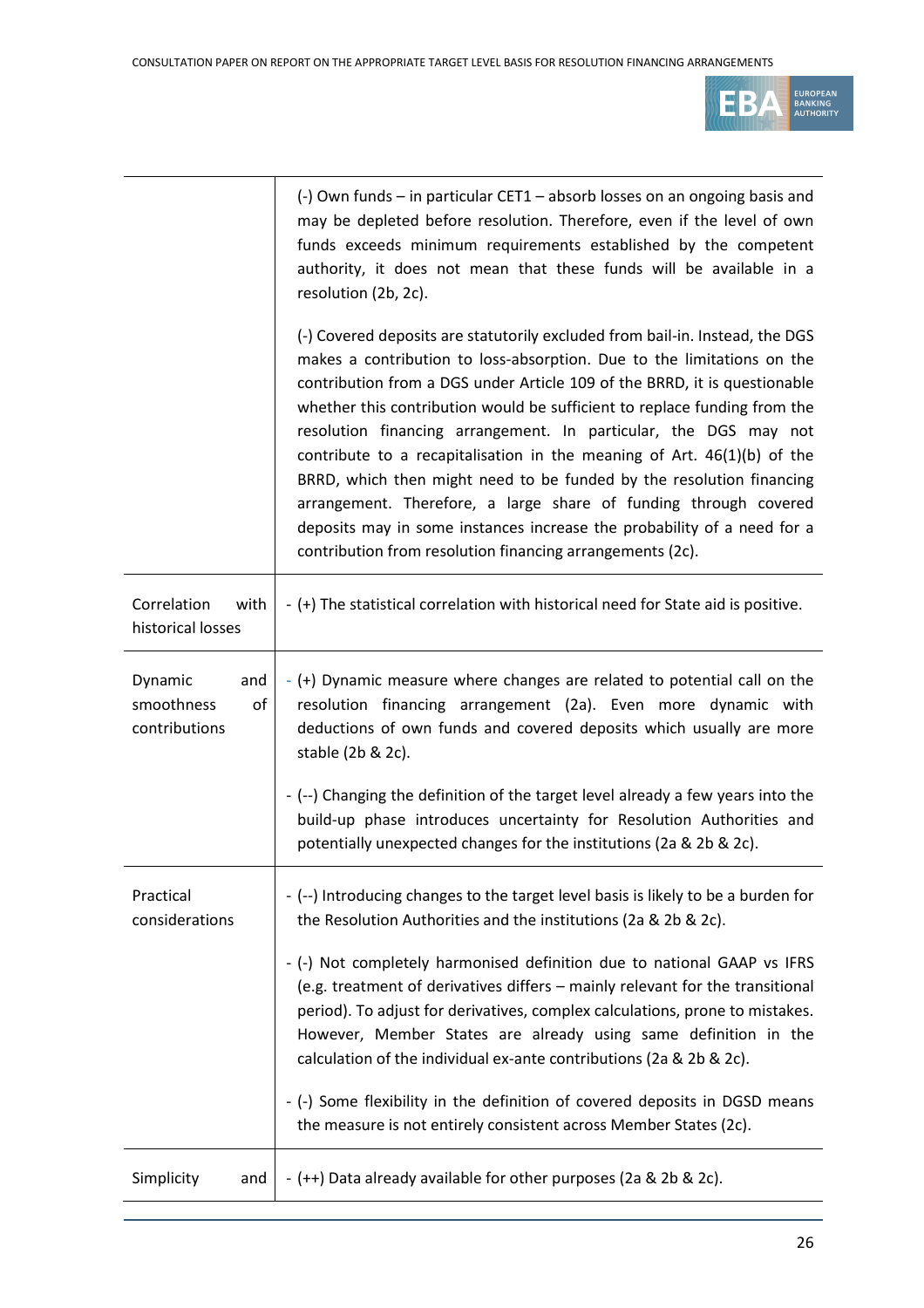

| transparency | - (++) Simple and transparent calculation based on publicly disclosed data.<br>$(2a & 2b)$ .                                                                         |
|--------------|----------------------------------------------------------------------------------------------------------------------------------------------------------------------|
|              | - $(+)$ Simple and transparent calculation but part of the calculation $-$<br>covered deposits - is not publicly disclosed in all Member States (2c).                |
|              | - (-) While the definition of own funds is harmonised, the definition and the<br>composition of own funds are subject to regulatory changes (2b, 2c).                |
|              | - (-) Differences in the level of own funds requirements across Member<br>States including due to different application of transitional arrangements<br>$(2b, 2c)$ . |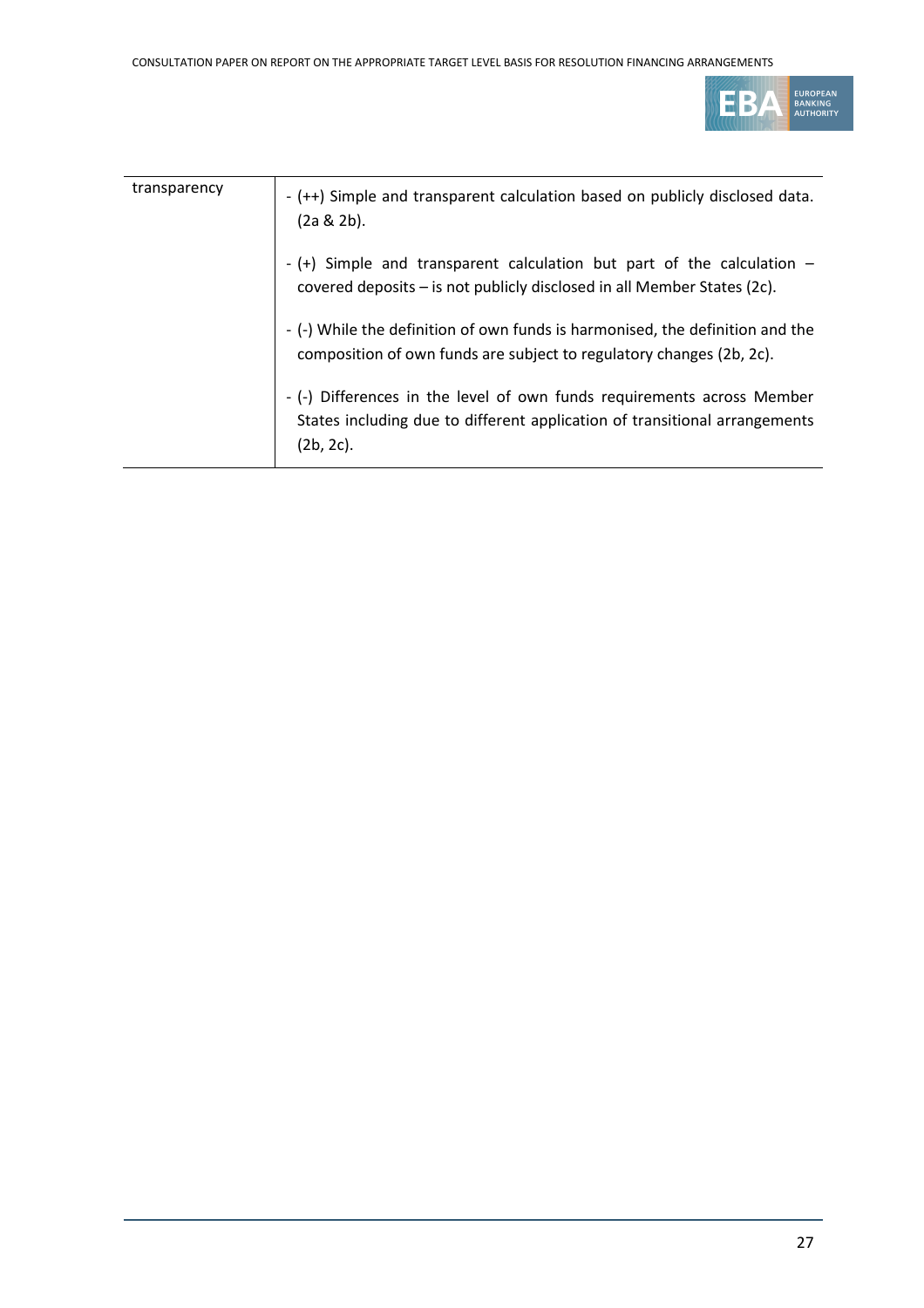

| Option 3. Total liabilities less MREL-eligible instruments (including own funds)(3a) & Total |
|----------------------------------------------------------------------------------------------|
| liabilities less the amount of MREL set by the Resolution Authorities (3b)                   |

| <b>Criteria</b>                                            | <b>Advantages and disadvantages</b>                                                                                                                                                                                                                                                                                                                                                                                                                                                                                                                                                                                                                                                                                                                                                                                                                                                                                                                                                                                                                                                                                                                                    |
|------------------------------------------------------------|------------------------------------------------------------------------------------------------------------------------------------------------------------------------------------------------------------------------------------------------------------------------------------------------------------------------------------------------------------------------------------------------------------------------------------------------------------------------------------------------------------------------------------------------------------------------------------------------------------------------------------------------------------------------------------------------------------------------------------------------------------------------------------------------------------------------------------------------------------------------------------------------------------------------------------------------------------------------------------------------------------------------------------------------------------------------------------------------------------------------------------------------------------------------|
| Consistency<br>with<br>contributions<br>the<br>methodology | - (+) To some extent consistent with the basis of contributions defined in<br>BRRD which deducts own funds from total liabilities (3a & 3b). (-) The level<br>of consistency dependant on Resolution Authorities' decision on MREL<br>$(3b)$ .                                                                                                                                                                                                                                                                                                                                                                                                                                                                                                                                                                                                                                                                                                                                                                                                                                                                                                                         |
| Consistency<br>with<br>regulatory<br>the<br>framework      | - (++) Captures the size of the whole sector, by including investment firms<br>within the scope of the BRRD (3a & 3b).<br>- (++) A realistic measure of potential call on the resolution financing<br>arrangement as remaining losses and recapitalisation needs are clearly<br>linked to the amount of loss absorption and recapitalisation that can be<br>achieved by bail-in. The measure is a good proxy for the objectives of the<br>resolution financing arrangement when used to make a contribution in<br>lieu of the write down and conversion of liabilities of certain creditors (3a<br>& 3b).<br>- (++) Covers interbank instruments and wholesale funding, which are<br>related to contagion risk (3a & 3b).<br>- (-) Measure not sensitive to the riskiness of the assets of the institutions<br>$(3a & 3b)$ .                                                                                                                                                                                                                                                                                                                                           |
|                                                            | - (-) May be seen as inconsistent with the regulatory objective of setting<br>MREL: Authorities set a relatively higher MREL to reflect higher systemic<br>risk and to achieve a higher level of certainty that losses can be absorbed.<br>A higher MREL is set for institutions that are likely to be resolved rather<br>than undergo regular insolvency proceedings (i.e. they are likely to meet<br>the public interest test and where liquidation is not a feasible and credible<br>option). This directly implies a higher likelihood for funding needs from<br>the resolution financing arrangements. Setting a higher MREL also may<br>result from higher risks of individual institutions - which can be reflected<br>in a higher own funds requirement and, consequently, higher need of<br>recapitalisation, or higher loss-absorbency for the event of failure in the<br>form of eligible liabilities $-$ and the banking system or higher risk<br>adversity. This could be thwarted by the result that the resolution<br>financing arrangement has less means if a higher MREL is deducted and<br>MREL-instruments increase as a result of this (3a & 3b). |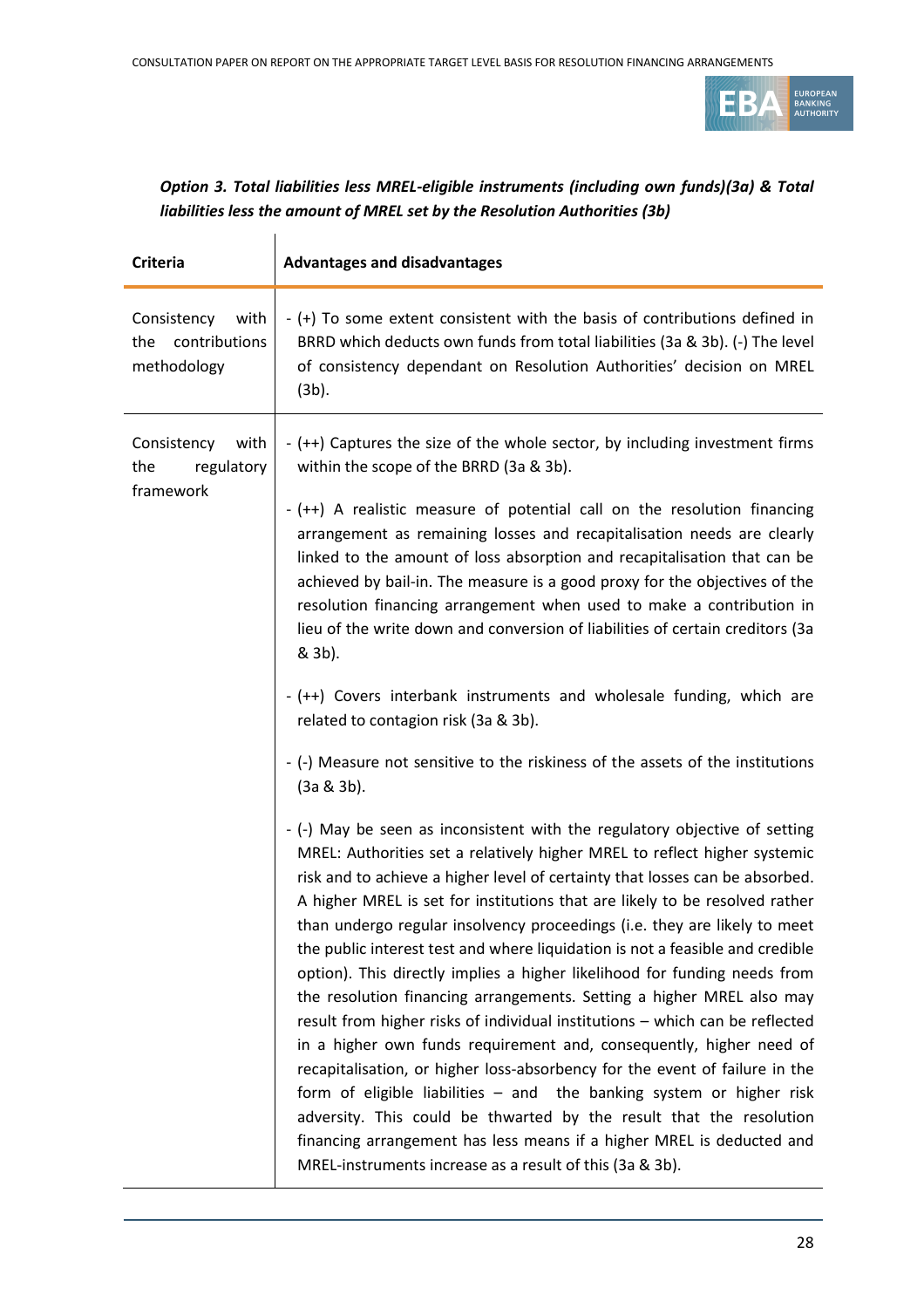

|                                                     | - (+) The measure is more stable than the option to deduct MREL-eligible<br>liabilities, as the resolution strategy (and therefore recapitalisation<br>amount, MREL) is expected to change less with the annual review of<br>resolution plans than the liabilities in institutions' balance sheets (3b).<br>BUT (-) does not accurately reflect the effective amount at the disposal for<br>loss-absorption and recapitalisation, only the required amount (3b).                                       |
|-----------------------------------------------------|--------------------------------------------------------------------------------------------------------------------------------------------------------------------------------------------------------------------------------------------------------------------------------------------------------------------------------------------------------------------------------------------------------------------------------------------------------------------------------------------------------|
|                                                     | - (-) MREL provides a line of defence in resolution in order to cover all<br>liquidity and capitalisation requirements that can be anticipated in<br>resolution planning (adjusting for the regulatory risk of an institution)<br>whereas resolution financing only contributes when the capital or liquidity<br>requirements exceed the foreseen measure. Therefore, the excess of<br>eligible instruments over the MREL requirement set by the NRA might<br>provide a more appropriate measure (3b). |
| Correlation<br>with<br>historical losses            | - (+) The statistical correlation with historical need for State aid is positive.                                                                                                                                                                                                                                                                                                                                                                                                                      |
| Dynamic<br>and<br>smoothness<br>of<br>contributions | - (+) Includes a dynamic element where changes are related to potential<br>call on the resolution financing arrangement (3a & 3b).                                                                                                                                                                                                                                                                                                                                                                     |
|                                                     | - (--) Changing the definition of the target level already a few years into the<br>build-up phase introduces uncertainty for Resolution Authorities and<br>potentially unexpected changes for the institutions (3a & 3b).                                                                                                                                                                                                                                                                              |
| Practical<br>considerations                         | - (--) Introducing changes to the target level basis is likely to be a burden for<br>the Resolution Authorities and the institutions.                                                                                                                                                                                                                                                                                                                                                                  |
|                                                     | - (-) No data available yet. Current estimated amount of MREL may not<br>accurately reflect the liability structure after the determination of MREL-<br>requirements (3a & 3b).                                                                                                                                                                                                                                                                                                                        |
|                                                     | - (-) Not completely harmonised definition due to national GAAP vs IFRS<br>(e.g. treatment of derivatives differs - mainly relevant for the transitional<br>period). The adjustment for derivatives requires complex calculations,<br>which increases the risk of mistakes (3a & 3b).                                                                                                                                                                                                                  |
|                                                     | - (-) No common approach to MREL setting yet; including uncertainty of<br>approach to institution subject to simplified obligations. In addition<br>ongoing debate on TLAC and MREL (3a & 3b).                                                                                                                                                                                                                                                                                                         |
|                                                     | - (-) MREL remains an untested concept (3a & 3b).                                                                                                                                                                                                                                                                                                                                                                                                                                                      |
|                                                     | - (-) Currently MREL has not been determined for most institutions, and the                                                                                                                                                                                                                                                                                                                                                                                                                            |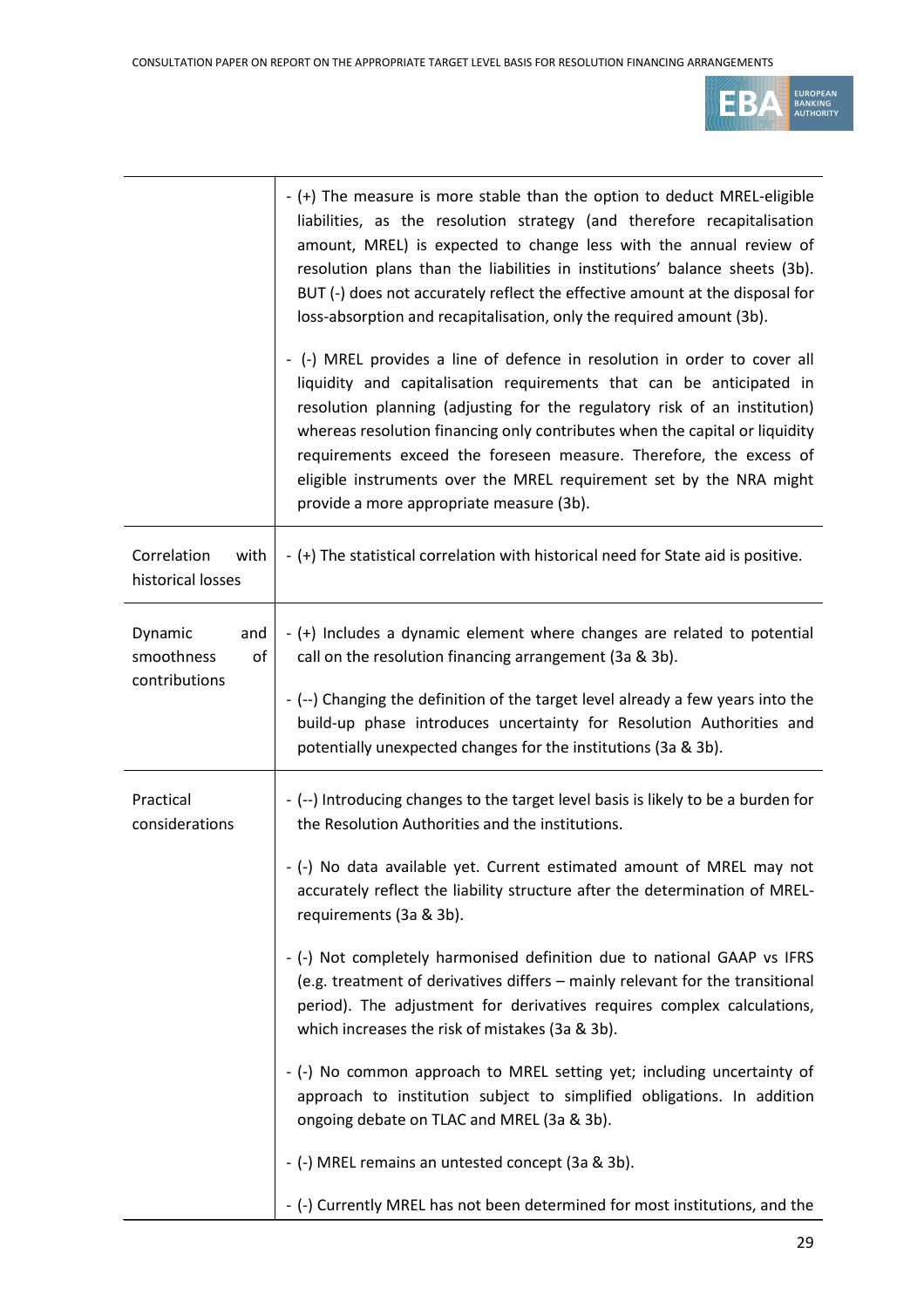

|                            |     | timing may differ among institutions and Member States. So the measure<br>would be fully relevant and comparable among Member States only after<br>Resolution Authorities have determined the MREL for all institutions.                                                        |
|----------------------------|-----|---------------------------------------------------------------------------------------------------------------------------------------------------------------------------------------------------------------------------------------------------------------------------------|
|                            |     |                                                                                                                                                                                                                                                                                 |
| Simplicity<br>transparency | and | - (+) Data will be collected for other purposes and so simple to apply in this<br>case, too (3a & 3b).                                                                                                                                                                          |
|                            |     | - (-) Relatively complex. The basis is not easy to understand for non-experts<br>$(3a)$ .                                                                                                                                                                                       |
|                            |     | - (-) The view on MREL-eligible instruments might complicate the data<br>collection since an institution's view on MREL-eligible instruments might<br>differ from the NRA's view (e.g. on excluded liabilities). Such differences<br>also reduce the harmonisation effect (3a). |
|                            |     | - (-) Data may not be publicly available (3a & 3b).                                                                                                                                                                                                                             |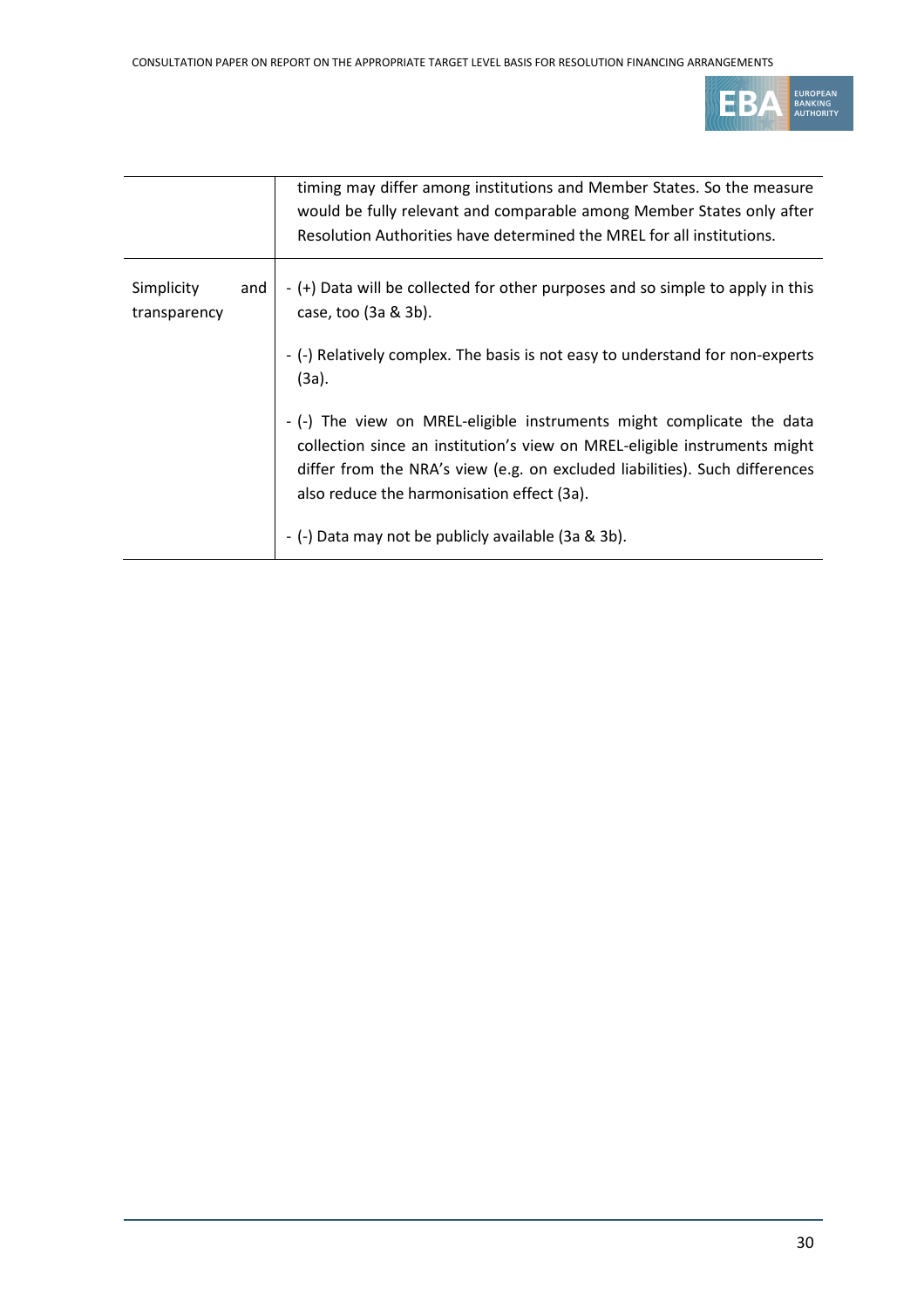

### *Option 4. Total risk exposure amount (TREA)*

| <b>Criteria</b>                                            | <b>Advantages and disadvantages</b>                                                                                                                                                                                                                                                                                                                                                                                                                                                                                                                                                                                       |
|------------------------------------------------------------|---------------------------------------------------------------------------------------------------------------------------------------------------------------------------------------------------------------------------------------------------------------------------------------------------------------------------------------------------------------------------------------------------------------------------------------------------------------------------------------------------------------------------------------------------------------------------------------------------------------------------|
| Consistency<br>with<br>contributions<br>the<br>methodology | - (+) Risk adjusted measure, as is the contributions method.<br>- (-) No clear link with the contributions method beyond being risk-based.<br>- (-) TREA focuses only on risks covered by minimum own funds<br>requirements and does not include other (Pillar 2 risks). It does not reflect<br>supervisory assessment of risks as it is calculated by institutions leading to<br>the underestimation of risks, which may lead to own funds being lower<br>than needed and, in consequence, the amount in the resolution financing<br>arrangement may be inadequate.                                                      |
| Consistency<br>with<br>regulatory<br>the<br>framework      | - (++) Captures the size of the whole sector, by including investment firms.<br>- (++) Reflects the risk profile of institutions, and consequently of the<br>banking sector.<br>- (++) Reflects that recapitalisation needs are based on the TREA (though<br>after restructuring in resolution), and not on liabilities.<br>- (+) The measure is aligned with the expected use of the resolution<br>financing arrangement as the higher the riskiness of an institution, the<br>higher the probability of failure, and in turn, the higher the probability<br>that resolution financing might be needed upon its failure. |
| Correlation<br>with<br>historical losses                   | - (+) The statistical correlation with historical need for State aid is positive.                                                                                                                                                                                                                                                                                                                                                                                                                                                                                                                                         |
| Dynamic<br>and<br>smoothness<br>of<br>contributions        | - (--) Changing the definition of the target level already a few years into the<br>build-up phase introduces uncertainty for Resolution Authorities and<br>institutions.                                                                                                                                                                                                                                                                                                                                                                                                                                                  |
| Practical<br>considerations                                | - (+) Homogeneity of data across jurisdictions.<br>- (--) Introducing changes to the target level basis is likely to be a burden for<br>the Resolution Authorities and the institutions.<br>- (-) Significant change from current methods.<br>- (-) Model risk. IRB models depend on a correct specification. If the models                                                                                                                                                                                                                                                                                               |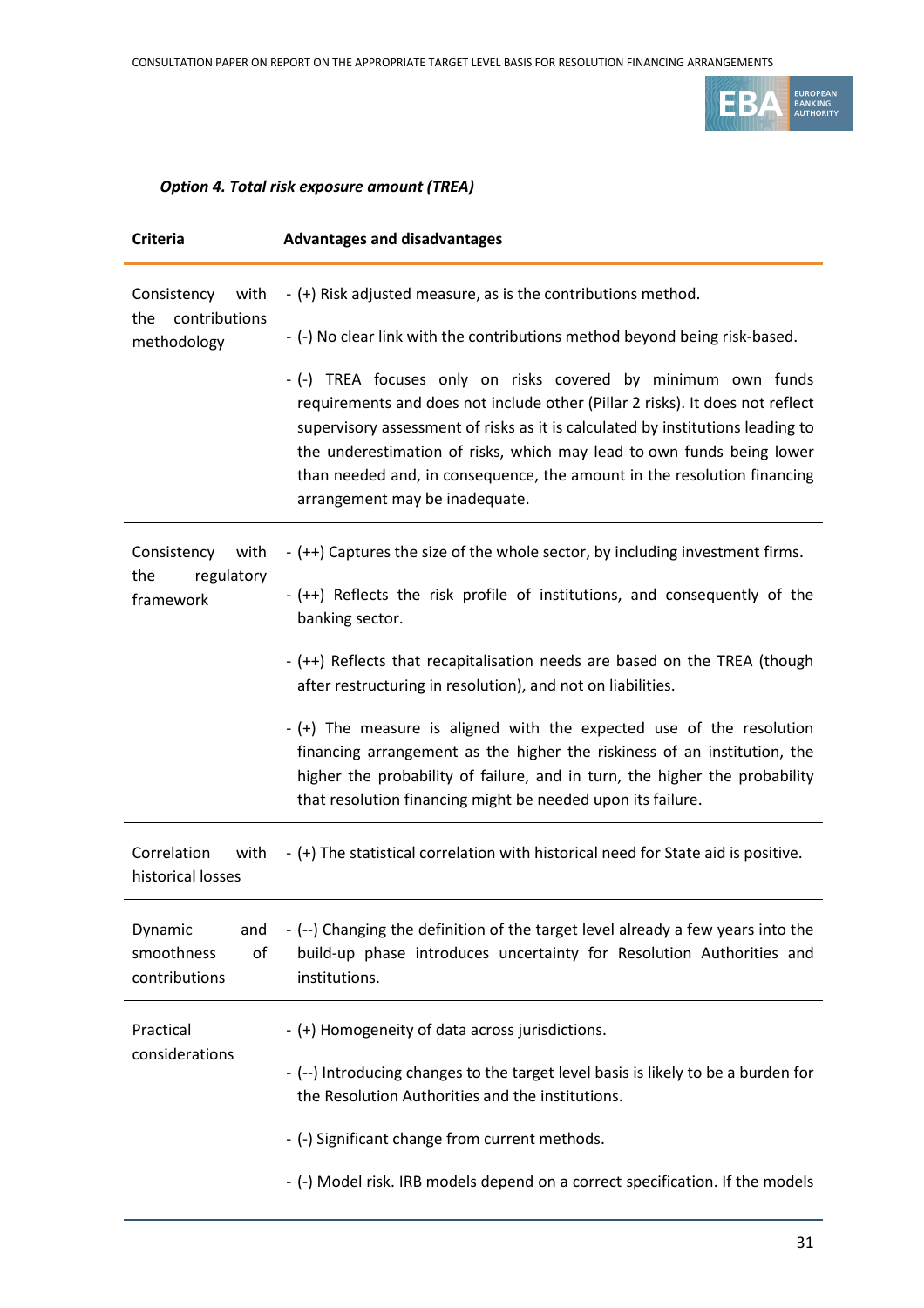

|                            |     | are not correct in their evaluation of risks, TREA is an imperfect measure<br>of the risk of an institution. Admittedly, however, the same argument<br>applies to the standard approach, since the risk element of each type of<br>asset is implicitly defined by the regulator. |  |  |  |
|----------------------------|-----|----------------------------------------------------------------------------------------------------------------------------------------------------------------------------------------------------------------------------------------------------------------------------------|--|--|--|
|                            |     | - (-) Limited knowledge about TREA's development and volatility EC-wide<br>over a credit cycle and how this might impact the potential reference<br>point and contribution to the resolution financing arrangements <sup>12</sup> .                                              |  |  |  |
| Simplicity<br>transparency | and | - (+) Data is available and could be collected from Competent Authorities.                                                                                                                                                                                                       |  |  |  |
|                            |     | - (-) Complex. The basis is not easy to understand for non-experts.                                                                                                                                                                                                              |  |  |  |

 <sup>12</sup> The EBA has conducted a long term review on RWAs, though, which resulted in insights regarding the consistency of RWAs[: http://www.eba.europa.eu/risk-analysis-and-data/review-of-consistency-of-risk-weighted-assets](http://www.eba.europa.eu/risk-analysis-and-data/review-of-consistency-of-risk-weighted-assets)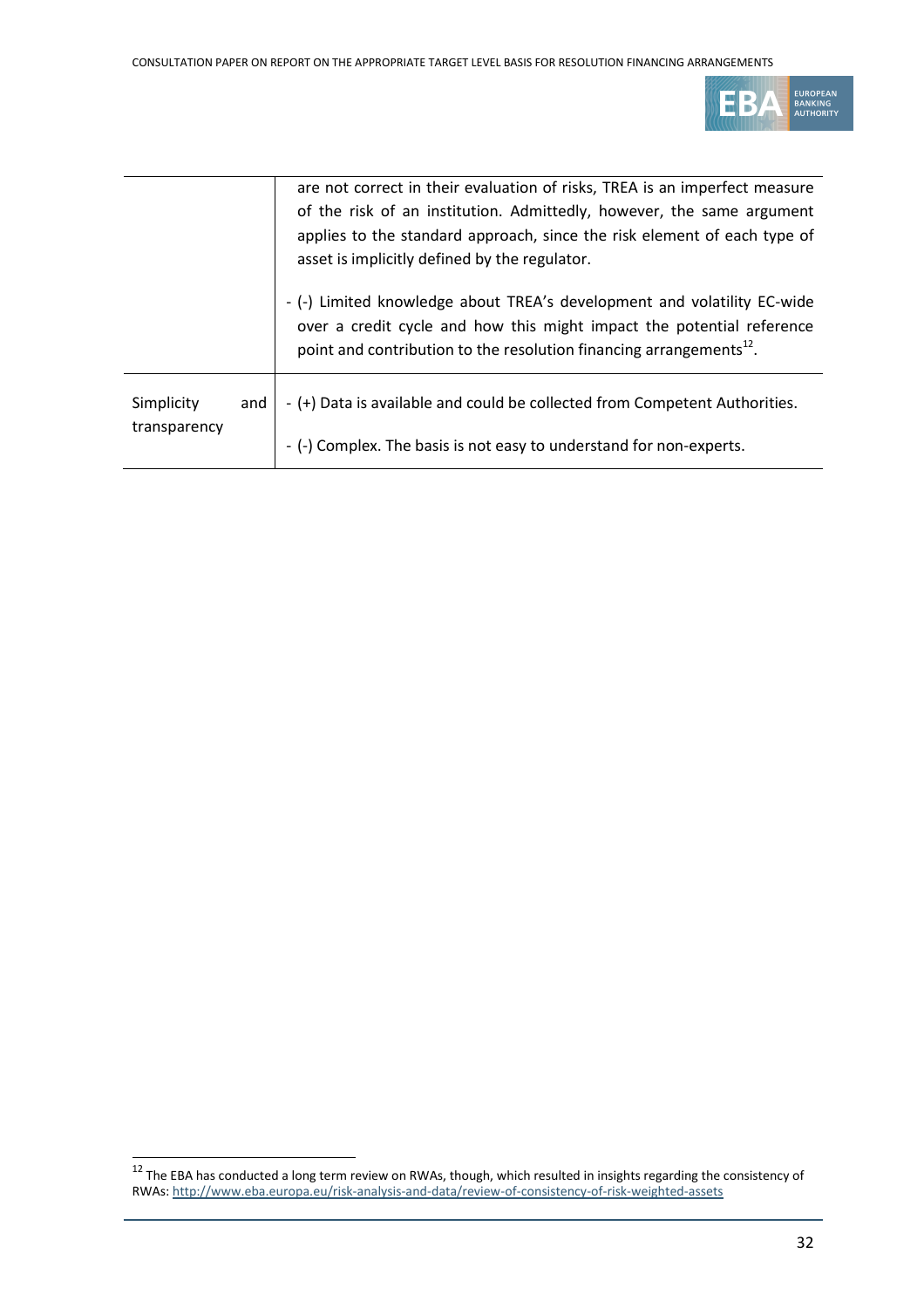

| <b>Criteria</b>                                            | <b>Advantages and disadvantages</b>                                                                                                                                                                                                                                                                                                                                                                                                                                                                                                                                                                                                                                                                                                                                                                                                                                                                                                                                                                                                               |  |  |  |  |
|------------------------------------------------------------|---------------------------------------------------------------------------------------------------------------------------------------------------------------------------------------------------------------------------------------------------------------------------------------------------------------------------------------------------------------------------------------------------------------------------------------------------------------------------------------------------------------------------------------------------------------------------------------------------------------------------------------------------------------------------------------------------------------------------------------------------------------------------------------------------------------------------------------------------------------------------------------------------------------------------------------------------------------------------------------------------------------------------------------------------|--|--|--|--|
| Consistency<br>with<br>contributions<br>the<br>methodology | - (+) The measure reflects the risk of an institution linked to the asset side<br>of the balance sheet.<br>- (--) Calculation of contributions may appear logically inconsistent - own<br>funds used as a base for the target level, but deducted from actual<br>contributions to resolution financing arrangements.                                                                                                                                                                                                                                                                                                                                                                                                                                                                                                                                                                                                                                                                                                                              |  |  |  |  |
| with<br>Consistency<br>the<br>regulatory<br>framework      | - (+) Own funds reflect the capital requirements in place and are, therefore,<br>in line with the prudential framework.<br>- (-) Own funds – in particular CET1 – absorb losses on an ongoing basis and<br>may be depleted before resolution. Therefore, even if the level of own<br>funds exceeds minimum requirements established by the competent<br>authority, it does not mean that these funds will be available in a<br>resolution.<br>- (-) The measure will penalise jurisdictions with stricter prudential<br>requirements and higher levels of own funds.<br>- (-) Counterintuitive measure as the bigger the amount of own funds in the<br>system, the lower the probability of failure and, therefore, of the use of<br>the resolution financing arrangements.<br>- (--) Introduces the risk of "double prudential failure". If the competent<br>authority underestimates capital requirements, available own funds may<br>be lower than needed and, therefore, may lead to lower amount in the<br>resolution financing arrangement. |  |  |  |  |
| Correlation<br>with<br>historical losses                   | - (+) The statistical correlation with historical need for State aid is positive.                                                                                                                                                                                                                                                                                                                                                                                                                                                                                                                                                                                                                                                                                                                                                                                                                                                                                                                                                                 |  |  |  |  |
| Dynamic<br>and<br>smoothness<br>of<br>contributions        | - (+) It provides a stable target in times of volatility of balance sheet sizes.<br>- (+) Own funds based contributions will have countercyclical effects, as<br>there will be higher contributions when there is more capital in the<br>system and lower contributions, when there is a drop in own funds in a<br>downturn.<br>- (--) Changing the definition of the target level already a few years into the                                                                                                                                                                                                                                                                                                                                                                                                                                                                                                                                                                                                                                   |  |  |  |  |

### *Option 5. Available own funds*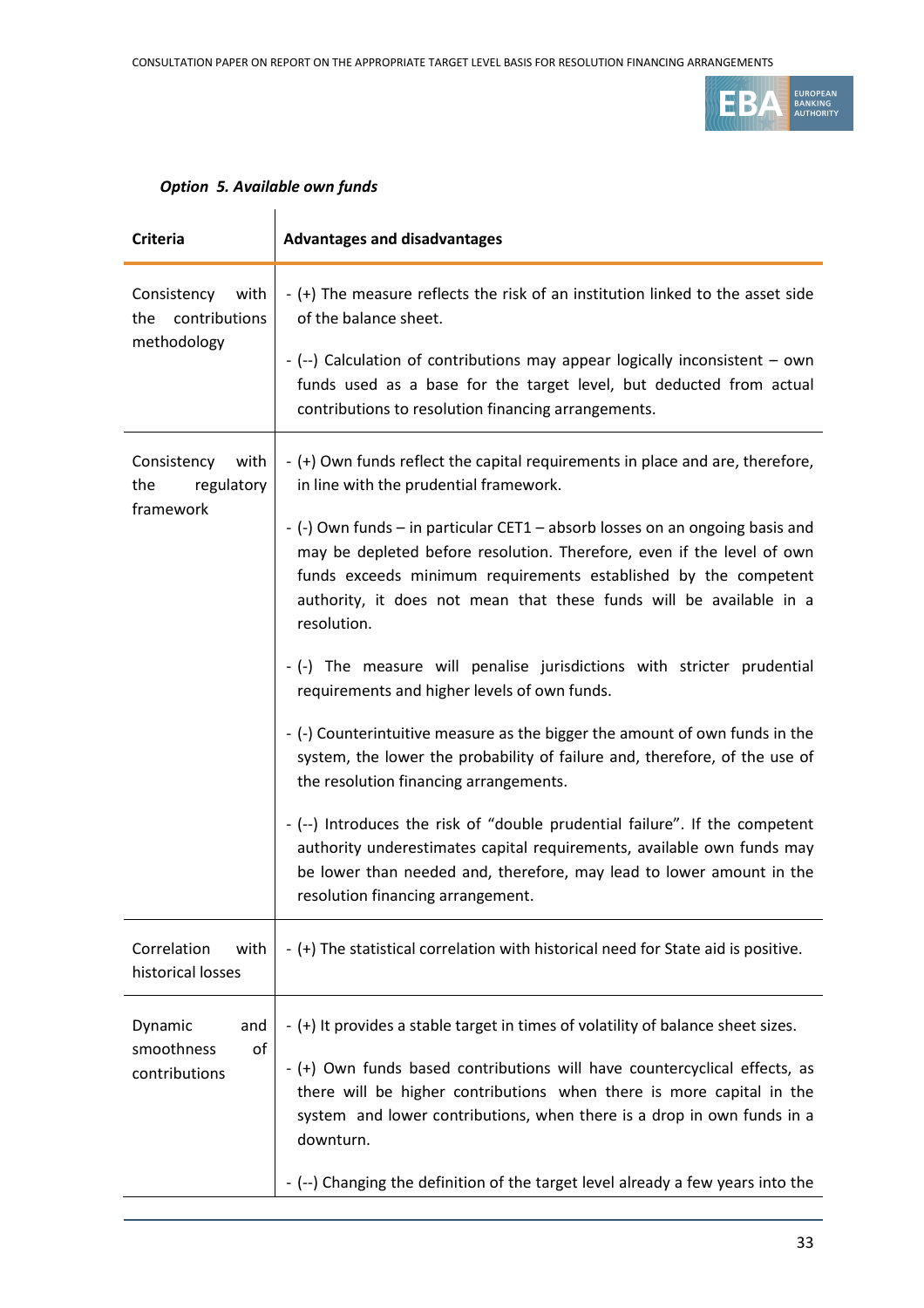

|                             | build-up phase introduces uncertainty for Resolution Authorities and<br>institutions.                                                                                                                                                                                                 |  |  |  |  |
|-----------------------------|---------------------------------------------------------------------------------------------------------------------------------------------------------------------------------------------------------------------------------------------------------------------------------------|--|--|--|--|
| Practical<br>considerations | - (--) Introducing changes to the target level basis is likely to be a burden for<br>the Resolution Authorities and the institutions.                                                                                                                                                 |  |  |  |  |
|                             | - (-) Model risk. At national and Euro-wide level, own funds depend<br>significantly on capital requirements set by the competent authority,<br>which, in turn are dependent on the correct calculation of the TREA.<br>However, both IRB and standard models have their limitations. |  |  |  |  |
| Simplicity<br>and           | - (+) Relatively simple and transparent.                                                                                                                                                                                                                                              |  |  |  |  |
| transparency                | - (+) Historical data are publicly available.                                                                                                                                                                                                                                         |  |  |  |  |
|                             | - (-) While the definition of own funds is harmonised, the definition and the<br>composition of own funds are subject to regulatory changes.                                                                                                                                          |  |  |  |  |
|                             | - (-) Differences in the level of own funds requirements across Member<br>States including due to different application of transitional arrangements.                                                                                                                                 |  |  |  |  |

### *Question 1. Do you think the report is missing any crucial criteria or arguments in favour or against a particular option?*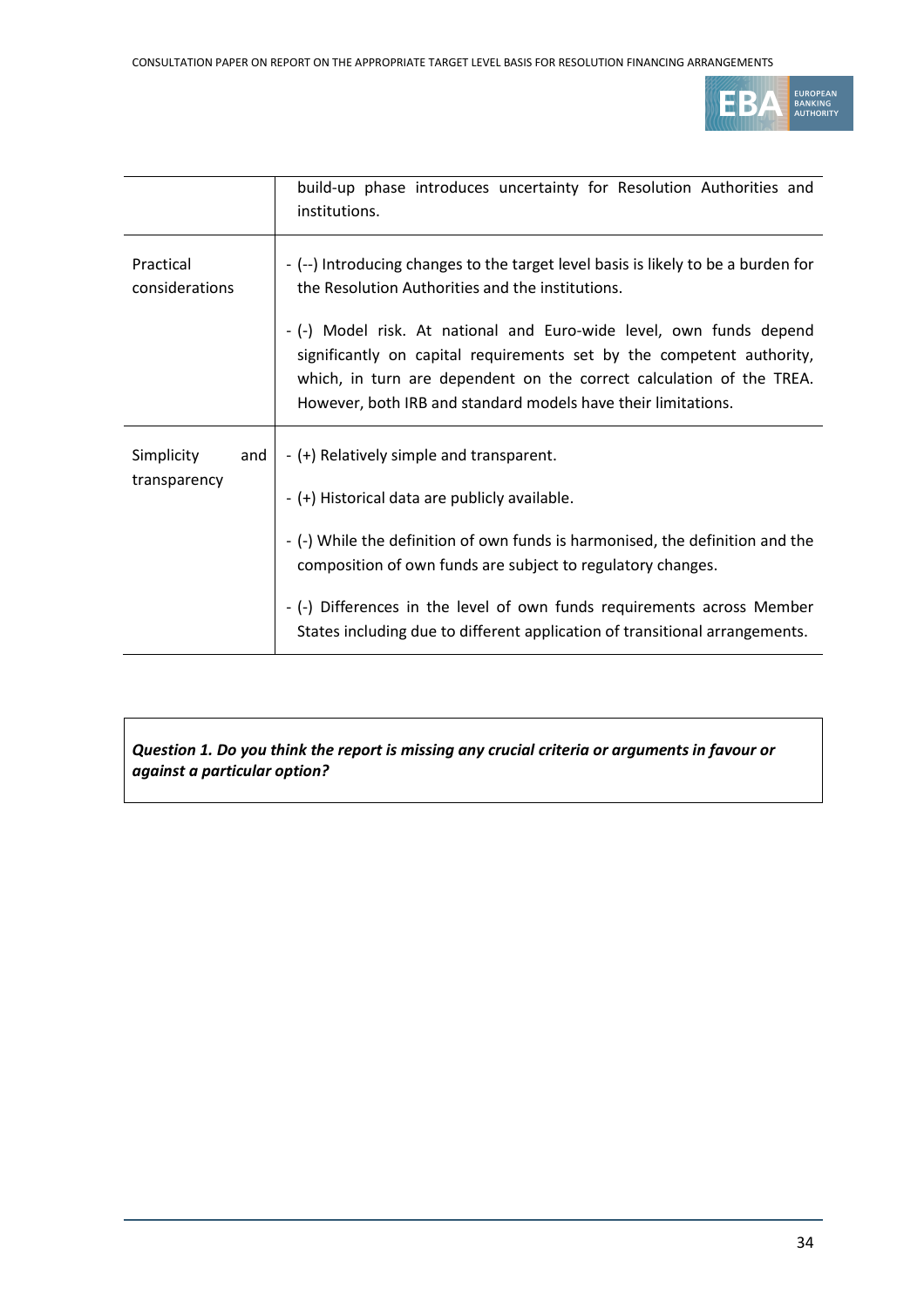

### 6. Conclusions and Recommendations

35. The analysis in this report is mainly based on qualitative assessment of the chosen options against the chosen criteria. The report describes advantages and disadvantages for each option-criterion combination and assesses them as 'highly positive' (++), 'positive' (+), 'neutral' (0), 'negative' (-) or 'highly negative' (--). As the analysis is qualitative, the summary of each option against each criterion is then assessed based on the strength of the pros and cons. As the analysis is qualitative the outcome is not a simple sum of pluses and minuses but includes expert judgement. Table 2 summarises these results, acknowledging the inevitably qualitative element of the summary score.

|                                                                                                | Consistency<br>with the<br>contributions<br>methodology | Consistency<br>with the<br>regulatory<br>framework | <b>Correlation</b><br>with<br>historical<br>losses | <b>Dynamic and</b><br>smoothness<br>of<br>contributions | <b>Practical</b><br>considerati<br>ons | Simplicity and<br>transparency |
|------------------------------------------------------------------------------------------------|---------------------------------------------------------|----------------------------------------------------|----------------------------------------------------|---------------------------------------------------------|----------------------------------------|--------------------------------|
| Covered deposits                                                                               | $(-)$                                                   | $(-)$                                              | (0)                                                | $(++)$                                                  | $(+)$                                  | $(++)$                         |
| <b>Total liabilities</b><br>(including own<br>funds)                                           | $(+)$                                                   | $(+)$                                              | $(+)$                                              | $(-)$                                                   | $(-)$                                  | $(++)$                         |
| Total liabilities (exc.<br>own funds)                                                          | $(+)$                                                   | $(+)$                                              | $(+)$                                              | $(-)$                                                   | $(-)$                                  | $(++)$                         |
| Total liabilities (exc.<br>own funds) less<br>covered deposits                                 | $(++)$                                                  | $(++)$                                             | $(+)$                                              | $(-)$                                                   | $(-)$                                  | $(++)$                         |
| <b>Total liabilities less</b><br>MREL-eligible<br>instruments<br>(including own<br>funds)      | $(+)$                                                   | $(++)$                                             | (n/a)                                              | $(-)$                                                   | $(-)$                                  | $(-)$                          |
| <b>Total liabilities less</b><br>the amount of<br>MREL set by the<br>Resolution<br>Authorities | (0)                                                     | $(++)$                                             | (n/a)                                              | $(-)$                                                   | $(-)$                                  | $(-)$                          |
| Total risk exposure<br>amount                                                                  | (0)                                                     | $(++)$                                             | $(+)$                                              | $(-)$                                                   | $(-)$                                  | (0)                            |
| Available own<br>funds                                                                         | $(--)$                                                  | $(-)$                                              | $(+)$                                              | $(-)$                                                   | $(-)$                                  | $(+)$                          |

#### *Table 2. Summary of options for the target level basis*

#### *Recommendations*

36. This report assessed each of the options outlined in Section 4 against all of the criteria set out in Section 3. Based on the assessment of advantages and disadvantages of each option, both quantitative and qualitative, this report recommends changing the base for the target level of the resolution financing arrangement to one of the options: 'total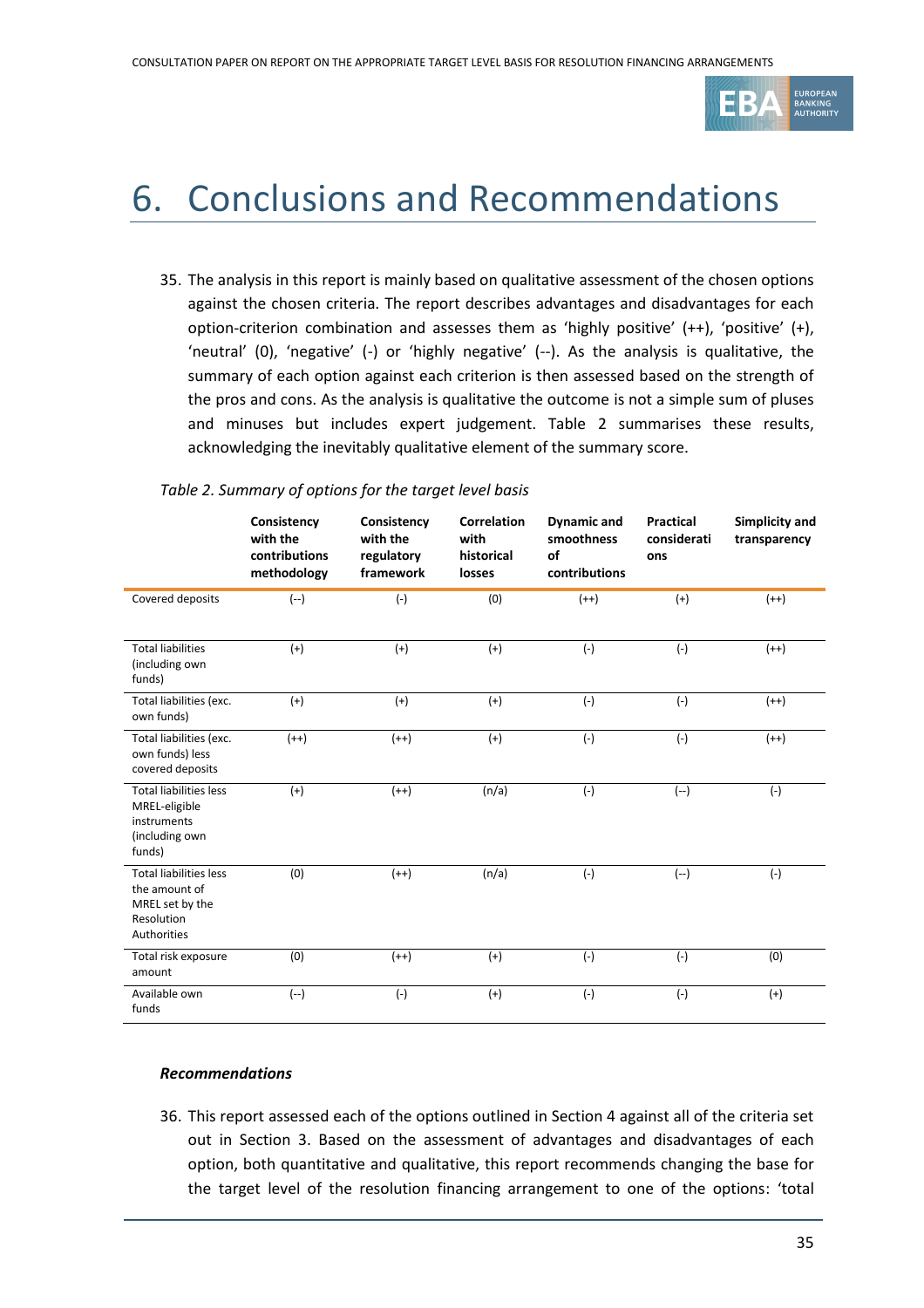

liabilities (excluding own funds) less covered deposits' or 'total liabilities (including own funds)' or 'total liabilities (excluding own funds). In the analysis presented in Section 5 of the report and summarised in the table above, these three indicators received the highest scores overall, and the most consistently positive scores across a range of criteria. The key arguments in favour of these options are their consistency with the regulatory framework and contributions methodology, and simplicity and transparency, without the major disadvantages of any of the other options. In particular, it is crucial that the target level basis based on total liabilities (with or without further exclusions) captures the whole population of institutions in the scope of the BRRD, and, especially in the case of total liabilities (excluding own funds) less covered deposits, accurately reflects the potential call on the resolution financing arrangements in case of a given failure. The burden arising from changes of the target level basis has been factored in the evaluation to reflect the procedural difficulties accompanying any changes for institutions and resolution authorities. Had the report disregarded such practical considerations, the recommendation would not have been different but the assessment would have been clearer in favour of the recommended options.

37. The report further recommends that the European Commission considers and, where appropriate, changes the ratio of the target level in accordance with the chosen basis.

*Question 2. Do you have a preference for one of the following recommended options?:* 

- *(a) total liabilities (including own funds),*
- *(b) total liabilities excluding own funds,*
- *(c) total liabilities excluding own funds less covered deposits.*

*Questions 3. Is there any other option which would be preferable to those in the recommendation? Please provide the rationale supporting your view.*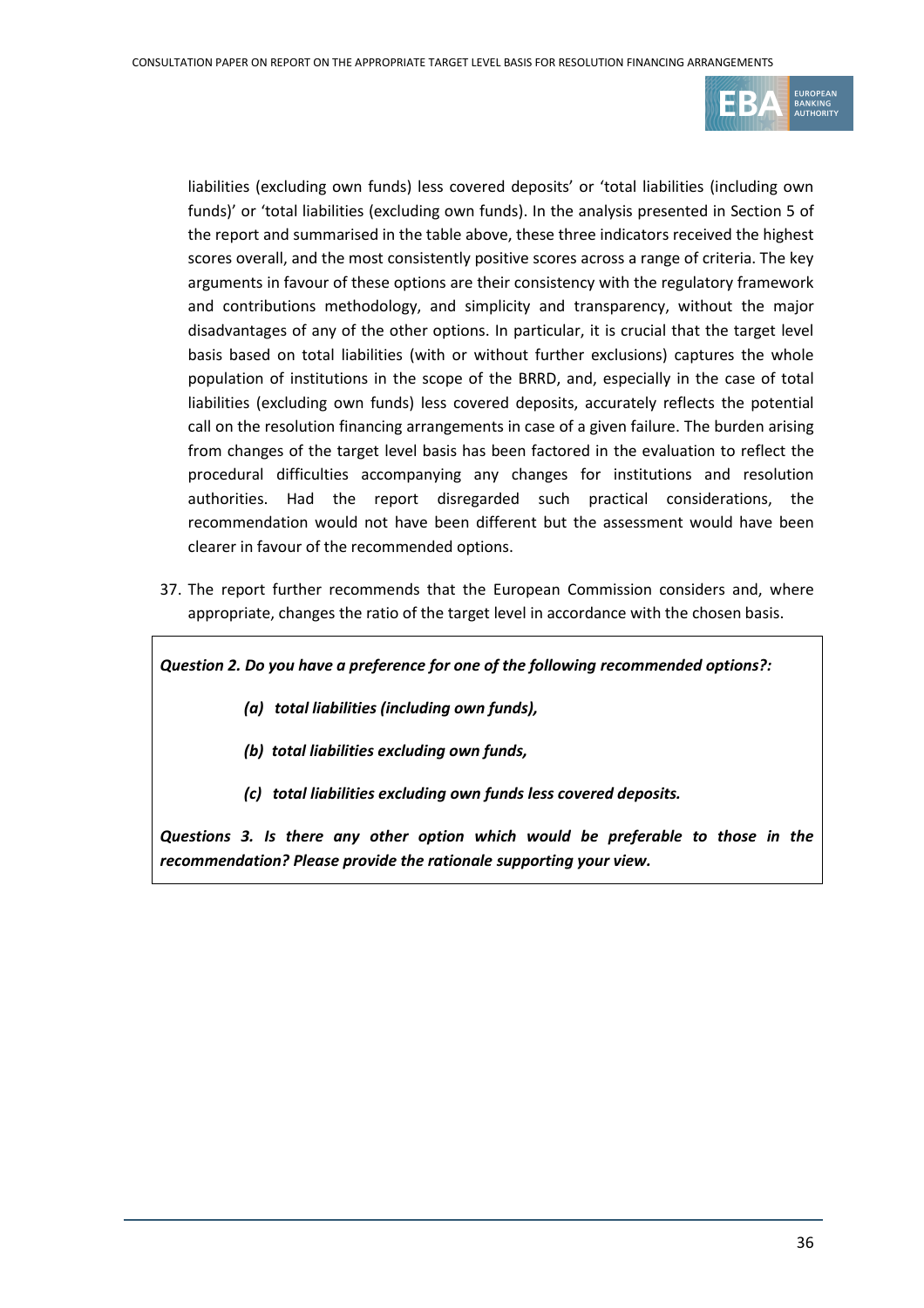

## Annex 1

#### **Outline of the methodology**

This analysis tests the statistical correlation between State aid support measures per Member State for the period 2008 to Q3 2014 on the one hand and the options for the target level basis, including 'covered deposits' and 'total liabilities', on the other hand. A higher correlation is interpreted as indicating a higher correlation of a certain reference point with the potential funding needs.

A recent study on the target level of the Single Resolution Fund  $(SRF)^{13}$  followed a similar approach; namely, to estimate potential funding needs of the SRF, the study referred to the European Commission State aid data and on this basis estimated losses of individual banks in Euro area Member States to draw conclusions on potential recapitalisation needs. For the purposes of this analysis, however, it is sufficient to look at data at Member State level, not at individual State aid cases, as the basis for the target level will apply at Member State level.

#### **Shortcomings and caveats**

1

The approach taken in this report has its shortcomings. In these early days of the new resolution framework, uncertainty remains as to the future of:

*The amount and structure of institutions' loss absorption capacity:*

- The practice of Competent Authorities setting buffer and Pillar 2 own fund requirements and the minimum requirement of eligible liabilities (MREL) under Article 45 of the BRRD. These would increase loss-absorption capacity, but on the other hand higher own fund requirements might result in higher recapitalisation needs following resolution.
- The future liability structure of institutions and the volume of own funds and eligible liabilities. The liability structure not only depends on regulatory decisions, but also on the conditions for various types of refinancing, on banks' management decisions and the wider economic environment.
- Losses may be different in volume and distribution due to a changed regulatory environment and higher risk awareness of bank management and investors, as well as the specific circumstances in a future crisis.

 $13$  De Groen/Gros, Estimating the bridge financing needs of the Single Resolution Fund: How expensive is it to resolve a bank?, November 2015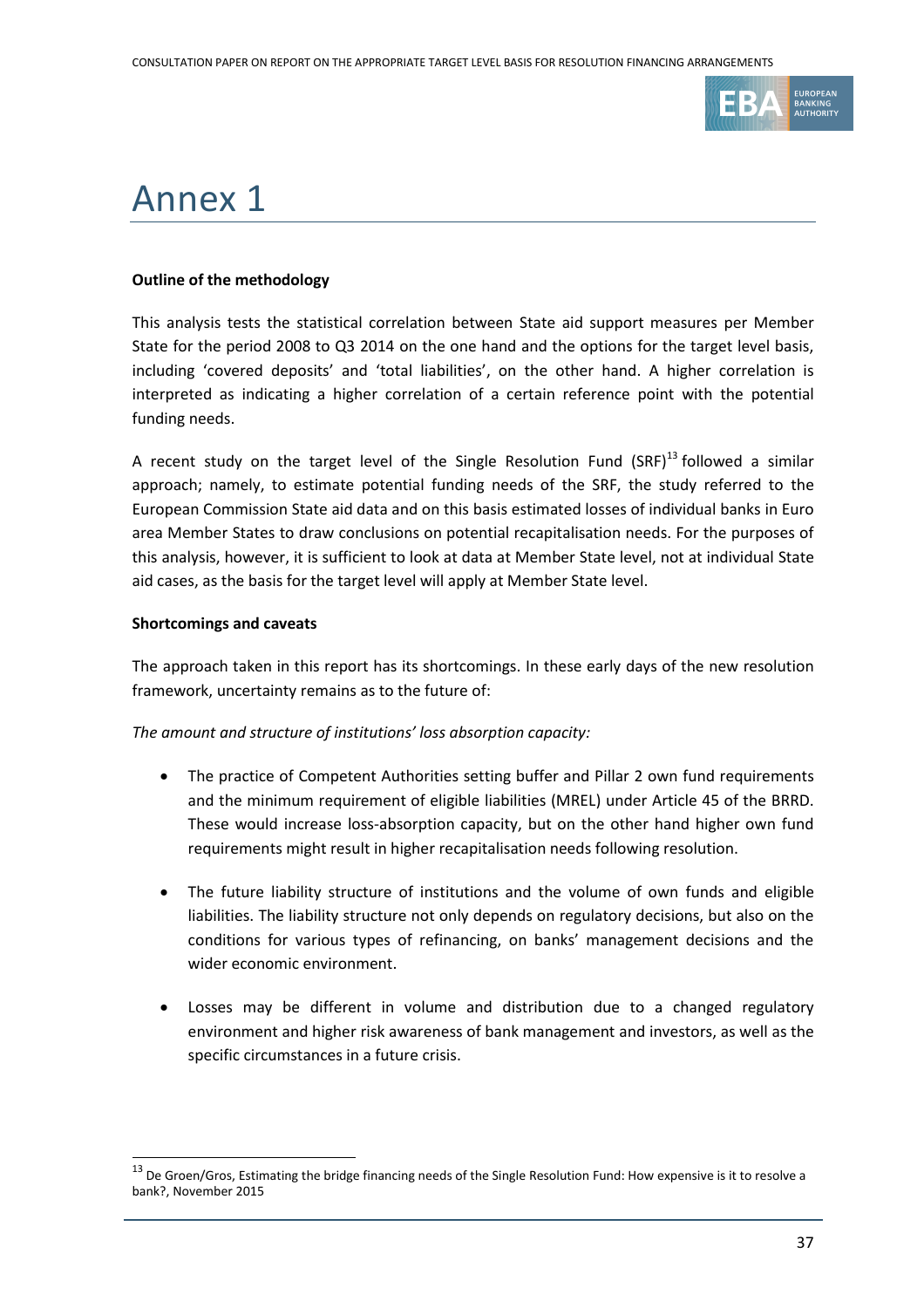

 Resolution Authorities' practice in applying resolution tools instead of regular insolvency proceedings, in particular in applying the public interest test under Article 32(1)(c), (5) of the BRRD.

### *Practice in handling resolution:*

- Resolution Authorities' practice in applying the bail-in tool and exceptions from bail-in, in particular with regard to a potential contagion risk, which may depend on the holders of bank debt. In addition, practice may vary on whether, after shareholders and creditors have contributed 8% of total liabilities, Resolution Authorities will decide that the resolution financing arrangement should contribute or rather seek additional loss participation from creditors.
- Member States' practice in applying the no creditor worse off (NCWO) safeguard under Article 74 of the BRRD and valuers' practice in conducting valuations, as the compensation to creditors is paid by the resolution financing arrangements.

### *Further factors in the wider context of resolution:*

- The sources of liquidity available to banks after resolution and their size following restructuring, as this determines how much liquidity support may be needed. This depends on whether market confidence in the resolved entity can be restored. If institutions fully depended on liquidity support, this would increase funding needs significantly.
- The nature of future crises, in particular the amount of losses and their distribution within the banking sector, and the number of institutions failing in case of a systemic crisis.
- The availability of ex-post contributions or alternative sources of funding (borrowing between financing arrangements).

In addition to the problems mentioned above, the results are subject to more caveats, including:

- The practice among Member States of whether and under what circumstances they granted State aid to failing institutions may have varied during the last financial crisis for policy and macroeconomic reasons, rather than reasons that might be reflected in balance sheet data. This applies, in particular, with regard to the question of which institutions are regarded as systemic in terms of the public interest test, and whether sufficiently capitalised institutions received State aid or not.
- The test looks at data at Member State level, while State aid was, and funding from the resolution financing arrangements will be, granted to individual banks. The specifics of such cases may not be reflected in data referring to a Member State's banking system as a whole.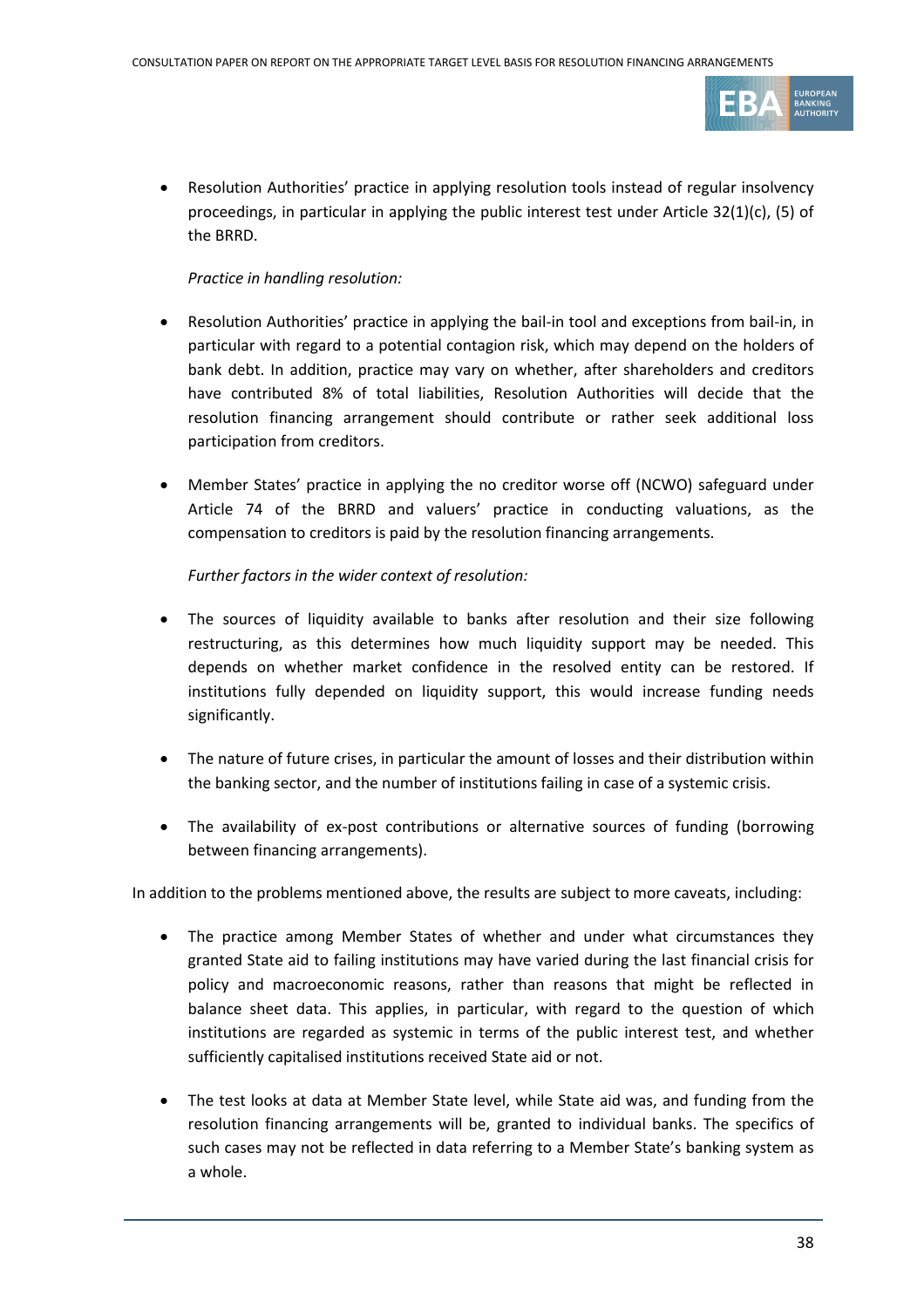

- With testing the statistical correlation on the Member States of the EU, the analysis looks at a relatively small sample of 28 countries. In connection with the heterogeneity of the banking systems in many Member States, any statistical correlation should be treated carefully.
- All potential target level basis options are correlated to size. Therefore, a certain level of correlation is to be expected; as a result, the differences in the level of correlation are small, which leads to doubts as to whether they reflect any causality.

On the other hand, it is reasonable to assume that State aid was given predominantly to systemically important institutions. Although the notion of systemically important institutions may have been broader during a severe systemic crisis and in the absence of resolution tools than under BRRD public interest test, it should be noted that not all institutions received State aid – there were failures and private sector solutions. For these there is an indication that they would not pass the public interest test under the BRRD and would not be resolved, but would have been wound down in regular insolvency proceedings, or at least would not receive contributions from resolution financing arrangements. Therefore, there are arguments for parallels between the past crisis and potential future funding needs.

With these shortcomings and caveats in mind, the following conclusions are drawn:

- The results of the quantitative analysis must be interpreted cautiously.
- The results will be used to support the analysis based on the qualitative criteria rather than to make definitive conclusions regarding the criterion of the potential funding needs for resolution financing arrangements. Had data with a closer link to the potential funding needs of the resolution financing arrangements been available, this criterion would have been given a higher weight relative to other criteria.

#### **Prerequisites and data**

Prerequisites for the analysis are:

- A consistent data set relating to all banks in a Member State. It would not make sense to restrict the analysis to only a small subset of banks, as the target level will refer to the banking system of the Member State as a whole, as well as the cumulative State aid data. There are no apparent means to avoid the issue that the results could potentially be distorted if only a small subset of banks were used.
- Time consistency between the data and the State aid data. This requires certain methodological decisions, as losses may be related to banks' risk-taking behaviour, asset quality, funding model governance etc. much earlier than when losses occur. In addition, the balance sheet data are not continuous. The analysis decides to address these problems by using average values over several years.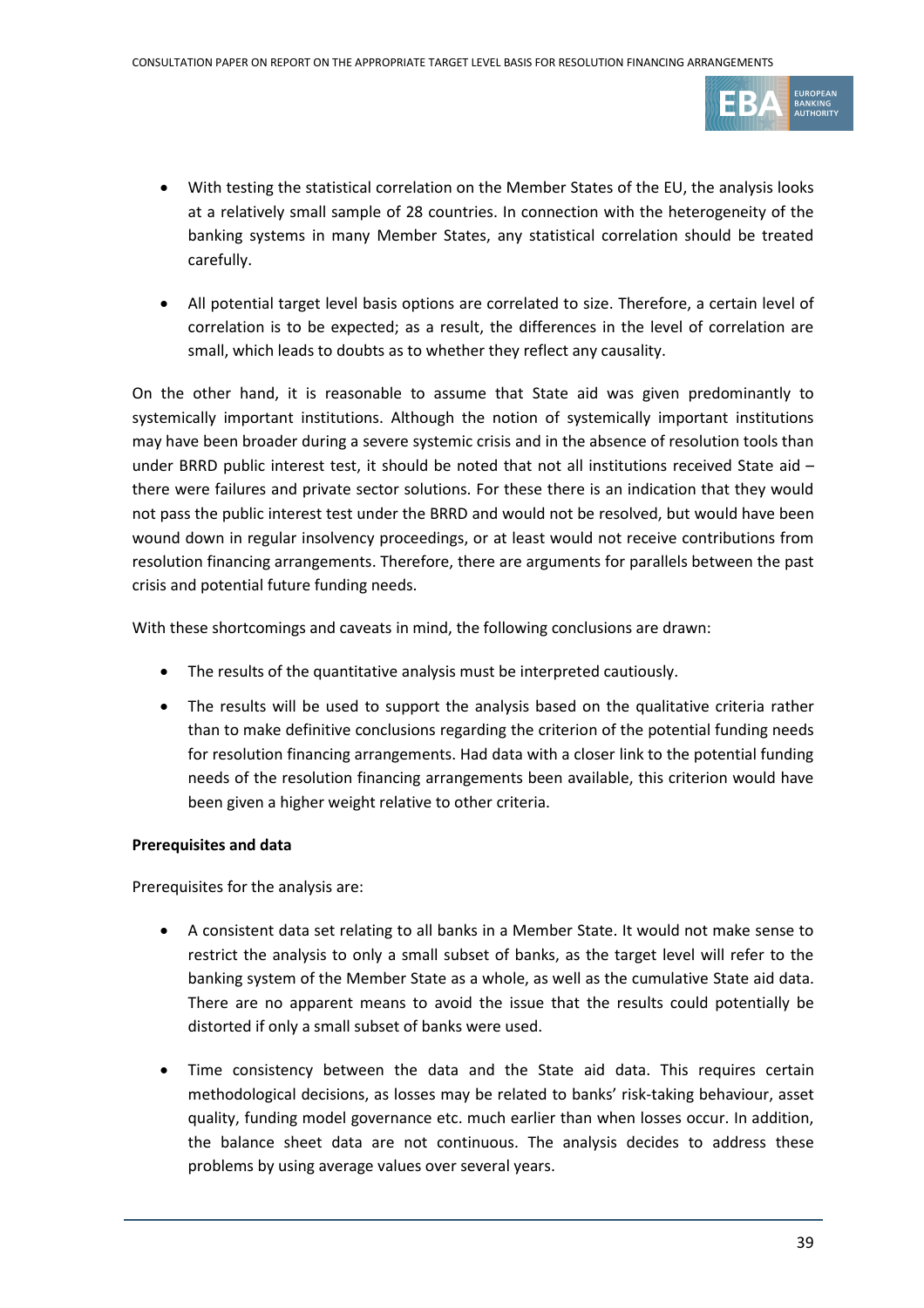

Further options of reference points were tested where consistent data are available: the risk exposure amount on the asset side and a deduction of own funds from total liabilities, as these could be obtained from the European Central Bank (ECB) – Monetary Financial Institution (MFI) balance sheet statistics and consolidated banking data.

Data from the following sources are used:

- Data regarding State aid (recapitalisation, asset relief measure, liquidity support and guarantee) granted to financial institutions in the context of the recent financial crisis from the European Commission State Aid scoreboard 2014. The test looks at the total of State aid measures as evaluated by the European Commission and at capital and liquidity measures separately.
- Data on household deposits from the ECB MFI balance sheet statistics which covers the entirety of the European banking sector (Banking Union and other EU Member States) and is available consistently for a sufficiently long time period (from 2007 onwards). Given the analytical purpose of these statistics (Eurosystem's monetary analysis), counterparty sector information (households) is used to approximate covered deposits.
- Data on total liabilities, own funds (approximated by equity) and risk-weighted assets / risk-weighted exposure amounts from ECB Consolidated Banking Data. This statistics broadly covers the European banking sector (Banking Union and other EU MS) and is available for the large majority of Member States since 2007 (until 2014, annual frequency). Given the analytical purpose of this statistics (macro-prudential analysis, micro-prudential supervision), the concepts of data items presented are closely related to the reference points considered in this report.
- Data available at EBA to double-check and assure the quality and robustness of the primary data sources used.

#### **Results**

The test yielded the following main results:

- Close correlation between State aid provided during the financial crisis and all indicators considered (between 0.5 and 0.8 in each specification); higher for 2008-2010 than for 2008-based (no UK exposure data available) calculations.
- Total liabilities (and its modifications, e.g. plus equity, excl. deposits) and total riskweighted exposures (for 2008-2010 averages, incl. UK) consistently more highly correlated with State aid (total, capital, liquidity) than deposits.
- Correlation between deposits and State aid is reflecting the close (0.97) correlation between deposits and balance sheet size (liabilities plus equity).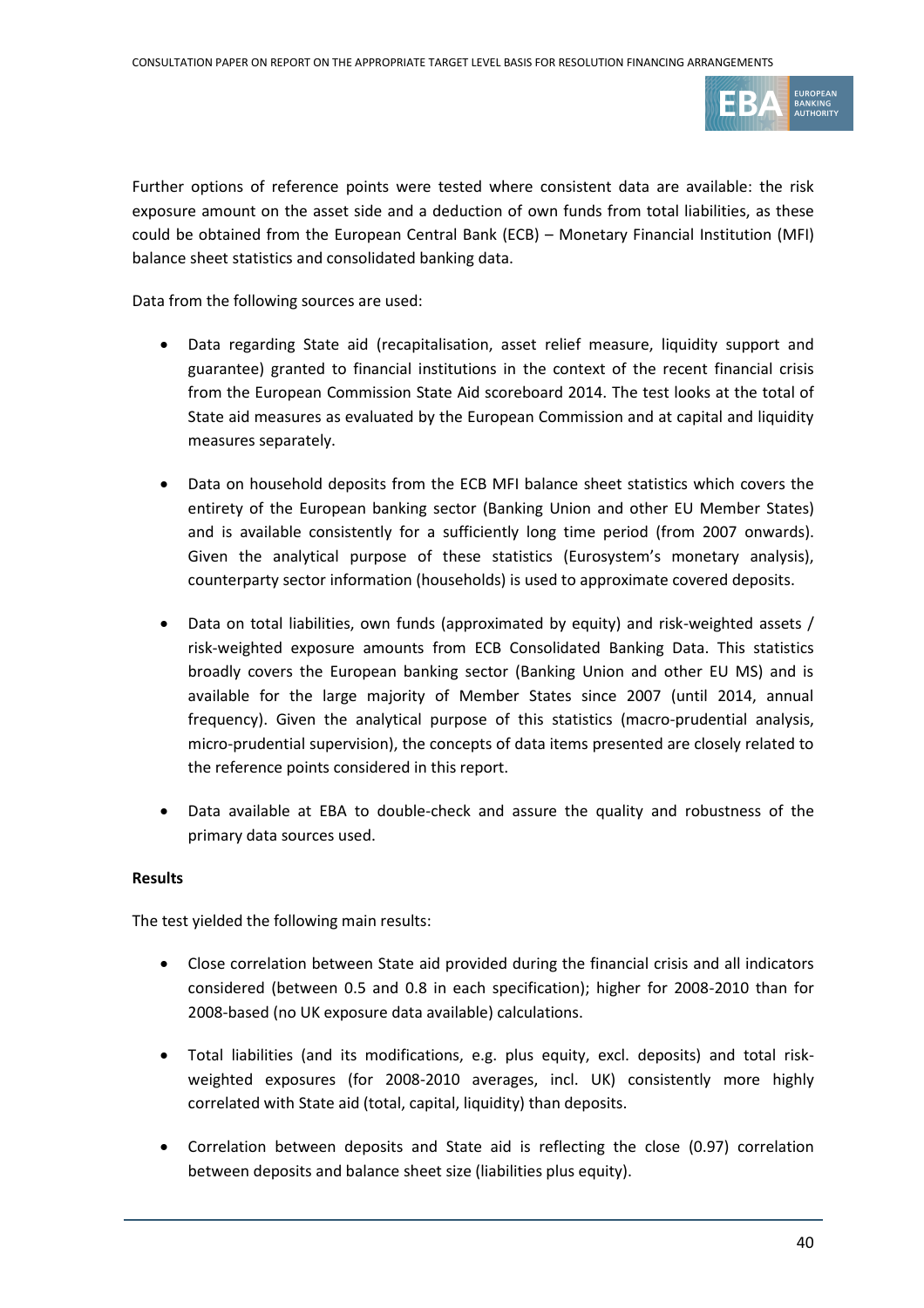

- For 2008-2010 averages, the correlation between total liabilities (and its modifications, e.g. plus equity, excl. deposits), risk-weighted exposures and total and capital State aid consistently reaches coefficients between 0.7 and 0.8.
- Correlation generally higher for 'total' and 'capital' State aid than for liquidity only data (anecdotal evidence indicates that liquidity support was often provided to strengthen confidence in the wider system rather than to address bank-specific issues).
- *Table 3. Correlation coefficients between banking sector indicators and State aid approved.*

| <b>State aid</b><br>approved | <b>Deposits</b> | <b>Liabilities</b><br>and equity | <b>Liabilities</b> | <b>Liabilities and equity</b><br>excl. deposits | <b>Liabilities</b><br>excl. deposits | <b>Equity</b> | <b>Exposures</b> |
|------------------------------|-----------------|----------------------------------|--------------------|-------------------------------------------------|--------------------------------------|---------------|------------------|
|                              | 2008-2010       | 2008-2010                        | 2008-2010          | 2008-2010                                       | 2008-2010                            | 2008-2010     | 2008-2010        |
| total                        | 0.65            | 0.72                             | 0.72               | 0.72                                            | 0.73                                 | 0.71          | 0.73             |
| capital                      | 0.66            | 0.73                             | 0.73               | 0.73                                            | 0.73                                 | 0.74          | 0.77             |
| liquidity                    | 0.57            | 0.64                             | 0.64               | 0.64                                            | 0.65                                 | 0.62          | 0.64             |
| $\bullet$                    |                 |                                  |                    |                                                 |                                      |               |                  |

To test the robustness of these results and analytical conclusions, the EBA has conducted various alternative specifications of this analysis. More concretely, the following approaches have been analysed:

- Alternative correlation measures (Pearson, Spearman),
- Alternative approximations of the reference points discussed,
- Alternative approximations of the measures for government intervention,
- Alternative time periods for the reference points discussed.

Those robustness tests broadly confirm the results presented in the table above, providing evidence that those results are valid across alternative technical specifications.

#### **Interpretation of the initial results**

- Results support argument that total liabilities (and modified indicators, e.g. excluding deposits, plus equity) are more closely related to expected financing needs of Member States' banking sector than covered deposits.
- Total risk-based exposures could also be an appropriate reference point.